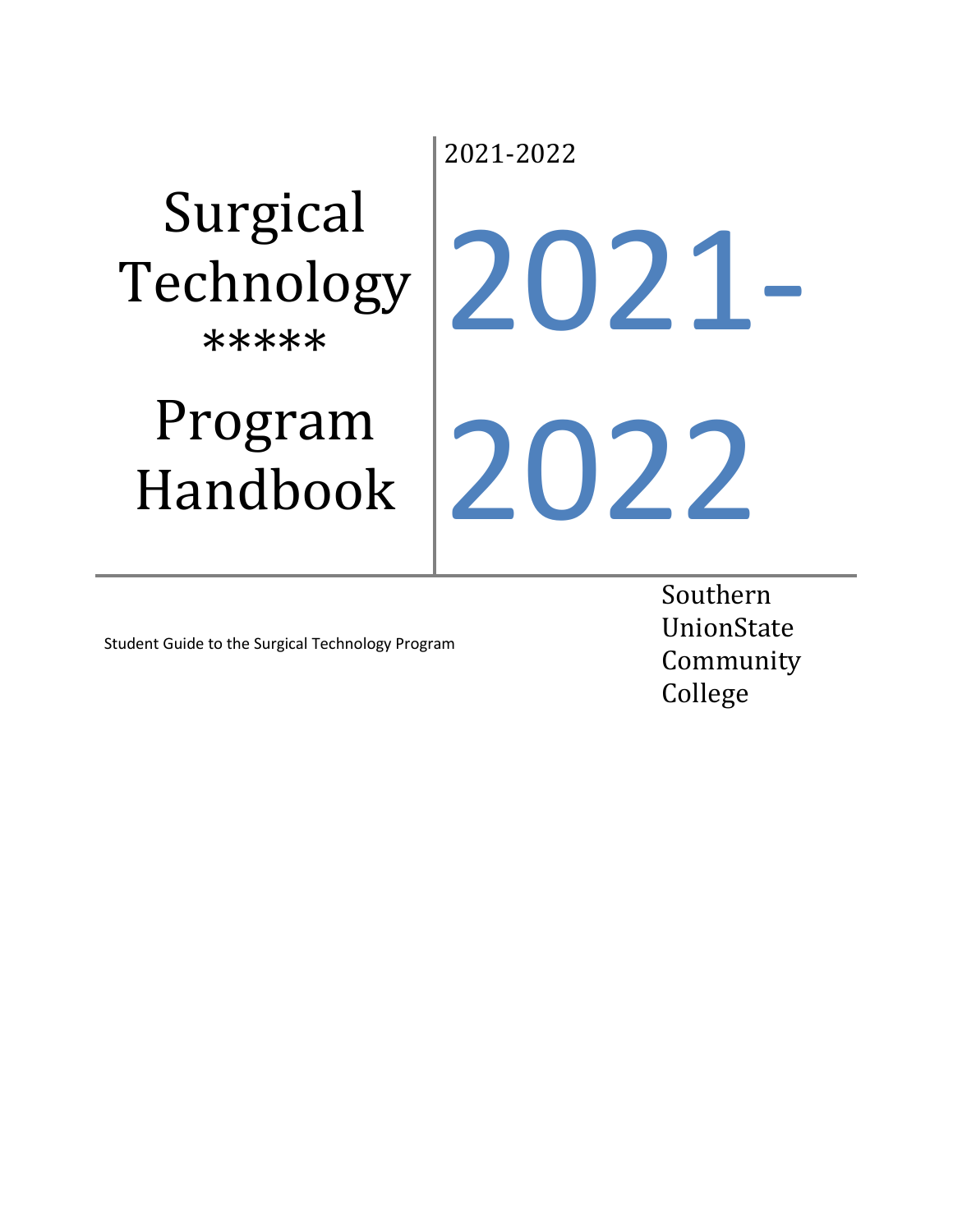| Academic/Clinical Appeal Policy/ Formal Due Process Procedure   | 18             |
|-----------------------------------------------------------------|----------------|
| Access to Instructors/Tutoring                                  | 18             |
| Accreditation and Eligibility for Certification                 | $\overline{7}$ |
| Administrative Withdrawal Drop                                  | 19             |
| Attendance Policy/Tardiness                                     | 20             |
| <b>Background Check</b>                                         | 28, 49         |
| Cell Phone                                                      | 42             |
| Certification, Exam Pass Rates                                  | 7,49           |
| Changes to Program - Informing Students                         | 15             |
| <b>Classroom</b> Interaction                                    | 18             |
| <b>Clinical Evaluation</b>                                      | 36             |
| Clinical Information – release of                               | 34             |
| Clinical – Injury during                                        | 34             |
| Clinical Requirements for Registration and Clinical Experiences | 14             |
| Clinical Requirements - paperwork, absences, experience         | 4,35           |
| Clinical - Responsibilities                                     | 34             |
| Clinical Rotations - Eligibility                                | 34             |
| Clinical – Skills Laboratory Policy                             | 36             |
| <b>College Activities</b>                                       | 12             |
| Communication Channels/Chain of Command                         | 15             |
| Competencies                                                    | 12             |
| Computers Information                                           | 45             |
| <b>Course Management System</b>                                 | 46             |
| <b>CPR</b>                                                      | 23             |
| Curriculum - Occupational Certificate                           | 8              |
| Curriculum - Associate in Applied Science                       | 10             |

Table of Contents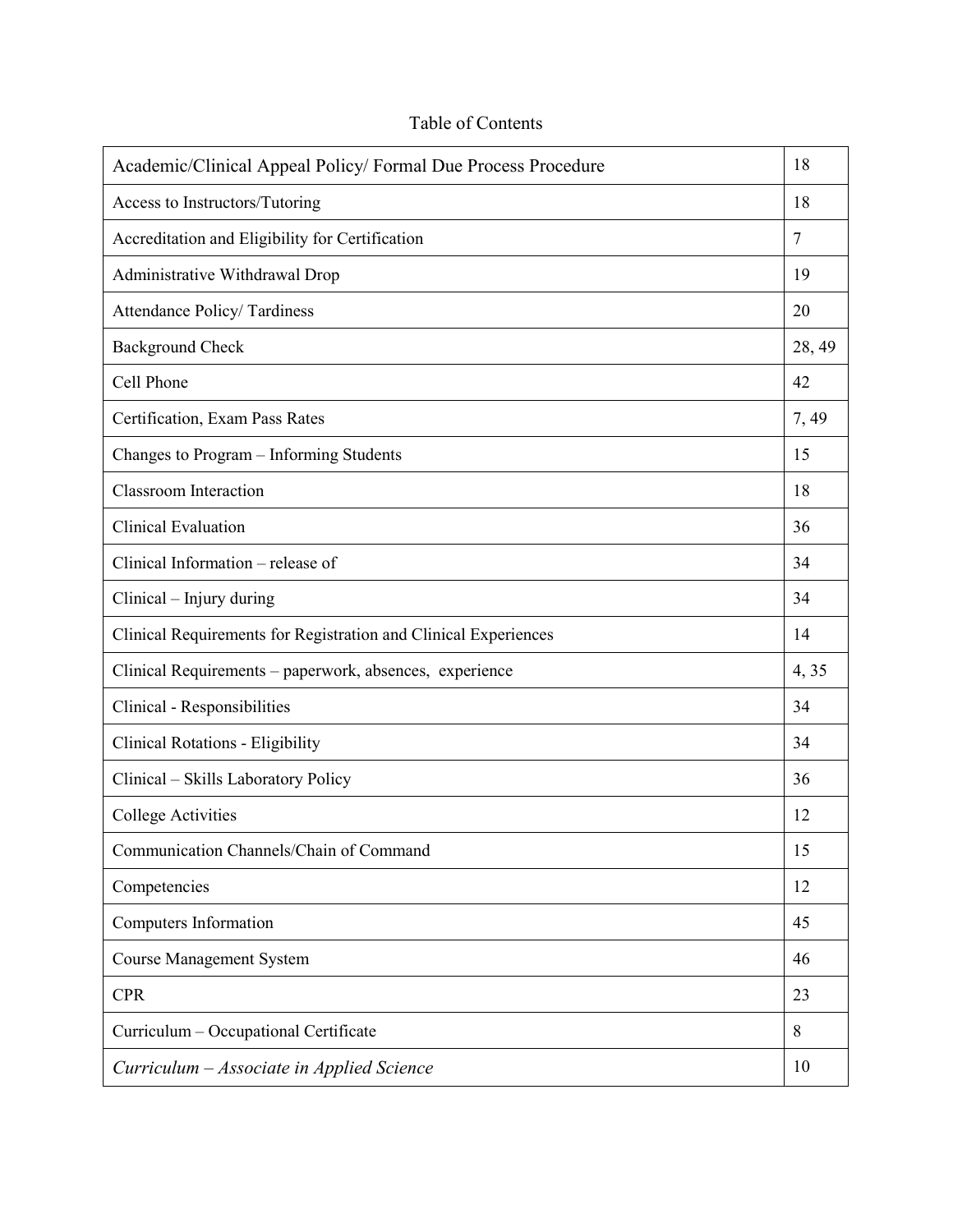| <b>Distance Education/Teleconference Courses</b>            | 46 |
|-------------------------------------------------------------|----|
| Electronic Device Use                                       | 42 |
| Enrollment requirements                                     | 47 |
| <b>Essential Functions</b>                                  | 24 |
| Evaluation – Course                                         | 44 |
| Examination Content Outline-Certified Surgical Technologist | 7  |
| Food and Drink                                              | 13 |
| Fundraising                                                 | 12 |
| Goals of the Program                                        | 11 |
| Grading                                                     | 44 |
| <b>Graduation Requirements</b>                              | 4  |
| Harassment                                                  | 22 |
| Health Insurance                                            | 23 |
| <b>Health Policy</b>                                        | 23 |
| HIPAA - Health Insurance Portability and Accountability Act | 38 |
| Honesty and Plagiarism                                      | 15 |
| Honesty Code/Academic Integrity Student Behavior            | 17 |
| Malpractice Insurance                                       | 23 |
| Participation in Program of Learning                        | 14 |
| <b>Progression Requirements</b>                             | 47 |
| Purpose of the Program                                      | 11 |
| Responsibility in Teaching and Learning                     | 11 |
| <b>Simulation Center</b>                                    | 40 |
| Social Networking Policy                                    | 43 |
| <b>Substance Abuse Policy</b>                               | 29 |
| Syllabus                                                    | 44 |
| Testing                                                     | 44 |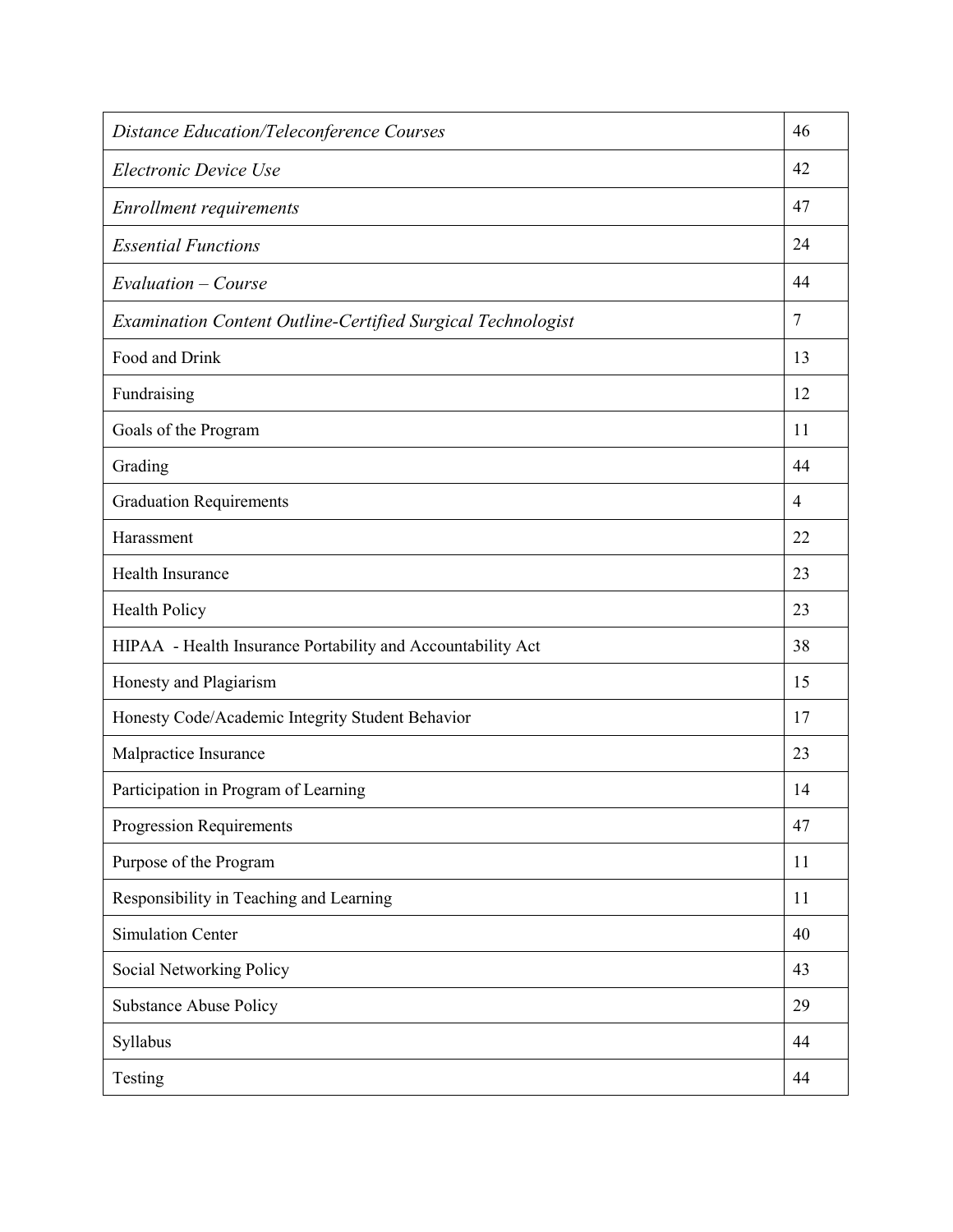| Tutoring/Access to Instructors<br>18<br>Uniform Guidelines<br>47<br><b>Universal Precautions</b><br>47 | Tobacco Products – use of | 12 |
|--------------------------------------------------------------------------------------------------------|---------------------------|----|
|                                                                                                        |                           |    |
|                                                                                                        |                           |    |
|                                                                                                        |                           |    |
|                                                                                                        | <b>Visitors Policy</b>    | 13 |

## **Introduction**

Welcome to Southern Union and the Surgical Technology program!

Southern Union values every student who attends the College and respects every student's rights and privileges.

This *Student Handbook* has been prepared to allow you to carefully review the opportunities, rights, responsibilities, and policies that apply to you as a Surgical Technology student. Unless otherwise designated in a course syllabus, these policies apply to each Surgical Technology course in which you enroll. **If, for any reason, routine progression through the program is interrupted, policies in the** *Student Handbook* **and** *College Catalog* **at the time of readmission will apply.**

After you have read this handbook, please sign the agreements in the agreement section of this handbook and return the form to the Health Sciences secretary. These signed agreements will be placed in your permanent file.

Each person at the College is committed to your success – as a student, a professional, and most importantly, as an individual. If you need additional assistance, our doors are always open to you. Again, welcome to Southern Union.

Tim Lester, CST, B.S., MHM, Instructor/Program Director, Surgical Technology Carolyn Norton, CST, CFA Rhonda Davis, MSN, Dean of Health Sciences

## **PROGRAM INFORMATION**

Commission on Accreditation of Allied Health Education Programs (CAAHEP) accredits the Surgical Technology program.

*CAAHEP* 1361 Park Street Clearwater, FL 33756 Phone 727-210-2350 Fax: 727-210-2354

#### **GRADUATION REQUIREMENTS**

Comply with all formal procedures for graduation in accordance with College policy. See College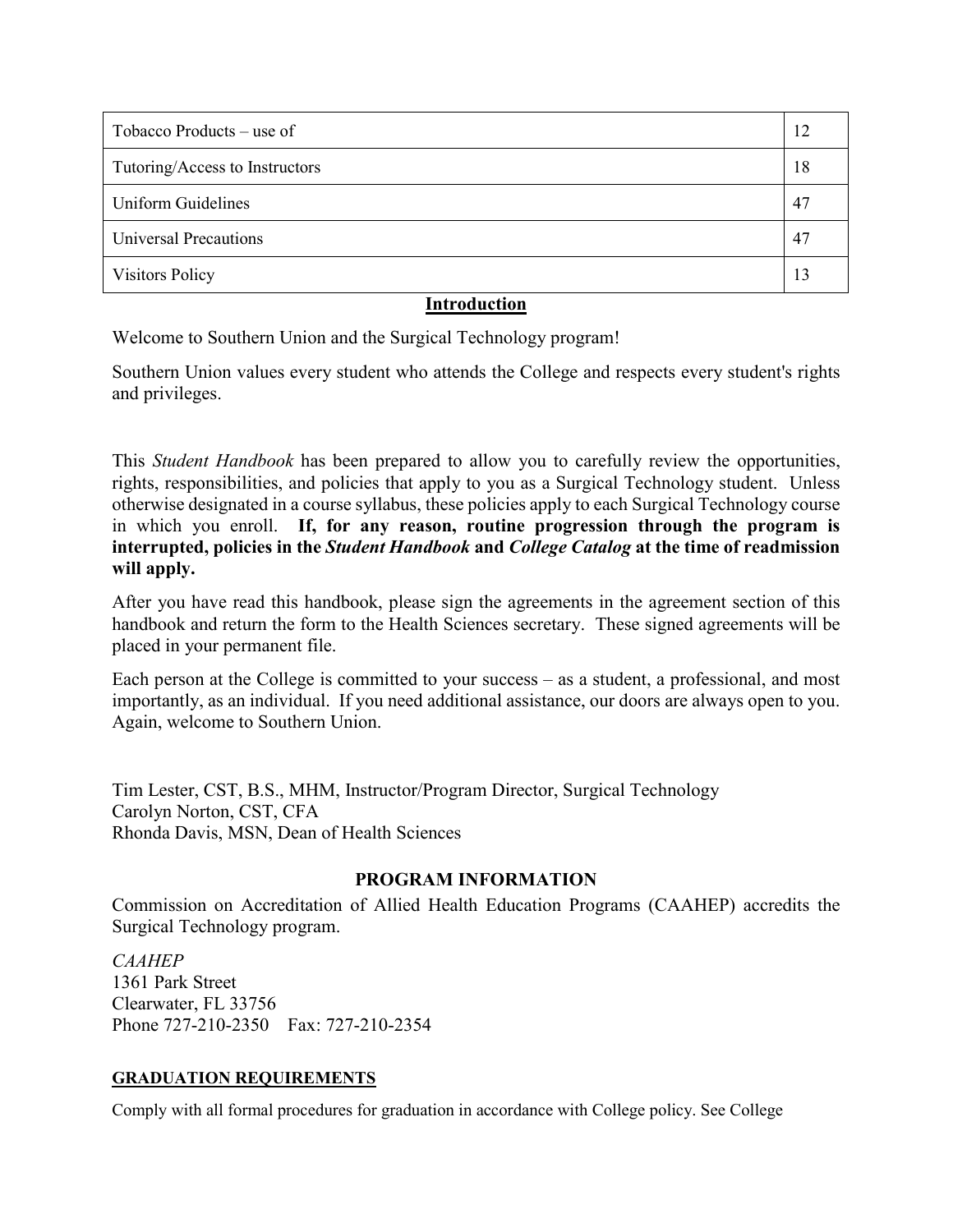Catalog.

Completion of all course curriculum (See Curriculum) and clinical requirements.

Graduates are required to take the National Certification Exam from the National Board of Surgical Technology and Surgical Assisting

# **Surgical Rotation Case Requirements:**

I. The surgical technology program is required to verify through the surgical rotation documentation the students' progression in the scrub role in surgical procedures of increased complexity as he/she moves towards entry-level graduate competency.

II. Students must complete a minimum of 120 cases as delineated below.

A. General Surgery cases

1. Students must complete a minimum of 30 cases in General Surgery;

20 which must be performed in the First Scrub Role.

The remaining 10 cases may be performed in either the First or Second Scrub Role.

B. Specialty cases

1. Students must complete a minimum of 90 cases in various surgical specialties, excluding General Surgery;

60 which must be performed in the First Scrub Role.

The additional 30 cases may be performed in either the First or Second Scrub Role.

a. A minimum of 60 surgical specialty cases must be performed in the First Scrub Role and distributed amongst a minimum of four surgical specialties.

(1) A minimum of 10 cases in the First Scrub Role must be completed in each of the required minimum of four surgical specialties (40 cases total required).

(2) The additional 20 cases in the First Scrub Role may be distributed amongst any one surgical specialty or multiple surgical specialties.

b. The remaining 30 surgical specialty cases may be performed in any surgical specialty either in the First or Second Scrub Role.

C. Optional surgical specialties

1. Diagnostic endoscopy cases and vaginal delivery cases are not mandatory.

However, up to 10 diagnostic endoscopic cases and 5 vaginal delivery cases can be counted toward the maximum number of Second Scrub Role cases.

a. Diagnostic endoscopy cases must be documented in the category of "Diagnostic Endoscopy", rather than by specialty.

b. Vaginal delivery cases must be documented in the category of "Labor & Delivery" rather than in the OB/GYN specialty.

D. Case experience in the Second Scrub Role is not mandatory.

E. Observation cases must be documented, but do not count towards the 120 required cases.

## **How to count/record cases:**

- $\triangleright$  Student must meet the five criteria in order to count/document the case in the First Scrub Role.
- $\triangleright$  If one of the five criteria is not met, the case must be recorded in the Second Scrub Role as long as the five criteria for Second Scrub Role are met, or it would then be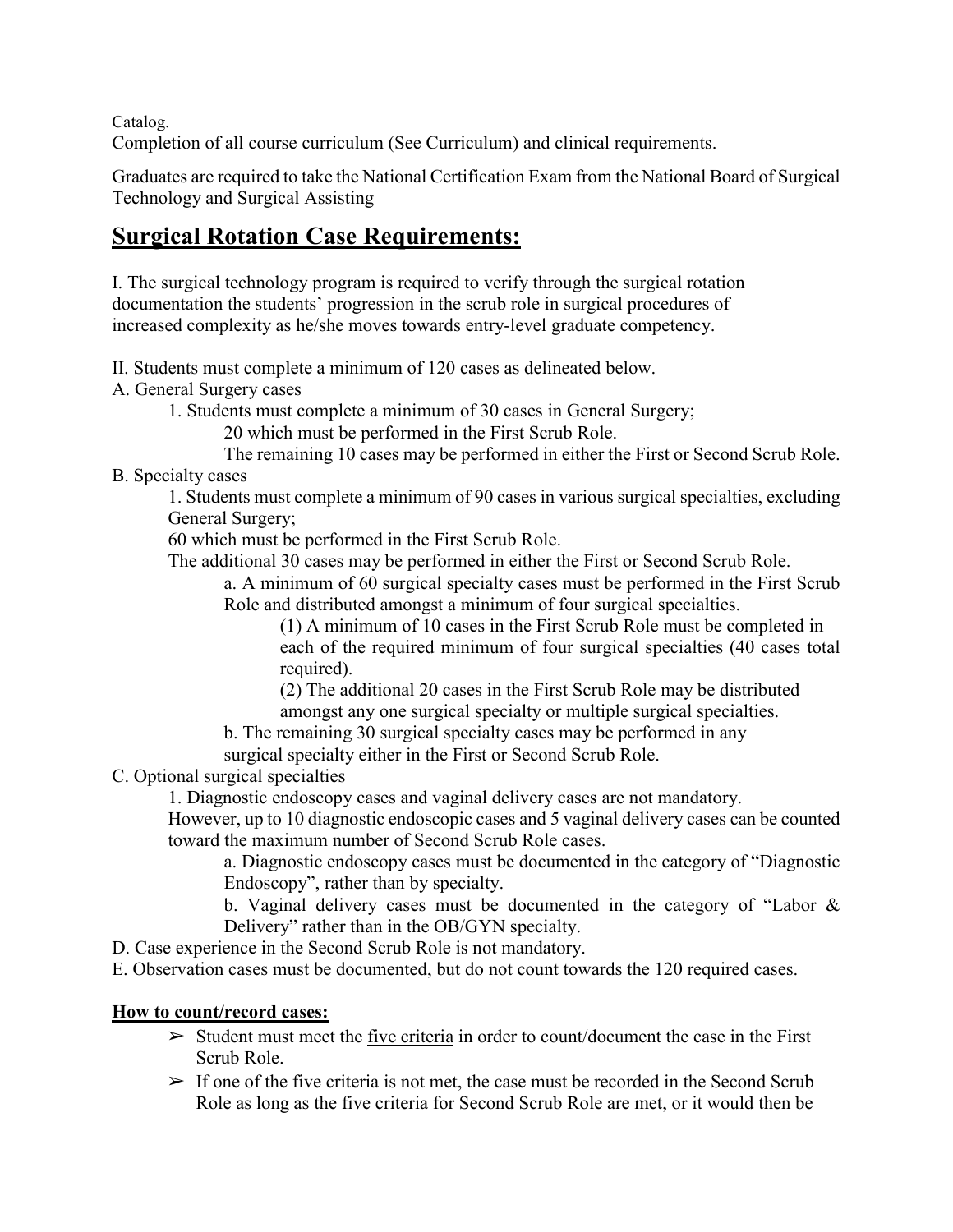documented as observation.

- $\triangleright$  Cases will be counted and documented according to surgical specialty (exception being diagnostic endoscopic cases; refer to above).
- $\triangleright$  Examples of counting cases
	- o a. Trauma patient requires a splenectomy and repair of a Lefort I fracture.
		- Two cases can be counted and documented since the splenectomy is general surgery specialty and repair of LeFort I is oral-maxillofacial surgical specialty.
	- o b. Patient requires a breast biopsy followed by mastectomy. It is one pathology, breast cancer, and the specialty is general surgery; therefore, it is counted and documented as one procedure – one case.
	- o c. Endoscopic cases that convert to an open case (e.g.: Laparoscopic Cholecystectomy converted to an Open Cholecystectomy) are counted and documented as one (1) procedure—one case.

**First Scrub Role:** Student shall perform the following duties with proficiency.

- 1. Verify supplies and Equipment Needed for the surgical procedure
- 2. Set-up the sterile field with instruments, supplies, equipment, medication(s) and solutions needed for the procedure.
- 3. Perform counts with the circulator prior to procedure and before the incision is closed.
- 4. Pass instruments and supplies to the sterile surgical team members during the procedure.
- 5. Maintain Sterile Technique as measured by recognized breaks in technique and demonstrate knowledge of how to correct with appropriate technique.

**Second Scrub Role:** defined as the student who is at the sterile field who has not met the criteria for the first scrub role, but actively participates in the surgical procedure by completing any of the following:

- 1. Sponging
- 2. Suctioning
- 3. Cutting Suture
- 4. Holding Retractors
- 5. Manipulating endoscopic camera

**Observation Role:** the student who is in the OR performing roles that do not meet the criteria for First or Second scrub role.

These observations must be documented, but are not included in the 120 required cases.

| <b>Surgical Specialty</b> | Total<br>Cases<br>Required | # | of | Minimum # of First Scrub Cases<br>Required |  |  | Cases | Maximum # of Second<br>Scrub Cases that can be<br>Applied Towards 120 |  |
|---------------------------|----------------------------|---|----|--------------------------------------------|--|--|-------|-----------------------------------------------------------------------|--|
| <b>General Surgery</b>    | 30                         |   |    | 20                                         |  |  | 10    |                                                                       |  |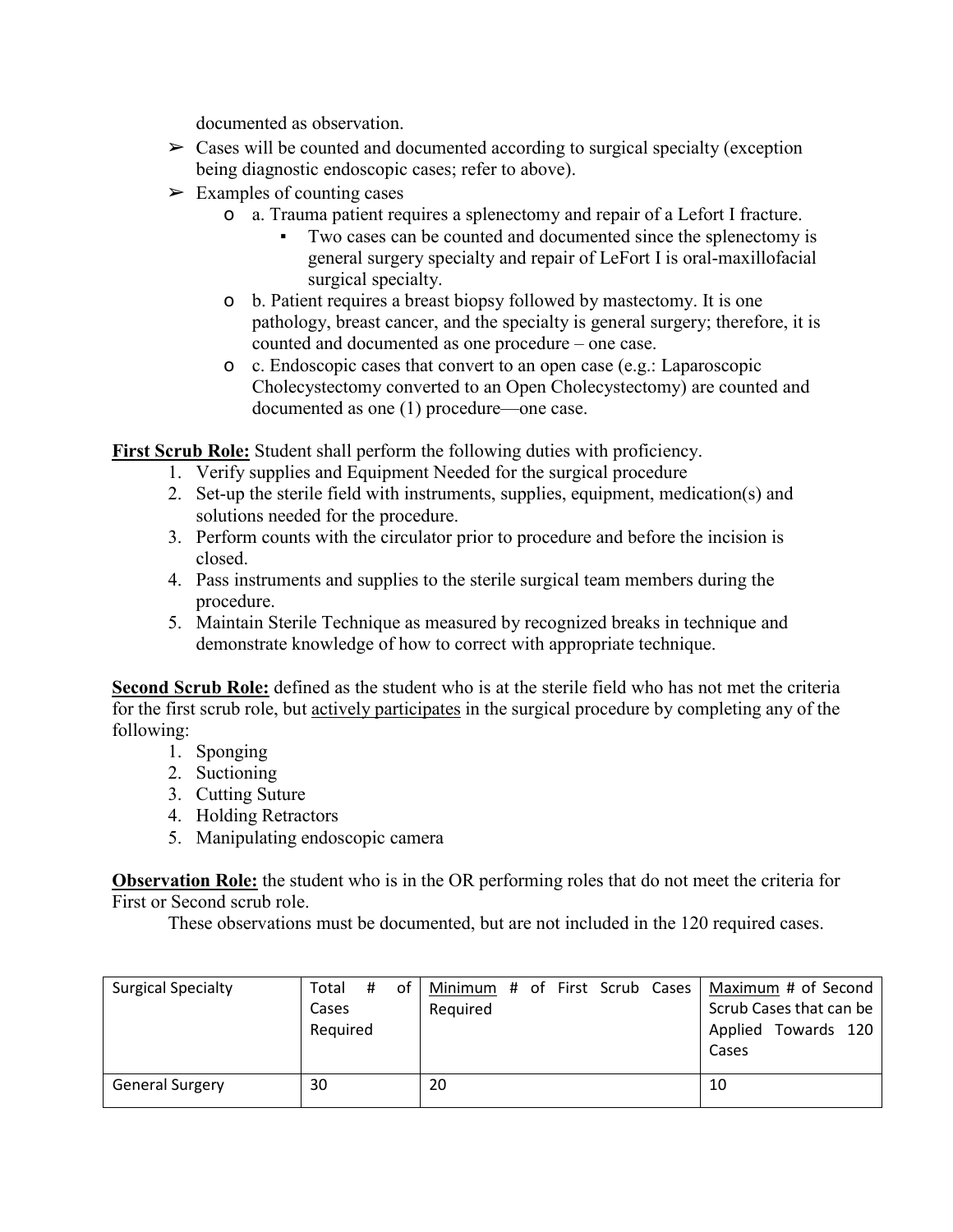| Cardiothoracic<br>ENT/ORL<br>Ophthalmic<br>GU<br><b>Neuro</b><br>Ob-Gyn<br>Oral/Maxillofacial<br>Orthopedics<br>Peripheral-Vascular<br><b>Plastics</b><br>Procurement/Transplant | 60<br>(Must be in a<br>minimum of 4<br>specialities) | $60(40)$ -<br>minimum of 10 cases in the First<br>Scrub Role must be completed in<br>each of the required minimum of<br>four (4) surgical specialties<br>(20) cases in the First Scrub Role may<br>be distributed amongst any one<br>surgical specialty or multiple surgical<br>specialties.<br>remaining 30 surgical specialty cases<br>may be performed in any surgical<br>specialty either in the First or Second<br>Scrub Role | 30                                                                                           |
|----------------------------------------------------------------------------------------------------------------------------------------------------------------------------------|------------------------------------------------------|------------------------------------------------------------------------------------------------------------------------------------------------------------------------------------------------------------------------------------------------------------------------------------------------------------------------------------------------------------------------------------------------------------------------------------|----------------------------------------------------------------------------------------------|
| Diagnostic Endoscopy<br>Bronchoscopy<br>Colonoscopy<br>Cystoscopy<br>EGD, ERCP<br>Laryngoscopy<br>Panendoscopy<br>Sinoscopy<br>Ureteroscopy                                      |                                                      |                                                                                                                                                                                                                                                                                                                                                                                                                                    | 10 diagnostic<br>endoscopy cases may<br>be applied toward the<br>second Scrub case<br>count. |
| Labor & Delivery                                                                                                                                                                 |                                                      |                                                                                                                                                                                                                                                                                                                                                                                                                                    | 5<br>Vaginal Deliveries<br>may be applied toward<br>the Second Scrub case<br>count.          |
| Totals                                                                                                                                                                           | 120                                                  | 80                                                                                                                                                                                                                                                                                                                                                                                                                                 | 40                                                                                           |

## **Accreditation and Eligibility for Certification**

The Surgical Technology Program has continuing accreditation status with the Commission on Accreditation of Allied Health Education Programs (CAAHEP).

*CAAHEP* 1361 Park Street Clearwater, FL 33756 Phone 727-210-2350 Fax: 727-210-2354

Students who complete the Surgical Technology program are required to sit for the national certification exam. The exam will be given at the completion of the program at the college.

**The National Board of Surgical Technology and Surgical Assisting (NBSTSA)** 6 West Dry Creek Circle, Ste. 100 Littleton, CO 80120 Toll Free: 1.800.707.0057 FAX: 303.325.2536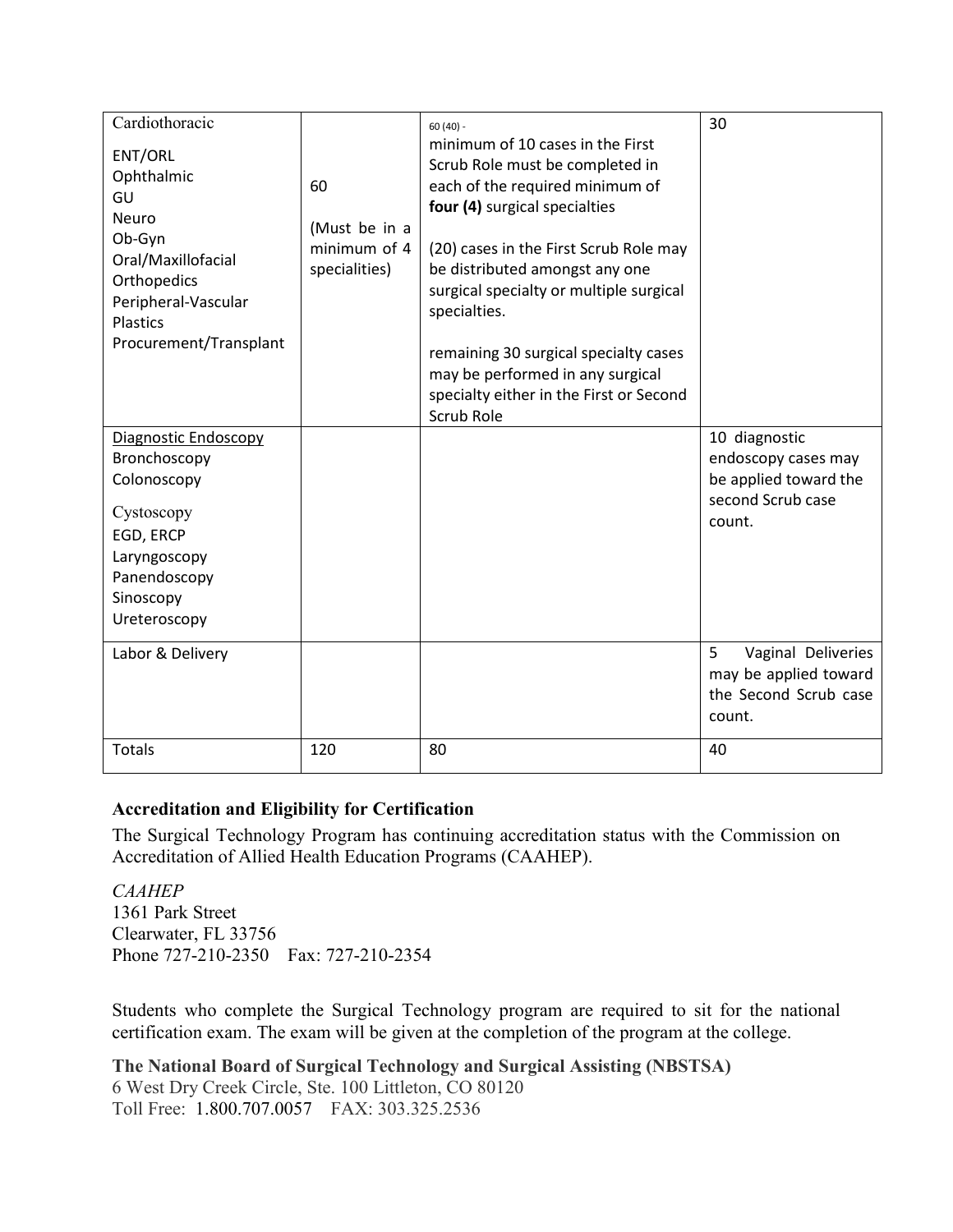#### **Certification Exam Pass Rate (Outcomes Assessment Exam):**

 $2016 - 2017$  SUSCC = 86% pass rate  $2015 - 2016$  SUSCC =  $90\%$ National Success Rate  $= 67\%$ 

#### **Establishing Eligibility to Test**

**The National Board of Surgical Technology and Surgical Assisting (NBSTSA) retains the sole authority to establish eligibility requirements and make all final decisions regarding eligibility.**

Before testing, individuals must first establish eligibility by submitting the appropriate examination application form along with the correct fees. NBSTSA does not refund processing fees for ineligible candidates.

Once approved, NBSTSA provides candidates with an Authorization to Test number (ATT), and both the phone number and web address to contact the testing agency to schedule the test.

NBSTSA accepts all properly completed applications from qualified applicants regardless of the applicant's age, sex, race, religion, marital status, disability or national origin.

# *Certified Surgical Technologist - Examination Content Outline*

*[CST-Content-Outline for Certification Exam](http://nbstsa.org/downloads/2012/CST-Content-Outline-2012-Final.pdf)*

*I. Perioperative Care: 105 items (Recall - 42, Application - 59, Analysis - 4)* 

*A. Preoperative Preparation: 29 items (Recall - 10, Application - 17, Analysis - 2)* 

*B. Intraoperative Procedures: 66 items (Recall - 28, Application - 36, Analysis - 2)* 

*C. Postoperative Procedures: 10 items (Recall - 4, Application - 6, Analysis - 0)* 

*II. Additional Duties: 20 items (Recall - 6, Application - 12, Analysis - 2)* 

*A. Administrative and Personnel: 10 items (Recall - 2, Application - 7, Analysis - 1)* 

*B. Equipment Sterilization and Maintenance: 10 items (Recall - 4, Application -5, Analysis - 1)* 

*III. Basic Science: 50 items (Recall - 20, Application - 30, Analysis - 0)* 

*A. Anatomy and Physiology: 30 items (Recall - 12, Application - 18, Analysis - 0)* 

*B. Microbiology: 10 items (Recall - 4, Application - 6, Analysis - 0)* 

*C. Surgical Pharmacology: 10 items (Recall - 4, Application - 6, Analysis - 0)* 

#### *Copyright © 2012. National Board of Surgical Technology and Surgical Assisting*  **Surgical Technology Curriculum**

#### **Occupational Certificate**

| <b>BIO 103 General Biology *</b>                                                    |   |
|-------------------------------------------------------------------------------------|---|
|                                                                                     |   |
| <b>MTH 100 Intermediate Algebra</b>                                                 | З |
| <b>HPS 105-Medical Terminology</b>                                                  | R |
| <b>HPS 110 Intro to Health Care</b>                                                 | 2 |
| SUR 108 Pharmacology for the Surgical Technologist<br>or HPS 114 Basic Pharmacology |   |
| .                                                                                   |   |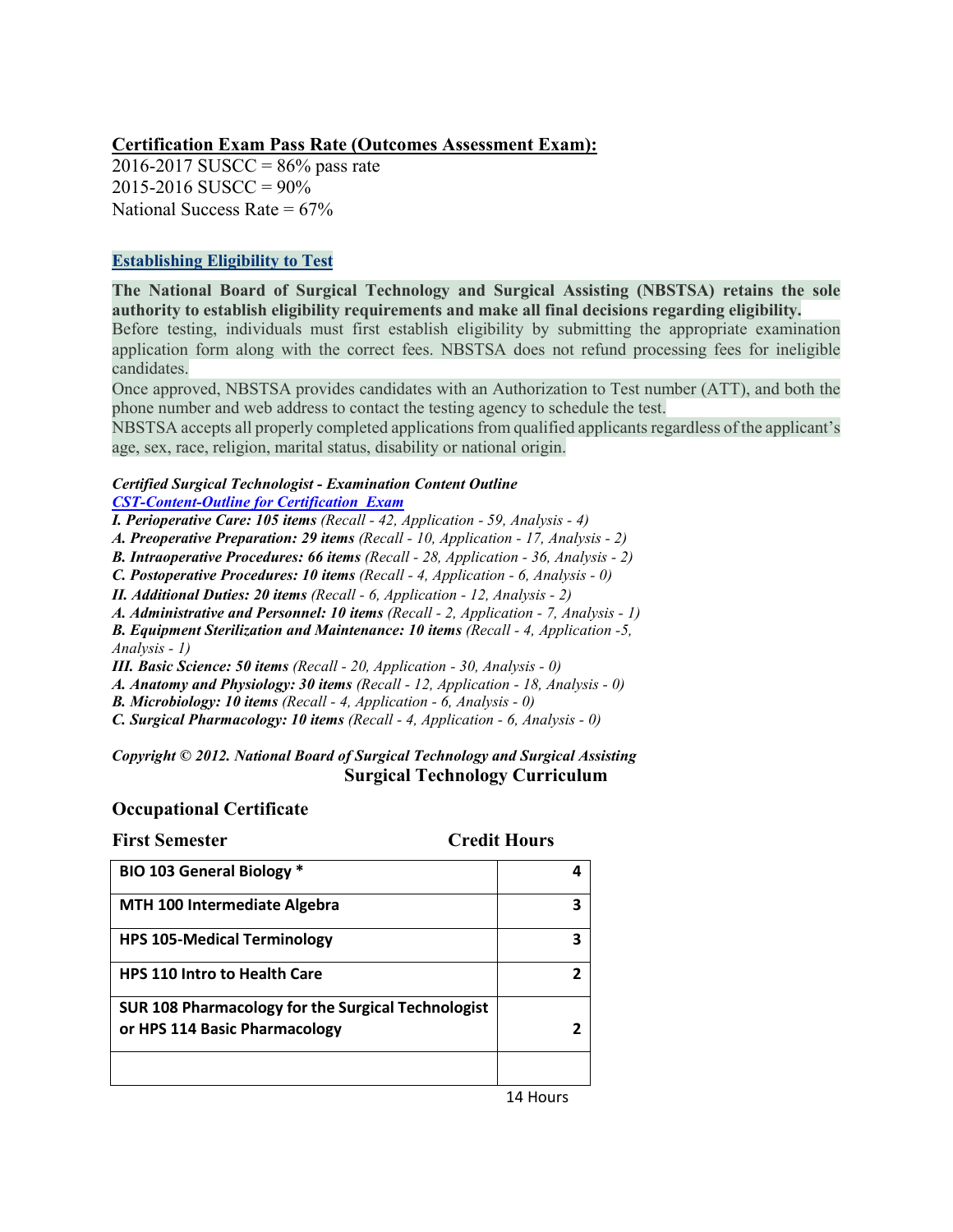#### **Second Semester**

| SUR 101 Introduction to Surgical Technology |  |
|---------------------------------------------|--|
| SUR 102-Applied Surgical Techniques         |  |
| <b>ENG 101 Eng. Composition I</b>           |  |
| SUR 107 Surgical A&P                        |  |
| OR                                          |  |
| BIO 201 Anatomy and Physiology **           |  |

13 hours

#### **Third Semester**

| <b>SUR 111-Clinical Procedures</b>           |  |
|----------------------------------------------|--|
| SUR 105-Surgical Practicum (24 hrs per week) |  |
| SUR 106-Role Transition Surgical Technology  |  |
| BIO 202 A&P (if BIO 201 elected)**           |  |
|                                              |  |

11-15 hours

**Total program 34 hours**

#### **Optional Courses**

|                                | 9 hours |  |
|--------------------------------|---------|--|
| SUR 205 Surgical Practicum IV  |         |  |
| SUR 204-Surgical Practicum III |         |  |

**Total program with optional courses 51 hours**

**\*BIO 103 is a prerequisite to BIO 201 (if elected).** 

**\*\*Students who choose to take BIO 201 instead of SUR 107 must complete BIO 202 before the end of the program.**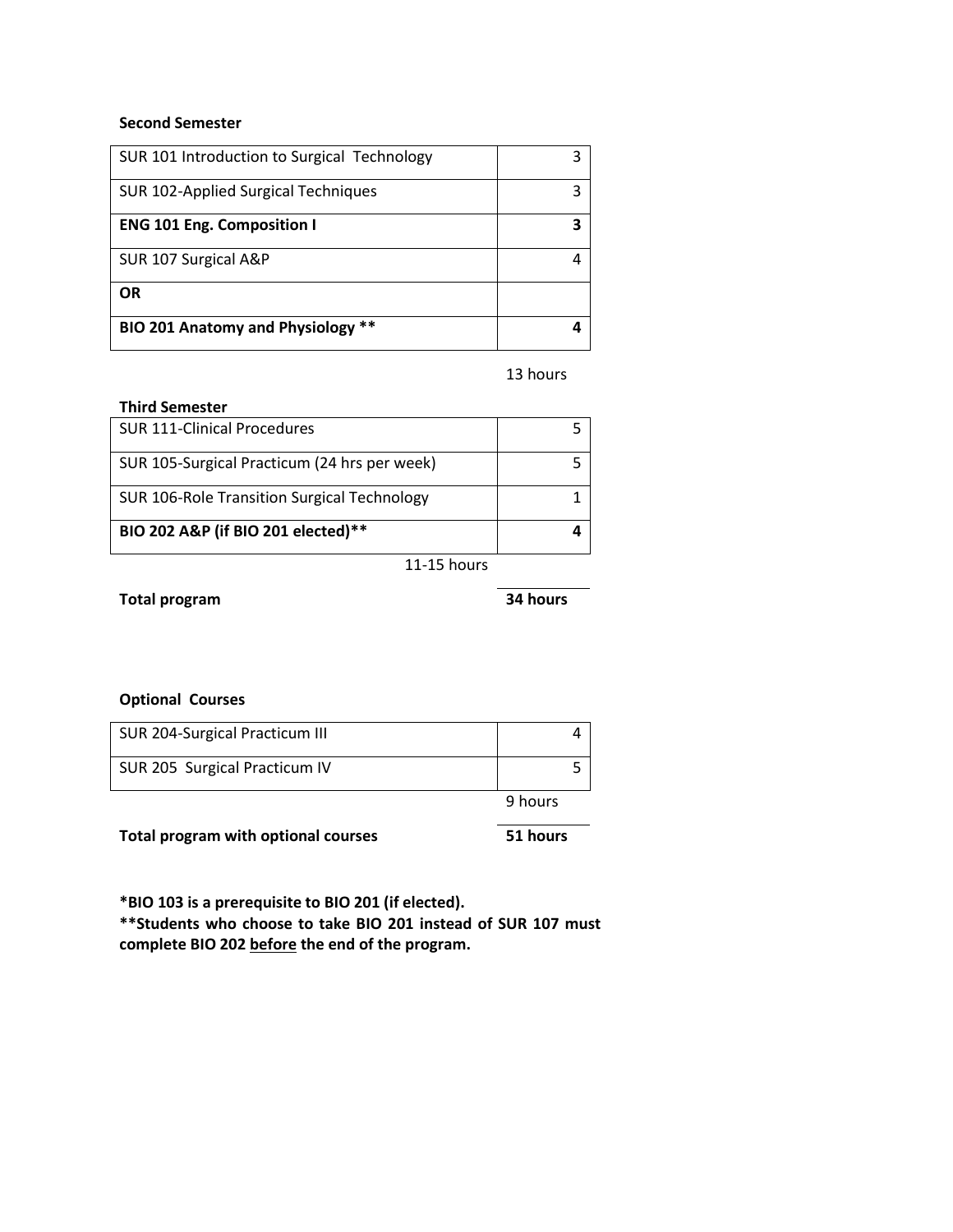# **Associate In Applied Science Option**

| <b>First Semester</b>              | <b>Credit Hours</b> |
|------------------------------------|---------------------|
| <b>BIO 103 General Biology*</b>    |                     |
| Math 100 Intermediate Algebra      | 3                   |
| <b>HPS 105-Medical Terminology</b> | 3                   |
| <b>PSY 200 General Psychology</b>  | ર                   |
|                                    |                     |

### **Second Semester**

| Bio 201 Anatomy and Physiology I*        |  |
|------------------------------------------|--|
| <b>Humanities Elective</b>               |  |
| <b>ENG 101 Eng. Composition I</b>        |  |
| SPH 107 Speech                           |  |
| <b>CIS 130 Introduction to Computers</b> |  |
|                                          |  |

#### **Third Semester**

| BIO 202 Anatomy and Physiology II*  |  |
|-------------------------------------|--|
| BIO 220 Microbiology*               |  |
| <b>HPS 110 Intro to Health Care</b> |  |
| Elective ENG 102 or CHEM 104        |  |
|                                     |  |

#### **Fourth Semester**

| SUR 101 Introduction to Surgical Technology        |  |
|----------------------------------------------------|--|
| SUR 102-Applied Surgical Techniques                |  |
| SUR 108 Pharmacology for the Surgical Technologist |  |
| or                                                 |  |
| <b>HPS 114 Basic Pharmacology</b>                  |  |
| PSY 210 Developmental Psychology                   |  |
|                                                    |  |

#### **Fifth Semester**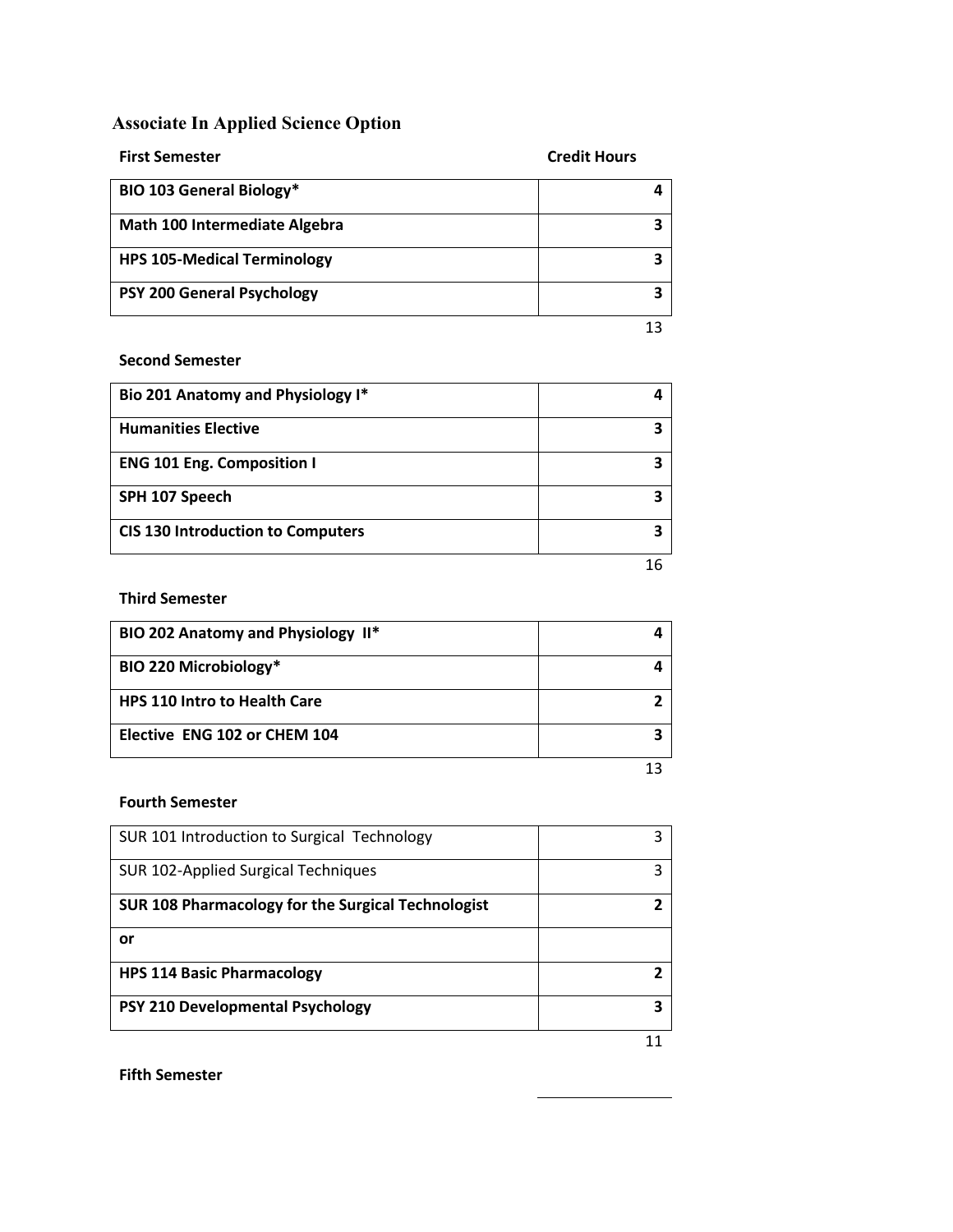| <b>SUR 111-Clinical Procedures</b>             | 5  |
|------------------------------------------------|----|
| SUR 105-Surgical Practicum (24 hrs per week)   | 5  |
| SUR 106-Role Transition in Surgical Technology | 1  |
|                                                | 11 |
| Total program                                  | 64 |
| <b>Optional courses</b>                        |    |
| SUR 204 Surgical Practicum                     | 4  |
| SUR 205 Surgical Practicum                     | 5  |
|                                                | 9  |
| Total program with optional courses            | 73 |

#### **Purpose of the Program**

The purpose of the Surgical Technology program is to prepare men or women to assist the physician during surgical procedures, ensure that necessary equipment is properly maintained and available when needed, handle surgical specimens, and maintain a sterile atmosphere in the operating room environment.

#### **Program Goals and Objectives**

The goal of the Surgical Technology Program is to prepare competent entry-level surgical technologists in the cognitive (knowledge), psychomotor (skills), and affective (behavior) domains. Specifically, the program is preparing surgical technologists who can, upon completion of the surgical technology curriculum:

- 1. Perform surgical technology skills with supervision safely and correctly.
- 2. Incorporate basic knowledge of anatomy and physiology to the surgical patient according to a specific surgical procedure.
- 3. Utilize appropriate safety measures, infection control, and universal precautions.
- 4. Accept responsibility for functioning within the ethical and legal framework as a member of the healthcare team.
- 5. Communicate verbally and nonverbally with clients and members of the health care team.
- 6. Correctly use medical terminology and abbreviations.

## **Educational Competencies**

#### Cognitive Skills

1. Demonstrate knowledge and practice of basic patient care concepts.

2. Apply principles of asepsis to assure safe and optimal patient care in the operating room. Psychomotor Skills

3. Demonstrate basic surgical case preparation skills.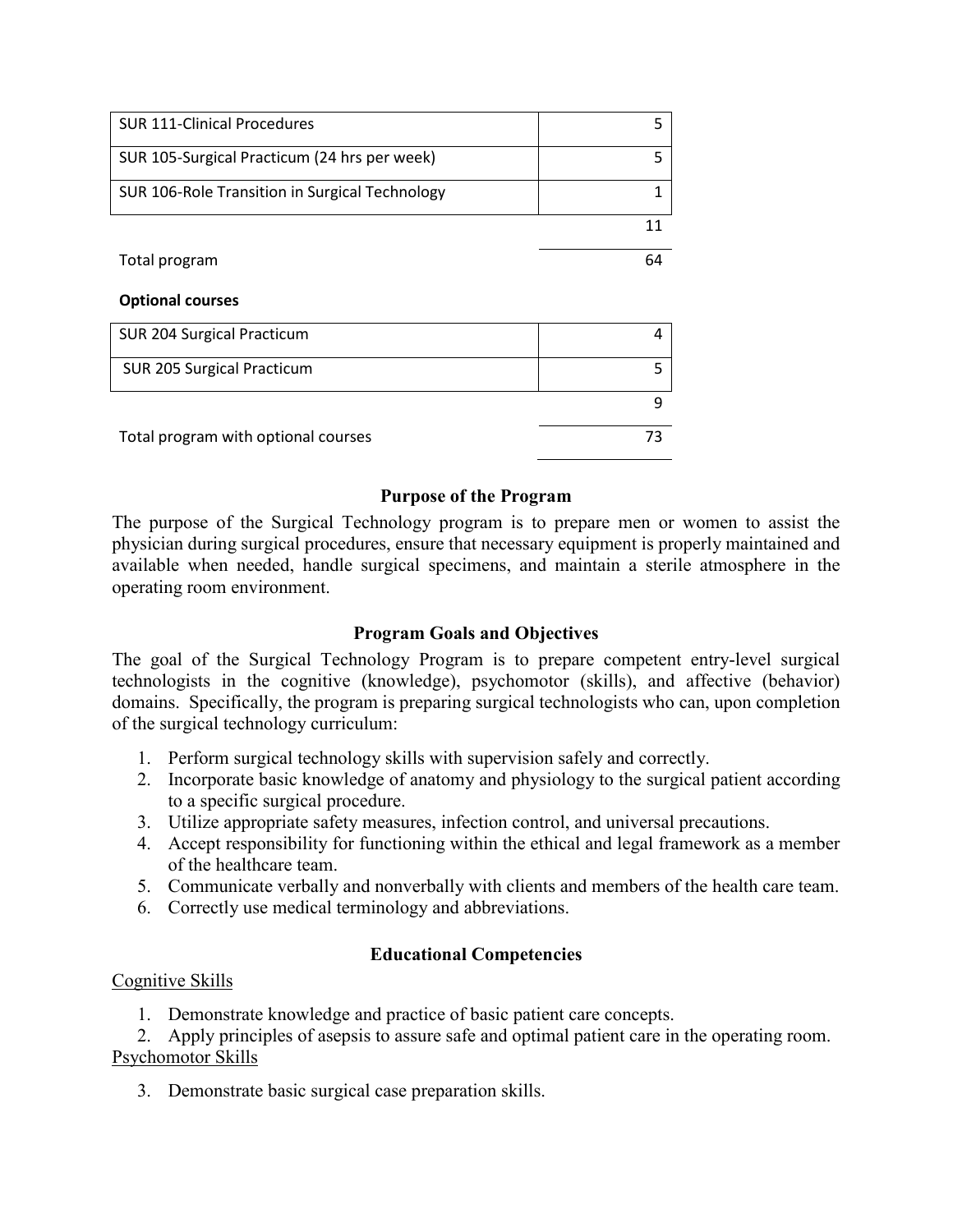4. Function in the role of first scrub on basic cases. Affective Skills

5. Perform responsibly within the ethical/legal/moral framework for surgical technologists.

## **COLLEGE ACTIVITIES**

Students have the opportunity to participate in College wide activities which serve to broaden the total academic experience. Activities vary from campus to campus and appeal to a variety of interests. Activities are described in the *College Catalog*, coordinated through the Student Services Office on the Wadley Campus, and posted on bulletin boards and/or announced in class.

College sponsored clubs and organizations provide opportunities to share similar interests and work toward common goals. Please see college catalogue for list of approved organizations. You are encouraged to participate. Faculty members encourage students to become active in professional organizations, and this is a great way to start!

#### **FUNDRAISING**

The Dean of Health Sciences and Dean of Students must approve all fund raising activities *in advance***. Fundraising is allowed only by organizations/clubs which are officially recognized by the College.** The senior officer of the organization should gain approval from the Program Director/Chair and then submit a written request (forms are available from the Health Sciences Division) to the Dean of Health Sciences. Upon approval by the Dean of Health Sciences, the request will be forwarded to the Dean of Students. Following approval from the Dean of Students, fundraising activities may proceed.

## **USE OF TOBACCO PRODUCTS**

Southern Union State Community College provides a tobacco-free environment. Tobacco use is not permitted at any time inside any building on any Southern Union campus. **Tobacco products are not to be used at any time at any clinical facilities including parking lots.**

## **FOOD AND DRINK**

**It is the policy of Southern Union State Community College that no food or drinks are allowed in any of its classrooms, labs, or learning resource centers.**

#### **VISITOR POLICY**

Southern Union State Community College welcomes visitors. Visitors are expected to abide by the regulations of the college. Students are held responsible for the conduct of their guests. **CHILDREN MUST BE UNDER THE SUPERVISION OF THEIR PARENTS AND ARE NOT TO ATTEND CLASSES.** Visitors parking permits are available from campus police on Wadley and Opelika Campuses and administrative office on the Valley campus.

## **RESPONSIBILITY IN TEACHING AND LEARNING**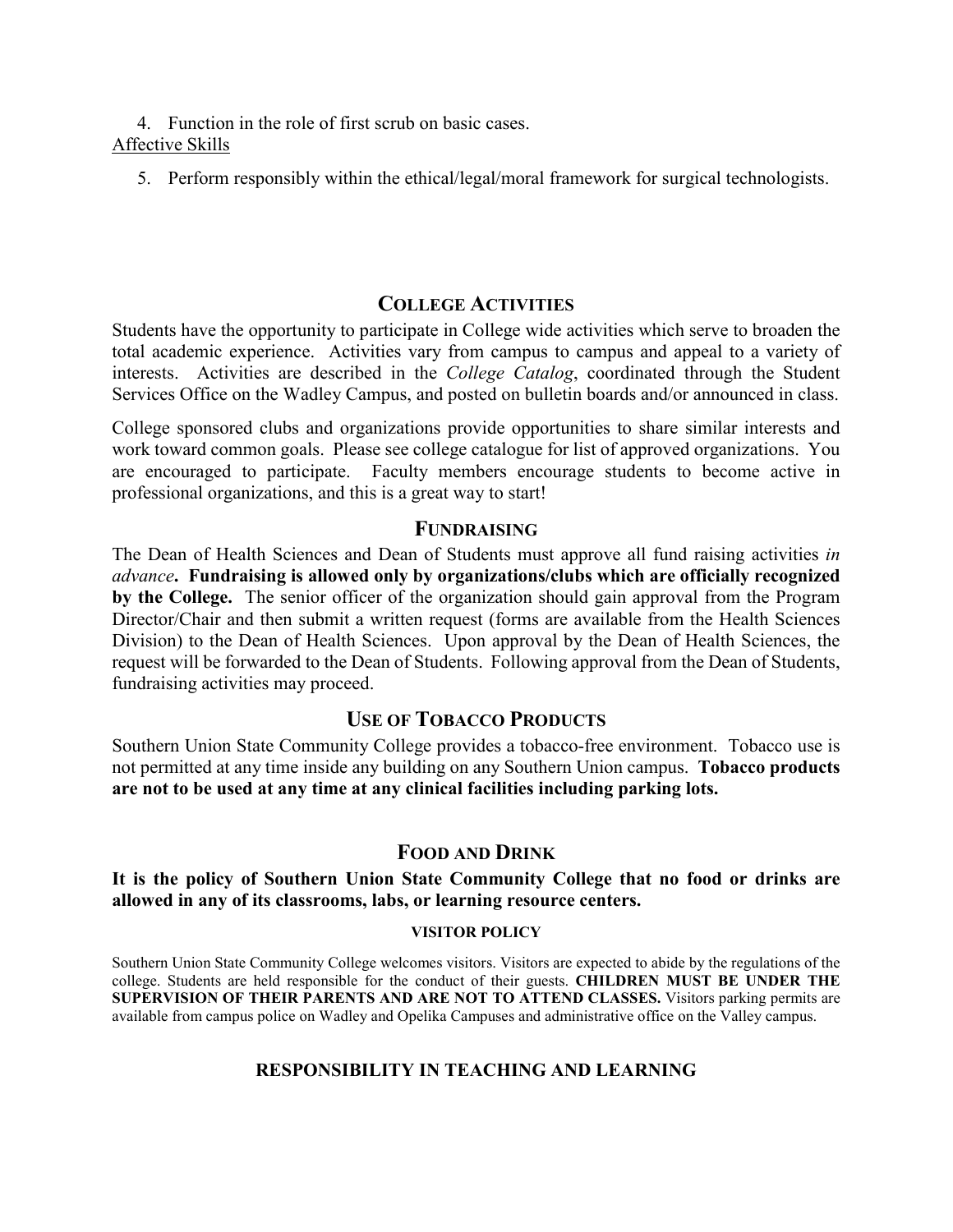The main purpose of instruction is to promote student learning. This means that teachers direct all matters dealing with courses. That does not mean that teachers bear sole responsibility for students' education. Students need to follow a teachers' guidance, study, do homework, and prepare for class to master the information and skills being taught. Students cannot expect a good grade in a course without putting in several hours of studying for each hour of scheduled class time. The recommended amount of student time is 2 hours per day for each hour of class.

Extra-curricular activities, including jobs, will not affect teachers' expectations and should not interfere with students' preparation for classes. Teachers should use their expertise and experience to prepare and present the subject of a course in the best possible way.

Teachers (that is, *anyone* who teaches) will do their best to provide a disciplined yet comfortable and supportive classroom environment. They will encourage questions and questioning, although students should remember that insight often comes from struggling with a problem rather than being given the answer.

**The ultimate responsibility for learning lies with the student.** Although faculty members will teach, guide, assist, and encourage, learning is the responsibility of the student. Learning is hard work, and full-time students should consider "studenting" to be a full-time job. A college's first priority is their students. While students pay tuition to attend school, the tuition provides the student access to the expertise of the faculty members. Students are responsible for evaluating their instructors honestly and candidly to contribute to each teacher's effectiveness and professional growth.

## **PARTICIPATION IN PROGRAM OF LEARNING**

Students have the opportunity to participate in the development, conduct, and evaluation of the program. The students may contribute through semester evaluation of the course work and instructors, through participation in faculty meetings, and through evaluation of the program and curriculum after completion of the program.

The semester evaluation is distributed at the end of the semester to all college students and solicits anonymous comments regarding course content, instructors, instructional tools, assigned course work, and examinations. End of the semester conferences/evaluations with faculty, provides students an opportunity for one-on-one feedback. Students are asked to evaluate the entire curriculum at the completion of the program and six months to one year after graduation. **Additionally, one student from each fall and spring class may serve as a non-voting representative on the discipline specific Health Science Faculty Committee.** 

**CLINICAL REQUIREMENTS FOR REGISTRATION AND CLINICAL EXPERIENCES**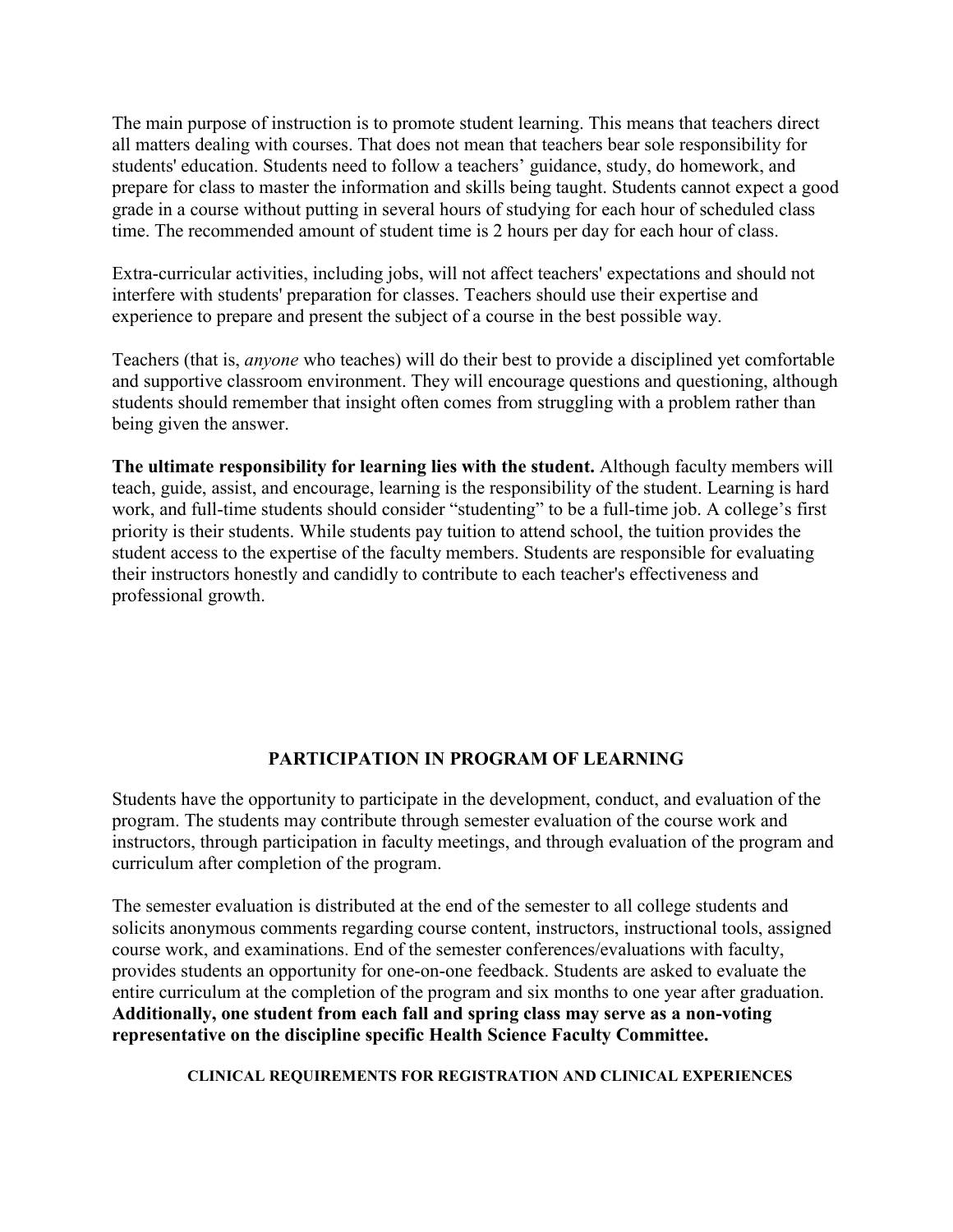Students enrolling in a health science program must complete **all** clinical health requirements prior to enrolling in any Health Science class. The health record must be in date for the entire semester. For example if a TB skin test expires on October 12, the student must repeat the test before he or she can register for fall semester. There are no exceptions to this rule. In addition students are given a due date for the completion of health records for the next semester. This due date will be sent to the student's official SUSCC issued email address. Students who fail to complete the health records by the due date must complete a request for program readmission to the admission committee. **Examples of the clinical requirements include but are not limited to the following:**

- Criminal Background check (must be completed by HIRE)
- Drug Screen
- Tb skin test and/or Chest x-ray
- \*Documentation of two MMR vaccinations
- \*Documentation of Varicella
- \*Documentation of Hepatitis series
- Documentation of annual Flu vaccination
- Annual Physical form
- Annual Essential functions form
- American Heart Association at the Health Care Provider level
- $\bullet$  T-DAP
- Health Insurance

Students who cannot provide official documentation from a licensed health care provider of these vaccinations must provide a titer indicating the student is immune to the disease.

## **CHANGES TO PROGRAM - INFORMING STUDENTS**

Policies and procedures are communicated to students by means of the Health Sciences or program specific handbook, course management system, the College Catalog, and institutional website. This handbook is revised regularly to provide current and accurate information is provided the location of the handbook on the Southern Union web site, Annuals updates are required; however changes may occur during the academic year.

**Changes in program, policies, and procedures will be announced to each class by the instructors and copies describing such changes will either be distributed to each student individually or posted on bulletin boards in the classrooms, or outside the faculty office and on the course management system ( Canvas). Instructors and the Program Director will be available to answer questions regarding any changes.** 

## **COMMUNICATION CHANNELS / CHAIN OF COMMAND**

Should a problem arise during the semester, you should first strive to solve it with the instructor or student involved. If no agreement is reached or dissatisfaction results, you should consult program director. If this does not solve the issue you may make an appointment with the Nursing Program Director/Chair. The Dean of Health Sciences is then consulted if the problem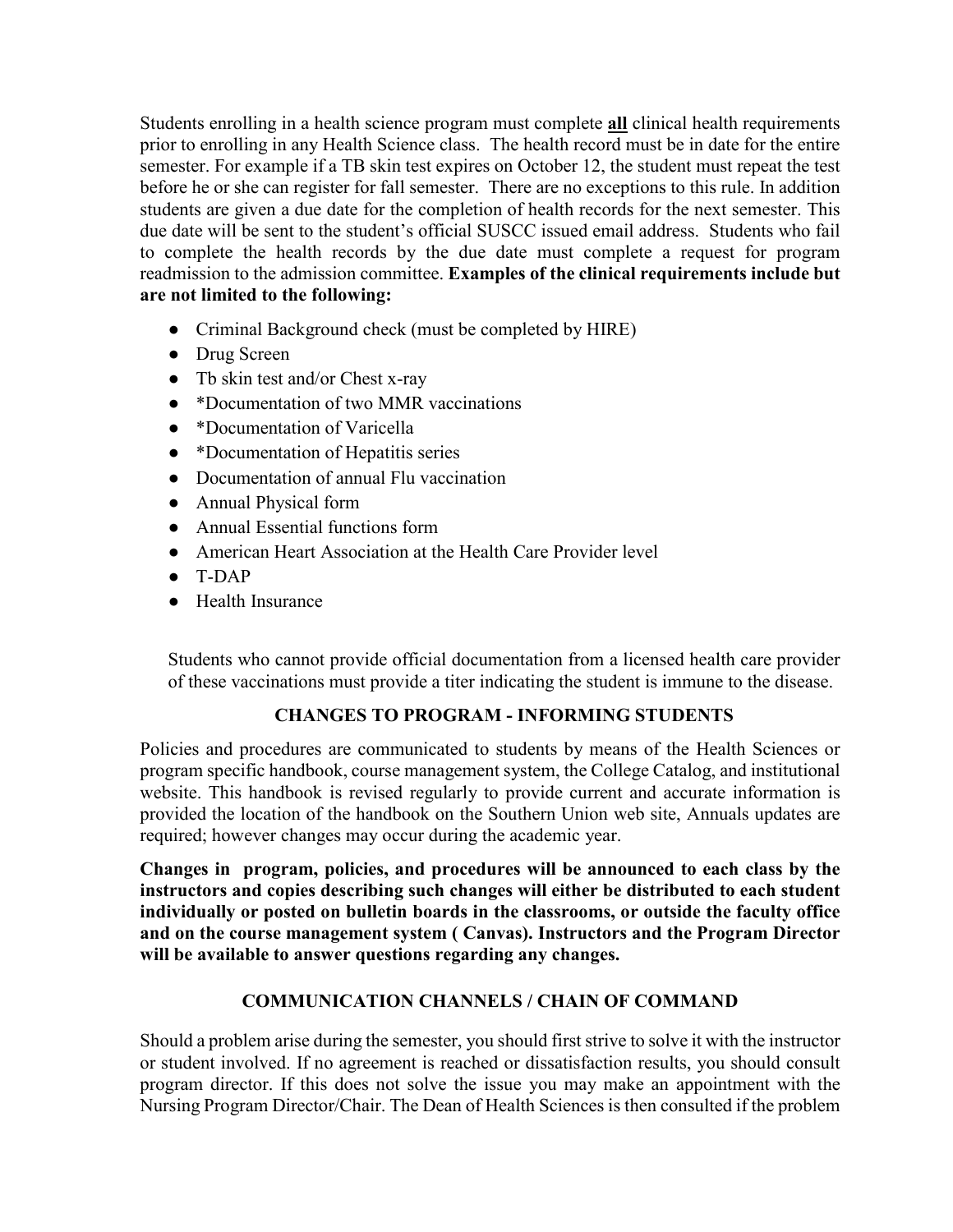remains unresolved.

## **HONESTY AND PLAGIARISM**

The awarding of a college degree attests that an individual has demonstrated mastery of a significant body of knowledge and skills of substantive value to society. Any type of dishonesty in securing those credentials therefore invites serious sanctions. Examples of dishonesty include actual or attempted cheating, plagiarism\*, or knowingly furnishing false information to any college employee.

\*Plagiarism is defined as submitting anything for credit in one course that has already been submitted for credit in another course, or copying any part of someone else's intellectual work – their ideas and/or words – published or unpublished, including that of other students, and portraying it as one's own. Proper quoting, using APA formatting (current edition), is required. Students must properly cite any quoted material.

There will be no toleration of plagiarism of any person's work, including that of another student. Work turned in to faculty must be the original work of the particular student. This also includes giving false information to the faculty about a student's use of another student's past paperwork in a class, false student clinical activities, i.e.: patient information or clinical hours. If a student **knowingly** submits false information, he or she, will receive a failure from the course. In addition, any form of cheating will not be permitted. If a student is found to be cheating during testing or on a required activity, he or she will receive a "zero" for that activity and a possible failure for the course.

Violations of the Academic Honesty Code include, but are not limited to the following:

- Looking on another student's paper during a test or examination or communicating in any way with anyone other than the test administrator/faculty/proctor;
- Using **unauthorized** materials and/or devices in the preparation of any assignments or in the taking of any tests or examinations;
- Having in the immediate testing area materials or devices not expressly authorized by the test administrator;
- Accepting or providing unauthorized assistance in the preparation of assignments or the taking of any tests and examinations;
- Submitting as your own work essays, term papers, lab reports, or other projects which have been prepared by others;
- Obtaining, possessing, or gaining knowledge or answers to a current test or assignment before it has been distributed to the class and without the knowledge and consent of the instructor;
- Gaining, without authorization, access to the work of another student (ex: accessing the computer file of another student);
- Plagiarizing (presenting as one's own the ideas, data, and/or works of another);
- Inventing data or information in the preparation of assignments except when such invention is expressly authorized;
- Violating supplementary academic honesty codes which have been adopted and approved in individual divisions of the college and distributed to students within those divisions.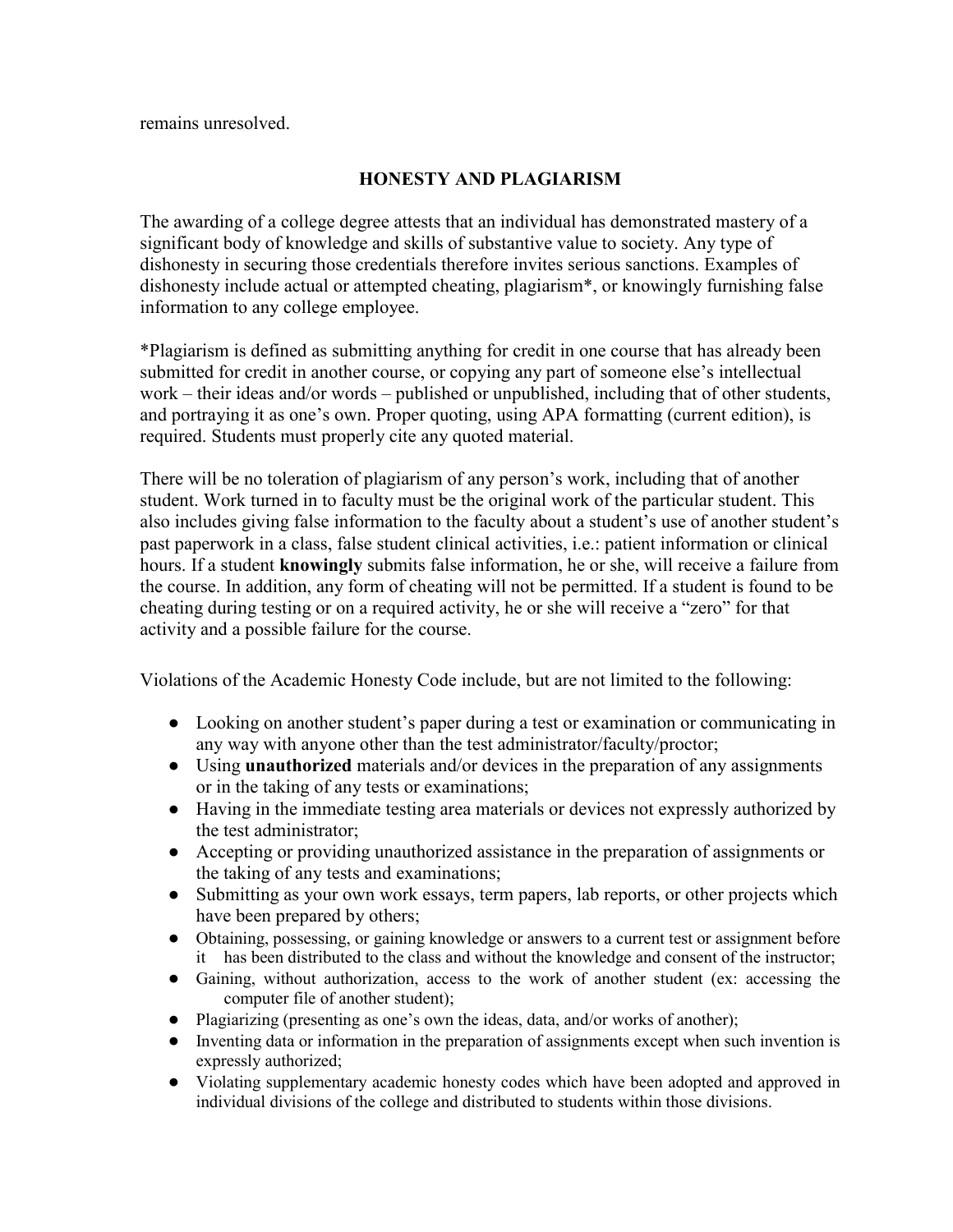If the incident is referred to the Dean of Students, suspension or expulsion from the college may result.

**These "Standards of Conduct" apply to all students regardless of their mode of learning (inclusive of online students also).** 

If a student is found cheating on an exam or committing plagiarism, a grade of zero "0" will be assigned for that exam or assignment. Further disciplinary action will be taken at the discretion of the Dean of Students.

Tests may not be duplicated in any form including, but not limited to: hand written, photocopy, video or tape recording.

Portable electronic devices including cameras, IPODS, PDA's, or cell phones must not be visible in the class room. Cell phones must be turned off or set on vibrate or silent mode. These devices may be kept in a book bag, pants pocket or purse.

**Students using laptop computers during classes may not check e-mail, surf the web, or go to other web sites during classes or while reviewing for a test. Laptop computers may not be turned on during test review.** 

## **ACADEMIC HONESTY CODE /ACADEMIC INTEGRITY STUDENT BEHAVIOR**

**T**he Southern Union Health Sciences Department does not exercise control over the conduct of students in their private lives; however, when a group of students or an individual student acts as a recognized representative of a Southern Union Health Sciences Program or participates in an off-campus activity sponsored by the Health Sciences Department, appropriate standards of conduct will be prescribed. Any conduct by a student shall be subject to review and appropriate action taken by the Health Sciences Department whenever it appears that the conduct has resulted in a hindrance or restriction of educational purposes or processes of the Health Sciences Department or when that conduct demonstrates a threat to the safety and well-being of others.

If at any time prior to graduation and during the course of participation in professional training as a Health Science student or in fulfilling other responsibilities as a Southern Union State Community College student, the student demonstrates patterns of behavior which constitute unprofessional conduct or which encroach on the student's ability to fulfill his or her responsibilities as a student, it will result in appropriate corrective action which may include suspension or expulsion from the Health Science program. Such behavior is defined to include, but not necessarily limited to, any of the following:

• failure of a student to notify appropriate persons of absence from scheduled learning experiences;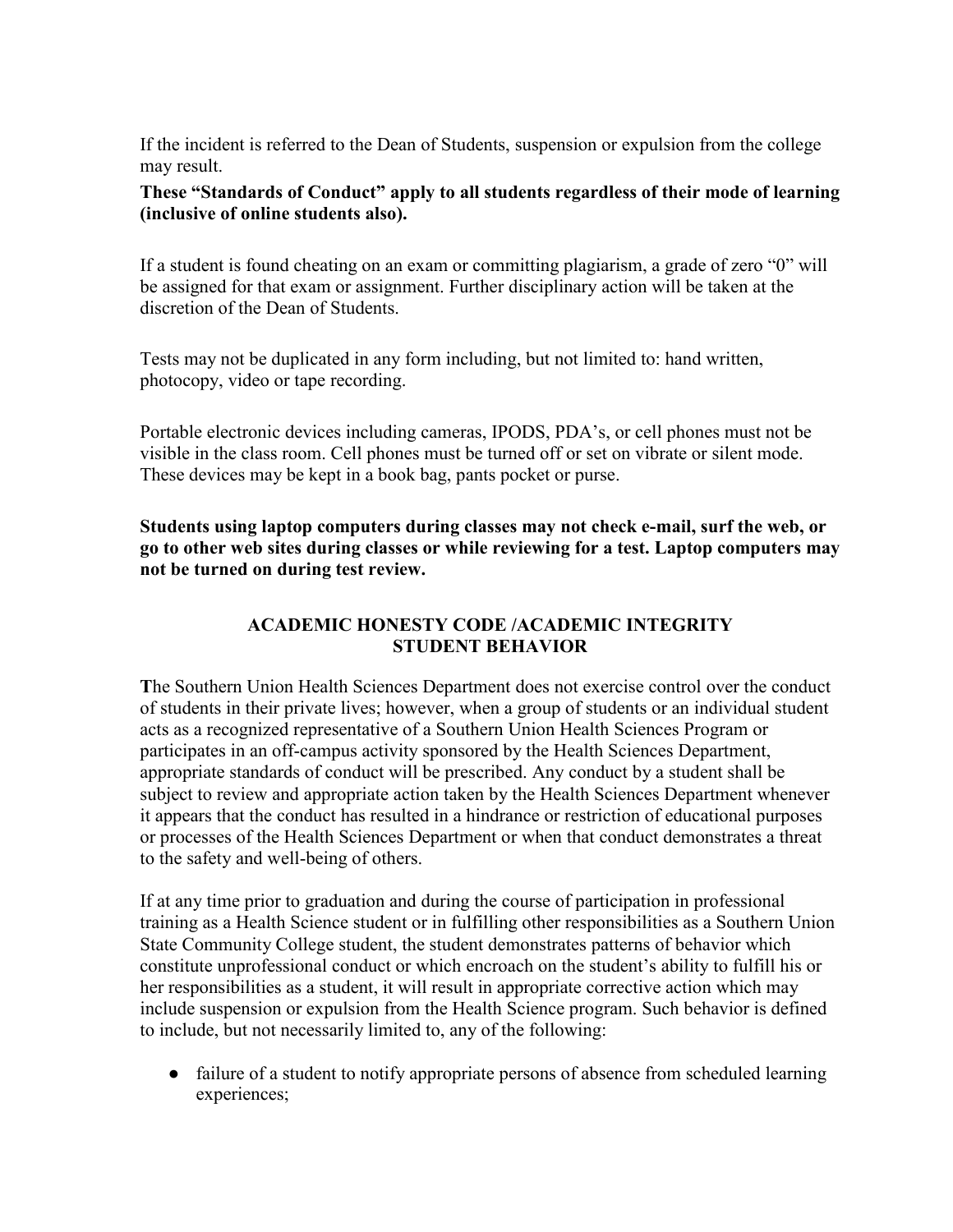- dishonesty in interactions with staff or instructors;
- failure to adhere to required dress code;
- unsafe practices; the use of inappropriate language;
- being consistently late in fulfilling scheduled responsibilities
- failure to fulfill appointments; or
- failure to maintain confidentiality in matters related to educational responsibilities.
- inappropriate behavior while in uniform
- unprofessional conduct

The demonstration of severe physiological or psychological disorders which interfere with a student's ability to fulfill academic responsibilities or infringe on the student's future abilities to fulfill professional responsibilities will be cause for appropriate corrective action to include referral to a proper agency for professional diagnosis and treatment and/or suspension or expulsion. Failure or refusal to cooperate in this type of endeavor can result in suspension or expulsion from the Health Science program.

Abuse of alcohol which interferes with a student's ability to fulfill academic or professional responsibilities in the Health Science program or the illegal use of other drugs and substances will result in suspension or expulsion from the Health Science program.

## **CLASSROOM INTERACTION**

All interactions within the classroom are expected to be honest and respectful. Teachers set the tone and demeanor of their classes. Discussion and questions are encouraged when appropriate. Questions and comments by students should be thoughtful and relevant.

Unsanctioned talking, eating, sleeping, and reading unrelated material during a class will be considered rude and disruptive. Students will be asked to leave the classroom if rude or disruptive to the learning environment. Students who are asked to leave must meet with the faculty member, Program Director, and/or Dean before he or she will be allowed to return to class.

Instructors will begin and end class promptly in accordance with the published class schedule. Students are expected to arrive on time and not leave or prepare to leave until the class has been dismissed. **Faculty members may close the door and not allow students to enter a class until a class break.** 

## **ACCESS TO INSTRUCTORS/ Tutoring**

Students will be able to meet with their instructors during designated office hours/ tutoring hours. Office hours are posted outside each faculty member's office and in the course syllabus**. Students must schedule appointments with faculty at a time that is mutually convenient for both the student and faculty.** Appointments should be kept by both parties; if circumstances prevent this, the person unable to make the appointment should contact the other and attempt to reschedule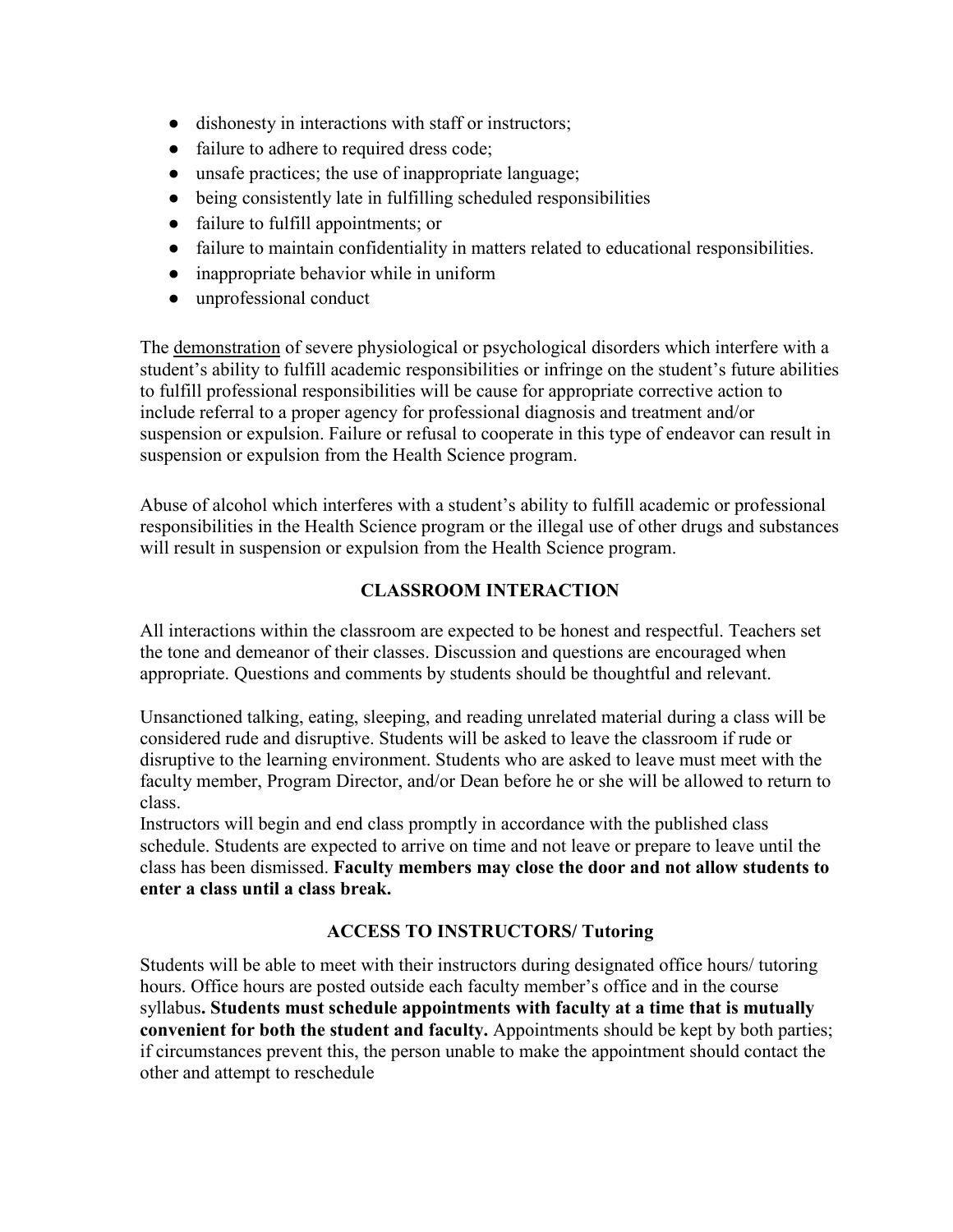## **ACADEMIC APPEAL PROCEDURE**

The College has established a grade appeal procedure to be used if a student has a valid reason to believe that a grade he/she received for an examination, a written/oral presentation, a clinical, a lab, or a project is inaccurate or an inaccurate grade has influenced the final grade in the class. This procedure will be followed for all students whether enrolled in courses held on campus in a traditional classroom setting or courses that are delivered via distance learning formats.

Formal appeals are accepted only when a student believes the instructor did not assign the grade correctly based on the syllabus guidelines. Students may also appeal the final grade in the class if he/she believes the final grade is inaccurate.

To initiate the formal Academic Appeal process, a student must file the Academic Appeal Form **within ten (10) days of the College's** *scheduled faculty duty days* after the student has the received the grade in question. If the student is appealing the final course grade, the ten (10) *scheduled faculty duty days* period will begin on the first class day of the next academic term for full term or second mini term classes or the first class day of the second mini term for first mini term classes.

The student will initiate the formal appeal by following the procedure outlined below. The student must demonstrate proof that the instructor did not assign the course grade correctly based on the syllabus guidelines. The burden of proof is the responsibility of the student when appealing a grade. A student who receives a failing grade because he/she was unaware of the procedure or deadline for withdrawing from a course does not have the right to appeal the grade.

Thereafter, each subsequent appeal must occur **within ten (10) of the College's** *scheduled* **faculty duty days** after the respective decision is emailed to the student's official SUSCC email address (SUSCC will use the institutional student email as its official form of communication). If a student does not meet the deadline for appealing a grade, the right to appeal will be waived.

#### **Appeal Procedure:**

In appealing a grade, the student may have his or her concern about the grade reviewed through the following procedures:

#### **1. Initiation of appeal**

To initiate a grade appeal, the student must complete the Grade Appeal Form Level 1, and include a written statement describing why he/she believes that the grading procedures outlined in the class syllabus were not appropriately followed, attaching all relevant evidence to the form.

The completed form and evidence must be submitted in person or by email to the Assistant or Secretary to the Dean of Academic, Health Sciences, or Technical Services, as appropriate, The **ten (10)** *scheduled faculty duty days* period will begin on the first class day of the next academic term for full term or second mini term classes or the first class day of the second mini term for first mini term classes.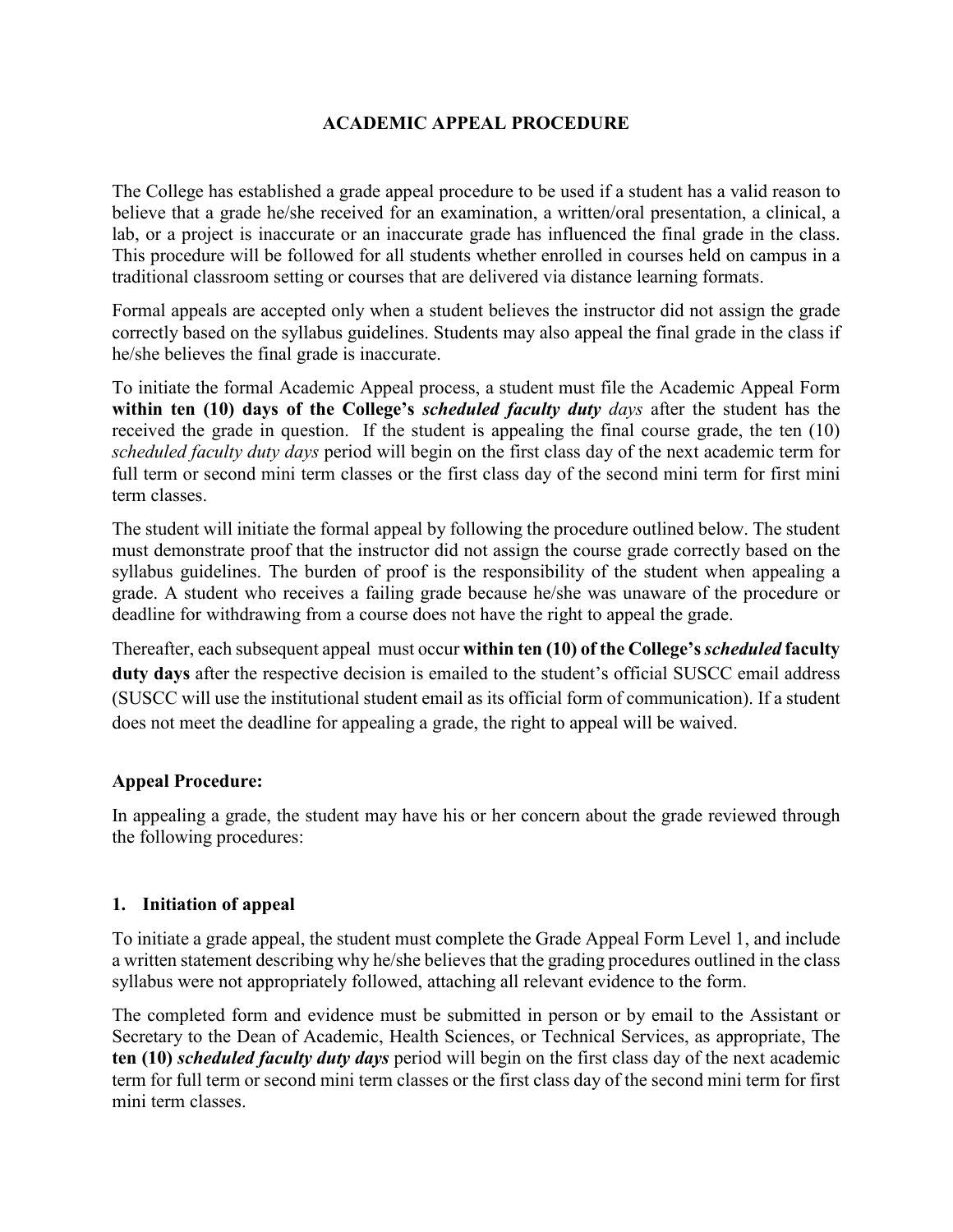The assistant/secretary will log the appeal into the database and give a copy of the student's form to the course instructor.

#### **2. Instructor response:**

The instructor will prepare a written response **within (10)** *scheduled* **faculty duty days** of the receipt of the grade appeal and submit the response to the appropriate Dean's secretary or assistant.

The Instructional Dean's Assistant/Secretary will notify the student of the response from the instructor via the college email system and/or the phone number supplied by the student on the Academic Appeal Form.

The student may pick up a copy of the instructor's response from the Assistant/Secretary to the Instructional Dean or the response will be sent to the SUSCC email address.

#### **3. Department Chair/Program Director response:**

If the student does not feel the issue has been resolved by the instructor, he/she may submit a written request using the Academic Appeal Form, Level 2, for the department chair/program director to review the appeal to the appropriate dean's assistant/secretary **within** *10 scheduled faculty duty days* of notification of the instructor's response. The completed appeal form may be emailed to the correct assistant/secretary by reviewing the list on the Appeal Form.

The dean's assistant/secretary will deliver copies of all documents to the department chair/program director who will analyze the appeal and provide a written response to the secretary/assistant **within (10)** *scheduled* **faculty duty days**.

The chairperson/director has the authority to call in the instructor, to ask for the assistance of another SUSCC instructor or seek the opinion of an expert in the subject area under review.

The assistant/secretary will deliver the response from the department chair/program director to the student in the same manner indicated above.

## **4. Dean's/Academic Appeal Committee Decision:**

If the student still believes there is a problem, he/she has **(10)** *scheduled faculty duty* **days** from notification of the chair/director's response to request in writing a review by the instructional dean.

The student has the choice for the appeal to be considered either by the instructional dean or by the Academic Appeal Committee. The preference of the student should be indicated on the Academic Appeal Form, Final Level. The Committee will have a representative from the instructional area but not the department or discipline in question, unless a subject matter expert is requested by the committee.. If a choice is not indicated, the decision of whether to use a committee will be made by the instructional dean.

The dean's assistant/secretary will give a copy of all materials that had been submitted by the student, instructor, and chair/director by the appropriate deadline to either the appropriate dean or to the Appeal Committee.

If chosen, the committee will review documents and make a recommendation to the dean.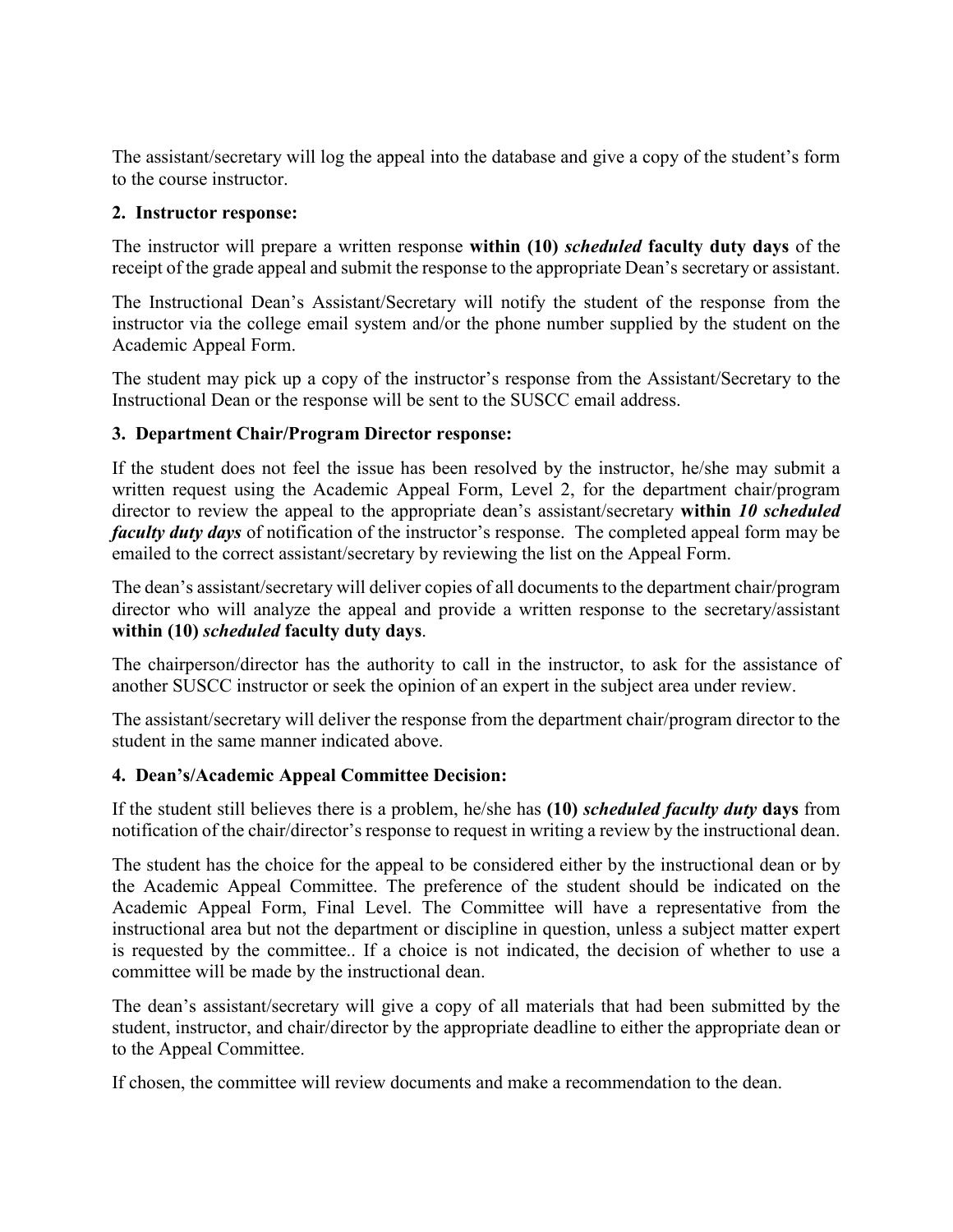The dean's assistant/secretary will deliver the response from the dean/Appeal Committee to the student in the same manner indicated in step 2 listed above.

The instructional dean/Appeal Committee's written decision cannot be appealed under the Academic Appeal Policy.

*\*The student may investigate the College Grievance process outlined in the College Catalog for additional options or the Appeal Process of the Alabama Community College System.*

## **Grade Appeal Decision: Subsequent Terms**

If the grade being appealed was earned in a full-term class during the fall, spring, or summer, the succeeding semester will be considered to be the spring, summer, or fall, respectively. If the grade being appealed is for a first split-term course, the succeeding semester will be considered to be the second split-term of that semester. If the grade being appealed is for a second split-term course, the succeeding semester will be considered to be the same as if it were a full-term course.

If the grade appeal is in a course which is a prerequisite to a follow-up course for which the student is enrolled in the succeeding semester, the student will be allowed to enroll in the follow-up course if the student signs a statement that says:

I acknowledge that I am being allowed to enroll in  $\leq$  name of follow-up course(s) pending the outcome of my grade appeal for  $\leq$ appealed course $\geq$ . I understand that if my grade appeal for<appealed course> does not result in a change of grade that would qualify me to take <name of follow-up course(s) I will be administratively withdrawn from the follow-up course(s) with full refund of tuition and fees. I acknowledge that the return of any books and supplies associated with the follow-up course(s) is entirely my responsibility, and that if those books were paid through financial aid, I must return that aid money. I also acknowledge that I am fully responsible for returning any financial aid refunds if withdrawal from courses results in a reduction in my aid amount.

If an unsuccessful grade appeal would result in the student being placed on academic suspension, the student will be allowed to enroll in the succeeding semester if the student signs a statement saying:

I acknowledge that I am being allowed to enroll in <term> pending the outcome of my grade appeal for <name of course>. If the grade appeal does not result in a change of grade that would preclude suspension, I will be administratively withdrawn from the college with full refund of tuition and fees. I acknowledge that the return of any books and supplies associated with the courses I was enrolled in for  $\leq$  term $\geq$  is entirely my responsibility, and that if those books were paid through financial aid, I must return that aid money. I also acknowledge that I am fully responsible for returning any financial aid refund associated with <term>.

Once the student has exhausted all the SUSCC appeal processes the student may choose to appeal to the Alabama Community College System. The student must use the System's official Student Complaint Form, which is available online at the ACCS website (www.accs.cc). Students may submit completed complaint forms by printing the form, signing it, and then either (1) scanning it and e-mailing it to complaints  $@$  accs.edu or (2) mailing it to: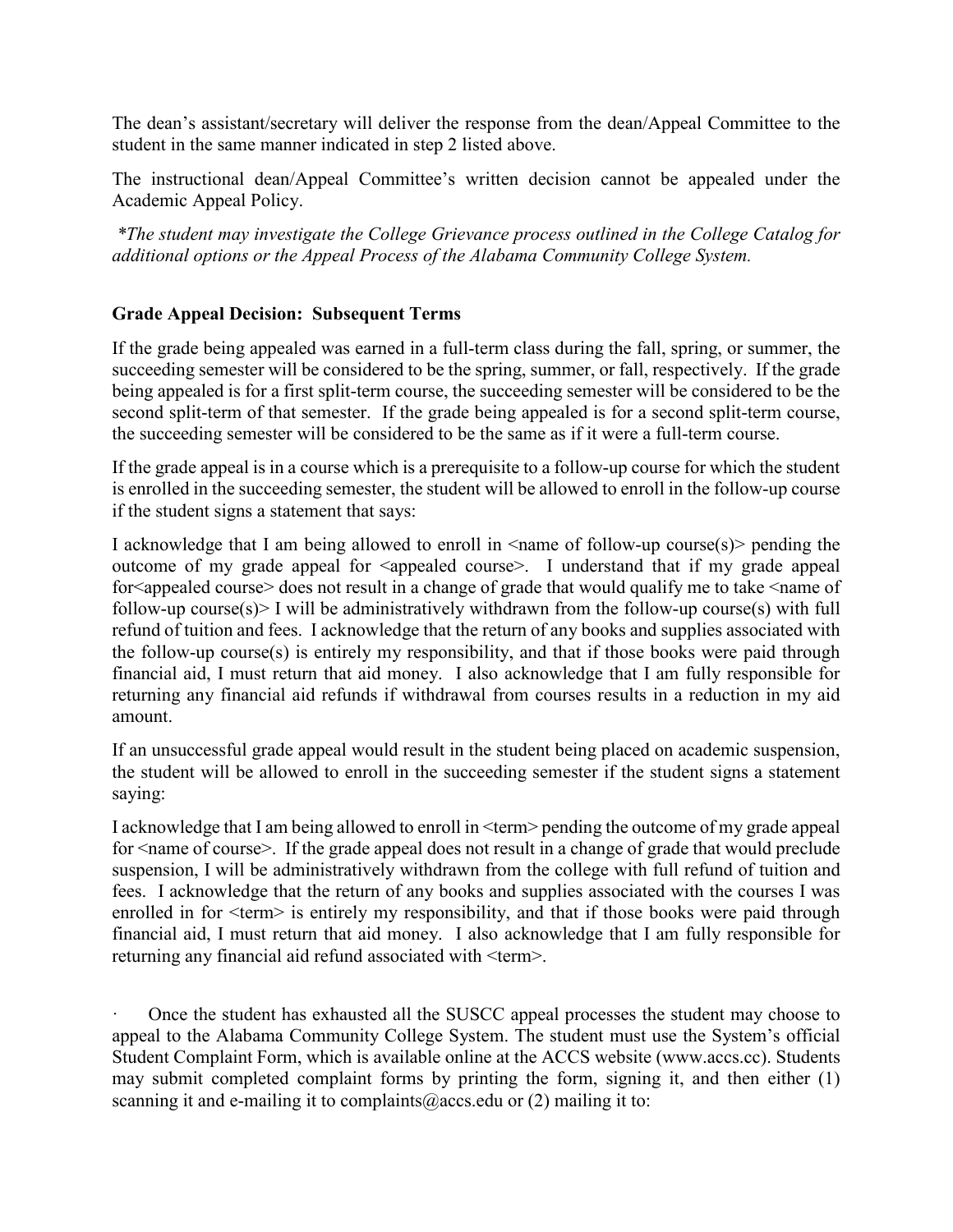Alabama Community College System

Attention: Division of Academic and Student Affairs

P.O. Box 302130

Montgomery, AL 36130-2130

The Division of Academic and Student Affairs will investigate the complaint within 30 days of receipt.

The institution which is the subject of complaint has 30 days to provide a written response to questions and/or concerns raised during the investigation. Such response may or may not contain a resolution.

The Division of Academic and Student Affairs will adjudicate the matter and write a report or letter to the institution and student detailing corrective action, if any is necessary, or stating that the school has no violation of policies.

If corrective action is needed the institution will have 30 days to comply or develop a plan to comply with the corrective action.

The System Office will monitor the institution's compliance to ensure the completion of any required corrective action.

#### **ADMINISTRATIVE WITHDRAWAL/DROP**

A student may be dropped administratively from any course for

- 1. Failure to complete college registration properly;
- 2. Failure to fulfill conditions of registration in those cases when a student may have been

allowed to register on a conditional basis;

- 3. Falsification of application and/or records such as health insurance.
- 4. Failure to fulfill other conditions of admissions and/or registration;
- 5. Failure to comply with student conducts standards;
- 6. Failure to attend class (as); and

7. Failure to comply with "Standards or Scope of Practice" as established by the Alabama Board of Nursing, American Registry of Radiologic Technologist, National Registry of Emergency Medical Technicians, Association of Surgical Technology, or other regulatory or licensing agencies for programs of study in the Health Sciences Division.

## **Administrative Withdrawal/Drop**

A student may be dropped administratively from any course for (1) failure to complete college registration properly; (2) failure to fulfill conditions of registration in those cases when a student may have been allowed to register on a conditional basis; (3) falsification of application and/or records (4) failure to fulfill other conditions of admissions and/or registration; (5) failure to comply with student conduct standards; (6) failure to attend class (es)/laboratory or clinical assignments; and (7) failure to comply with "Standards or Scope of Practice" as established by the Alabama Board of Nursing, American Registry of Radiologic Technologist, National Registry of Emergency Medical Technicians, Association of Surgical Technology,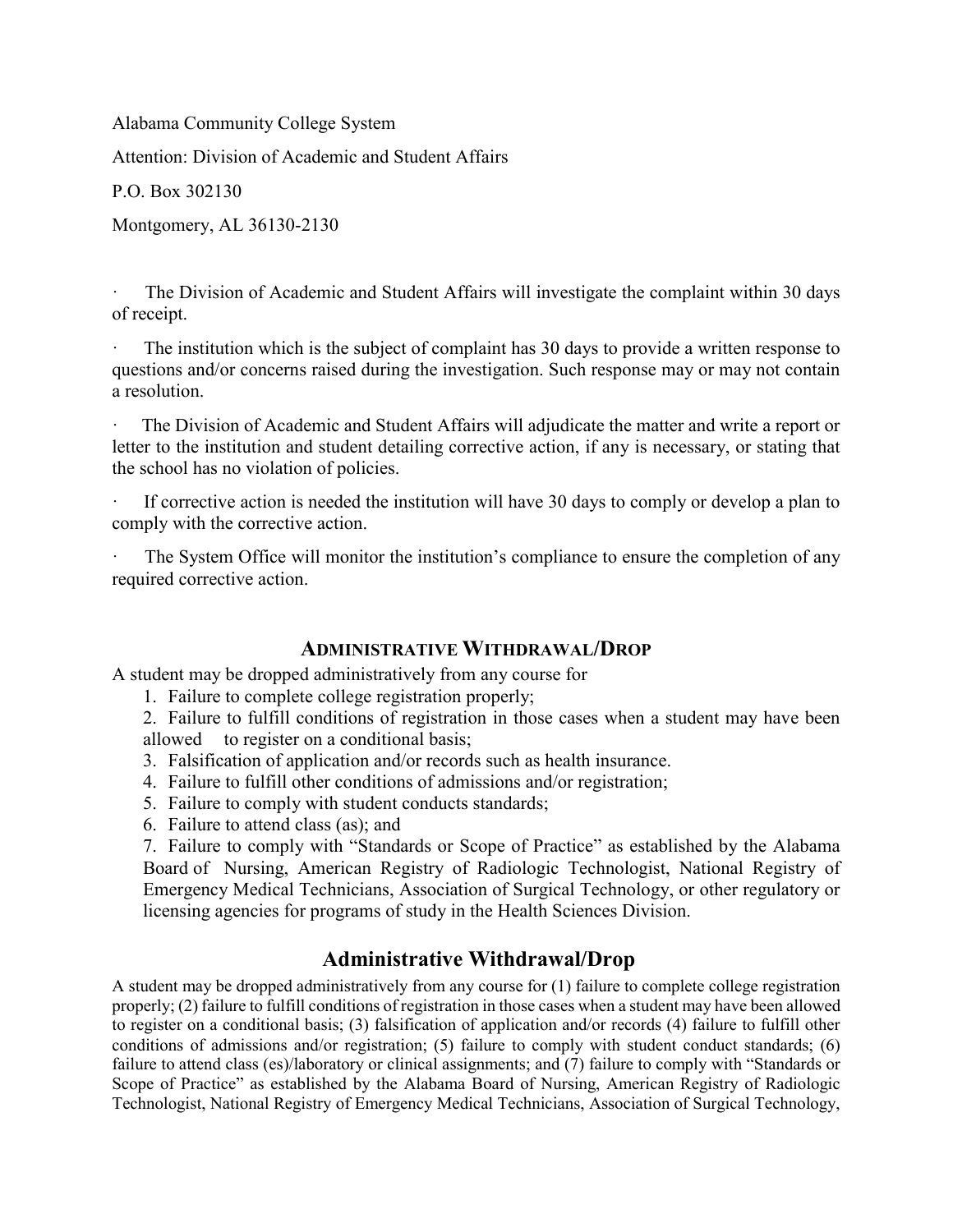or other regulatory or licensing agencies for programs of study in the Health Sciences Division.

# **ATTENDANCE POLICY/ TARDINESS**

Students are expected to attend all classes for which they are registered. Each student should recognize at the beginning of his/her college career that a mature acceptance of his/her academic responsibilities is a requisite for accomplishment in college; this applies particularly to class attendance. Any class sessions missed, regardless of cause, reduces the academic opportunities of the student. When a student is absent, the student is responsible for all announcements, content covered in class and for any assignments.

A student **may** be dropped administratively from any course for failure to attend class(es) when the student has missed more than 20% of the total number of hours that the class meets. Examples are provided in the appendices. The number of absences resulting in administrative withdrawal may differ in programs that lead to board licensure or certification, but must be clearly stated in the course syllabus. The form to be used to request a student be withdrawn from a class appears in the appendices. Instructors that plan to administratively withdraw students due to excessive absences must include that policy in their syllabus. See each course syllabus for additional requirements.

#### **SOUTHERN UNION STATE COMMUNITY COLLEGE ATTENDANCE POLICY**

- 1. Each course syllabus *must* include the following items a. through f.viii.
	- a. The number of absences allowed for the class, if any.
	- b. Handling of late arrivals and early departures, if allowed.
	- c. Policy for course make-up work, if allowed.
	- d. Students on financial aid programs are responsible for knowing their particular attendance policies, if any. Those students must contact the financial aid office to receive written attendance reporting requirements.
	- e. Students are responsible for the knowledge, skills, and abilities not acquired due to absences and for assignments made or due from the first day the class.
	- f. Clinical absences are not considered classroom.
		- i. Students are expected to attend each class session, to arrive on time, and to remain for the entire class session.
		- ii. Faculty will record attendance from the first day of the semester.
		- iii. Excessive absences, regardless of the reason or circumstance, may interfere with the student's ability to successfully complete the requirements of the course.
		- iv. In such cases, the student should withdraw from the class before the last day to drop with a grade of "W". Withdrawal from class may affect eligibility for federal financial aid. Students should contact the Financial Aid Office for information.
		- v. When a student is absent from class, the student is responsible for all material covered in the class and for any assignments made in class.
		- vi. The instructor is not required to review with the student any material missed as a result of being absent, nor is the instructor required to notify a student if the student is in danger of a lowered grade due to any graded work missed.
		- vii. The instructor is not required to provide an opportunity for make-up work.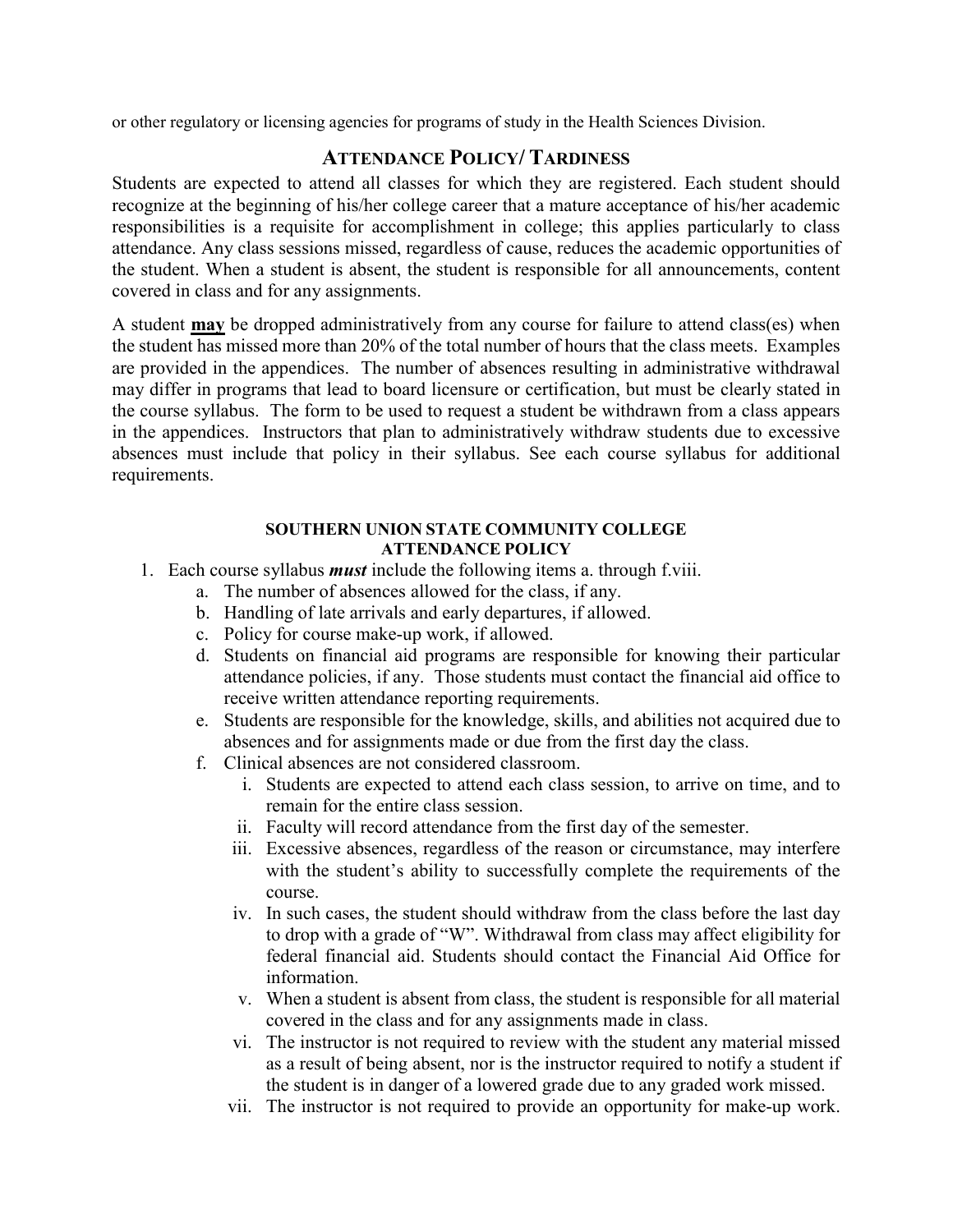The instructor's policies regarding make-up work shall be clearly defined in the syllabus to be available on the first day of class.

- viii. Attendance requirements in programs that lead to board licensure or certification may differ from this policy.
- 2. Each instructor should discuss attendance policies during the first class meeting including, but not limited to:
	- a. Number of absences allowed if any
	- b. Handling of late arrivals and early departures if allowed.
	- c. Course make-up work, if allowed.
	- d. Students on financial aid programs are responsible for knowing their particular attendance policies, if any. Those students must contact the financial aid office to receive written attendance reporting requirements.
	- e. Administrative withdrawal if used.
	- f. An absence *may* be excused due to **extenuating circumstances.**
	- g. Excused absences include, but may not be limited to:
		- i. Active military duty
			- ii. Jury duty/court appearance
		- iii. Death in the immediate family This includes: husband, wife, father, mother, son, daughter, brother, sister, or an individual with a close personal tie to the student. For purposes of application of this policy, an individual with a close personal tie to the student is limited to the following: a person standing *in loco parentis*; where unusually strong personal ties exist due to a student having been supported or educated by a person; father-in-law; mother-in-law; sonin-law; daughter-in-law; brother-in-law; sister-in-law; nephew; niece; granddaughter; grandson; grandfather; grandmother; aunt; uncle.
		- iv. Illness Students who give birth or experience an illness or injury which requires, but is not limited to, hospitalization, surgery, or more than one week's absence may be required to provide a physician's statement.
- 3. Adjunct instructors **must** provide a copy of their student attendance records to their respective department chairs at the end of each semester. Instructors will not be employed to teach in subsequent semesters unless attendance records are submitted as required. **Attendance requirements in programs that lead to board licensure or certification may differ from this policy.**
- 4. Appeal Process:
	- Students that have been dropped for failure to attend may submit, in writing, an appeal to the course faculty member.
	- Faculty member will evaluate the appeal for extenuating circumstances and will notify the student within five working days as to the outcome of the appeal.
	- If a student is to be allowed to return to class, the faculty member must submit a request to the Student Records Office for the student to be re-enrolled.
	- If a student is not allowed to return to class, the student may file a written appeal to the appropriate department chair who will notify the student within five working days as to the outcome of the appeal.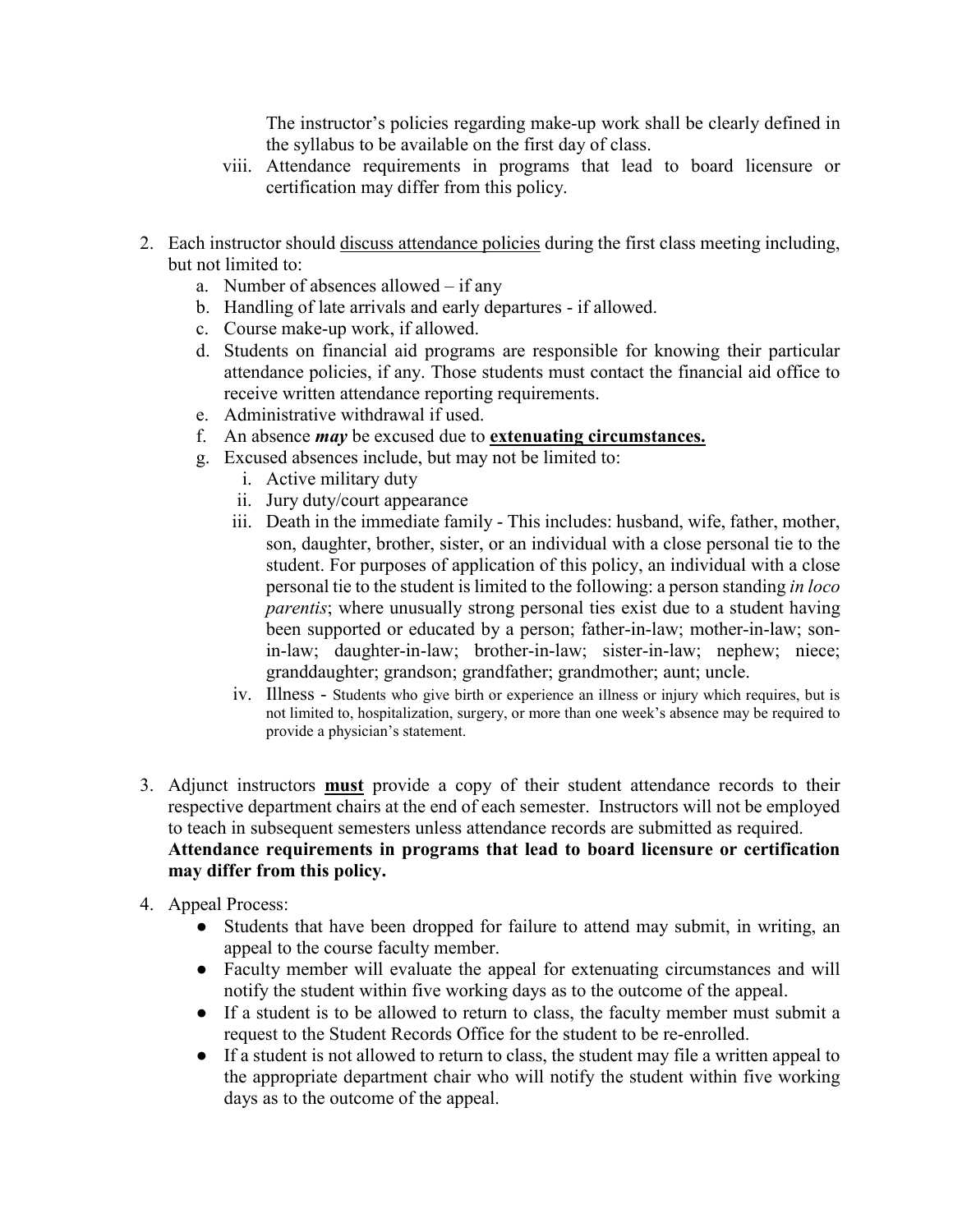- If the matter cannot be resolved at the department chair level, the student may make a final written appeal to the Health Sciences Admission progression committee. The decision of the committee is final and will be communicated to the student within five working days from the date the written appeal is received.
- 5. Hybrid and On-line course syllabi are required to contain the same attendance guidelines as other courses.

#### **HARASSMENT POLICY**

Southern Union State Community College is committed to protecting its students, staff, and visitors from harassment, intimidation, and exploitation as prohibited by Title IX of the Education Amendments of 1972 and of Title VII (Section 703) of the Civil Rights Act of 1964. Harassment includes, but is not necessarily limited to, slurs, jokes, or other verbal, graphic, or physical conduct relating to an individual's race, color, gender, religion, national origin, age, or disability. Harassment also includes unwelcome sexual advances, requests for sexual favors, and other verbal, graphic, or physical conduct of a sexual nature.

20Sexual harassment refers to behavior of a sexual nature which interferes with the work or education of its victims and their co-workers or fellow students. Sexual harassment may involve the behavior of a person of either sex against a person of the opposite sex, when

- submission to such conduct is made either explicitly or implicitly a term or condition of an individual's employment or educational opportunities;
- submission to or rejection of such conduct is used as the basis for employment or academic decisions affecting that individual;
- such conduct has the purpose or effect of unreasonably interfering with an individual's work or academic performance, or creates an intimidating, hostile, or offensive work or educational environment.

Harassment of employees or students by employer, other employees, other students, or nonemployees is a violation of this policy. Any person who believes herself or himself to be subjected to such harassment, intimidation, and/or exploitation should first tell the person responsible to stop the action. In addition the person should contact a college official (faculty member or staff member) as promptly as possible after the harassment occurs. The college official will take appropriate action to resolve the complaint which may include a referral to Gary Branch, the Coordinator of Title IX and College Grievance Officer. The telephone number is (334) 745-6437.

#### **MALPRACTICE INSURANCE**

Each student must maintain current malpractice insurance throughout enrollment in any Health Sciences Division program, including semesters without a clinical component. The malpractice insurance must be purchased through Southern Union during registration the first semester of classes and each semester thereafter. The cost of the insurance is approximately \$10-15 per semester for coverage at the \$1,000,000/\$3,000,000 level. **Payment for malpractice insurance is included in your fees.**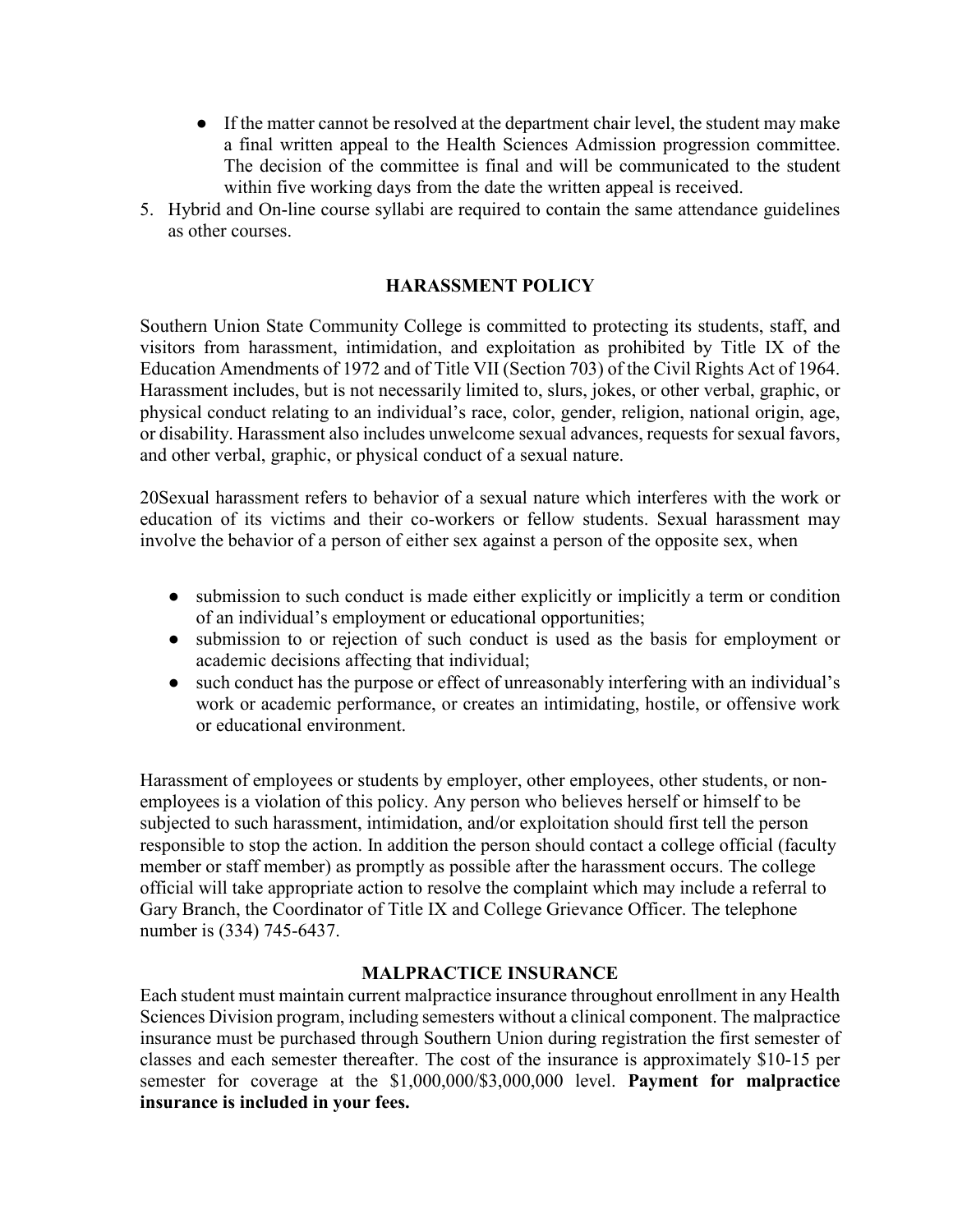#### **CPR CERTIFICATION**

All Health Sciences Division students are required to be certified in Basic Cardiopulmonary Resuscitation (CPR) at the Health Care Provider (American Heart Association) level prior to registration each semester. Certification must be maintained while enrolled in the program. CPR is current for two years (24 months) from the issue date and must remain current throughout the semester. **Red Cross certification is not accepted by the clinical agencies.** 

#### **HEALTH INSURANCE**

Each student in the Health Sciences Division must have health insurance throughout enrollment in any program. Documentation must be provided to Health Sciences clerk responsible for Health records. Students will not be allowed to register until they have provided proof of Health Insurance.

#### **HEALTH POLICY**

All students admitted to programs of study in the Health Sciences Division are required to receive the Hepatitis B vaccines (or sign a waiver). The vaccines are a series of three injections. The student must have the first injection prior to the first term of registration. The second injection must be received one month after the initial vaccination; the third injection must be received six months after the first vaccination.

Students entering any program in the Health Sciences Division must be aware that they may be exposed to various contagious diseases during their clinical education and career. Precautions to be taken are outlined in the introductory patient care courses. Additional information may be provided by each clinical facility. Students are required to use available protective devices and to use standard (universal) precautions.

Students, upon diagnosis of communicable disease(s) (i.e., chicken pox, measles, flu, etc.), must contact the clinical instructor immediately. Based on current medical knowledge, the instructor will make judgment of communicability and advise the student regarding attendance.

Students in all health care programs must comply with Public Law #102-141, Section 633 and "The Alabama Infected Health Care Worker Management Act." The law requires that the HIV or HBV infected health care worker report to the State Health Officer his/her condition within 30 days of the time s/he is aware of his/her infection. The infected health care worker must realize that any physician providing care to an infected health care worker must notify the State Health Officer of the infected status within seven days of the time he/she diagnoses or provides such care.

Students who give birth or experience an illness or injury which requires, but is not limited to, hospitalization, surgery, or more than one week's absence may be required to provide a physician's statement which verifies:

1. That returning to routine class, lab, and clinical activities does not pose undue risk or harm to the student or others with whom the student will come in contact.

2. Compliance with the Essential Functions/Technical Standards established for the program of study.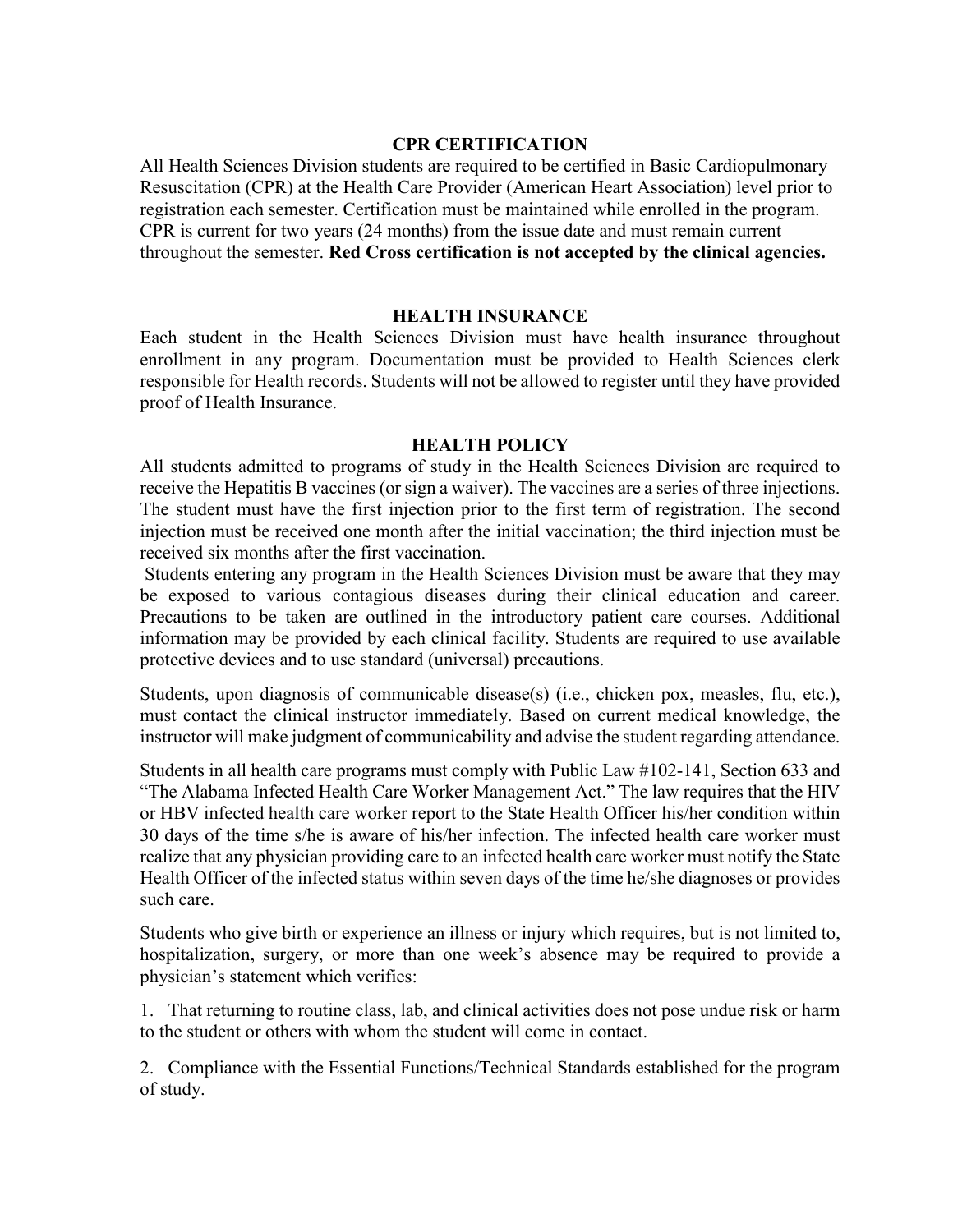## **ANNUAL PHYSICAL EXAM/ HEALTH QUESTIONNAIRE/ESSENTIAL FUNCTIONS**

Students are required to submit upon admission to the Health Science program a completed Health Questionnaire. This questionnaire and essential functions are to be updated **annually**  or as the student's health status or immunization status changes. A TB skin test is required annually and immunizations are expected to be current. If a student has a positive skin test, then the student must have a chest x-ray every two years and complete the TB questionnaire annually. Forms to be completed may be obtained from the Health Sciences Clerk. If this form is not submitted annually the student will not be allowed to continue in the program.

#### **ESSENTIAL FUNCTIONS**

The Alabama College System endorses the Americans' with Disabilities Act. In accordance with Southern Union State Community College policy, when requested, reasonable accommodations may be provided for individuals with disabilities. Reasonable accommodations are not retroactive. They begin the day the student provides the faculty member with the required form. Students must present reasonable accommodations each semester.

Physical, cognitive, psychomotor, affective and social abilities are required in unique combinations to provide safe and effective patient care. The applicant/student must be able to meet the essential functions with or without reasonable accommodations throughout the program of learning. Admission, progression and graduation are contingent upon one's ability to demonstrate the essential functions delineated for the Health Sciences programs with or without reasonable accommodations. The Health Sciences programs and/or its affiliated clinical agencies may identify additional essential functions. The Health Sciences programs reserve the right to amend the essential functions as deemed necessary.

In order to be admitted and to progress in the Health Sciences program one must possess a functional level of ability to perform the duties required of a health care provider. Admission or progression may be denied if a student is unable to demonstrate the essential functions with or without reasonable accommodations.

The essential functions delineated are those deemed necessary for the Alabama Community College System Health Science programs. No representation regarding industrial standards is implied. Similarly, any reasonable accommodations made will be determined and applied to the respective Health Sciences program and may vary from reasonable accommodations made by healthcare employers.

The essential functions delineated below are necessary for Health Sciences program admission, progression and graduation and for the provision of safe and effective patient care. The essential functions include but are not limited to: the ability to:

#### 1) Sensory Perception

a) Visual (with or without corrective lenses)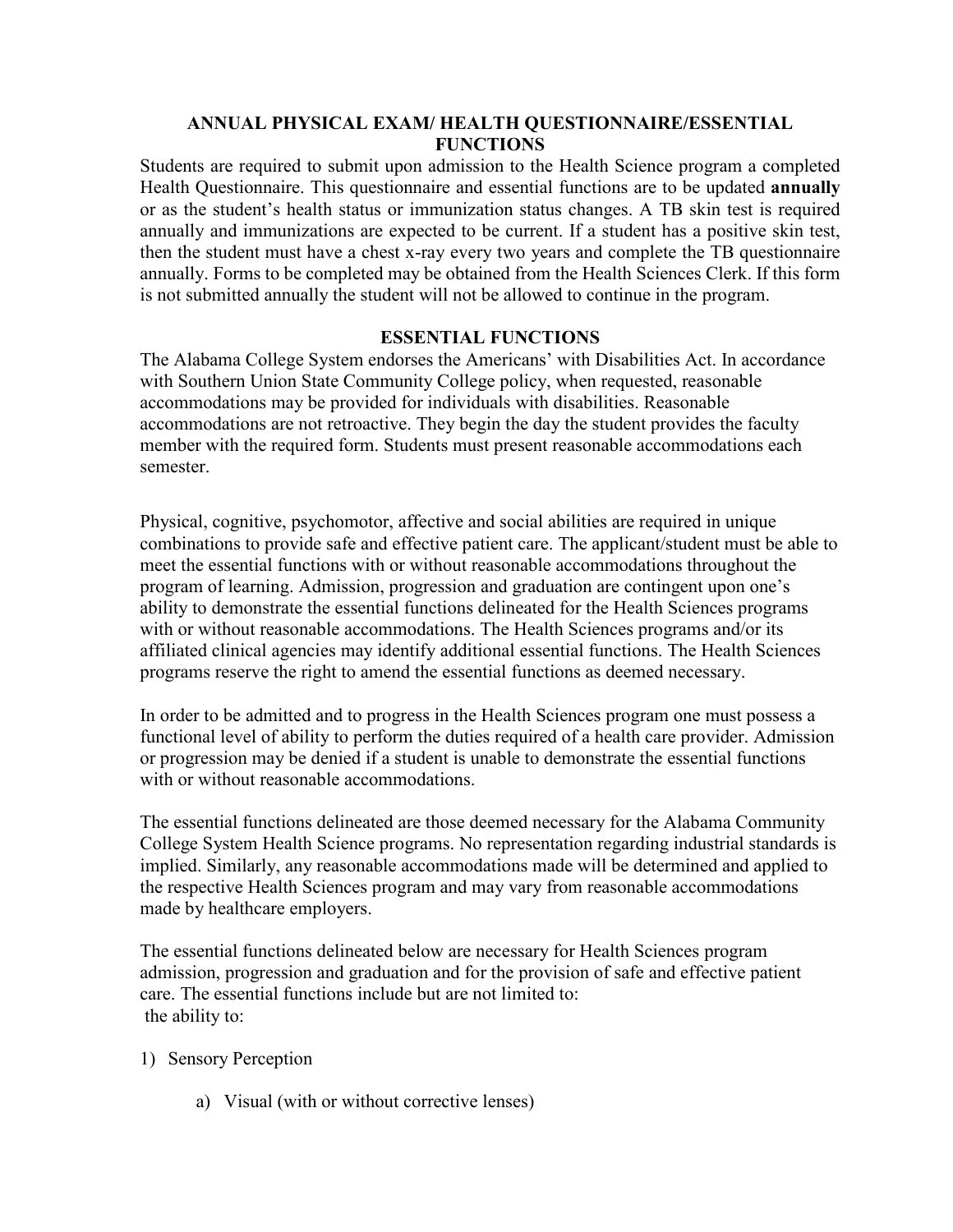i) Observe and discern subtle changes in physical conditions and the environment

- ii) Visualize different color spectrums and color changes
- iii) Read fine print and/or sutures in varying levels of light
- iv) Read for prolonged periods of time
- v) Read cursive writing
- vi) Read at varying distances
- vii) Read data/information displayed on monitors/equipment
- b) Auditory
	- i) Interpret monitoring devices
	- ii) Distinguish muffled sounds heard through a stethoscope
	- iii) Hear and discriminate high and low frequency sounds produced by the body and the environment
	- iv) Effectively hear to communicate with others
- c) Tactile

i) Discern tremors, vibrations, pulses, textures, temperature, shapes, size, location and other physical characteristics

- d) Olfactory
	- i) Detect body odors and odors in the environment
- 2) Communication/ Interpersonal Relationships

a) Verbally and in writing, engage in a two-way communication and interact effectively with others, from a variety of social, emotional, cultural and intellectual backgrounds

- b) Work effectively in groups
- c) Work effectively independently
- d) Discern and interpret nonverbal communication
- e) Express one's ideas and feelings clearly
- f) Communicate with others accurately in a timely manner
- g) Obtain communications from a computer
- 3) Cognitive/Critical Thinking
	- a) Effectively read, write and comprehend the English language
	- b) Consistently and dependably engage in the process of critical thinking in order to formulate and implement safe and ethical decisions in a variety of surgical settings
	- c) Demonstrate satisfactory performance on written examinations including mathematical computations without a calculator
		- d) Satisfactorily achieve the program objectives
- 4) Motor Function
	- a) Handle small delicate equipment/objects without extraneous movement, contamination or destruction
	- b) Move, position, turn, transfer, assist with lifting or lift and carry clients without injury to clients, self or others
	- c) Maintain balance from any position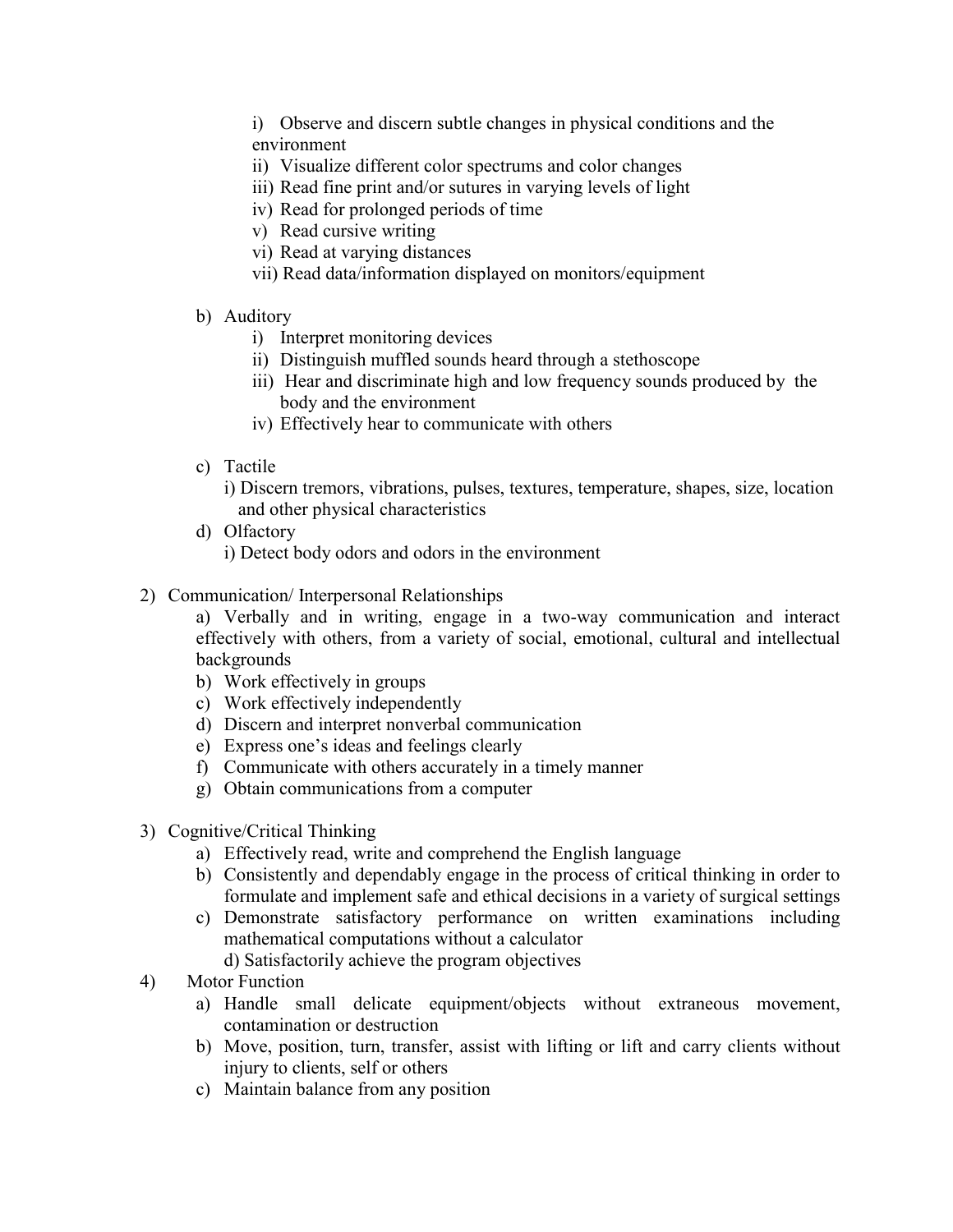- d) Stand on both legs
- e) Coordinate hand/eye movements
- f) Push/pull heavy objects without injury to client, self or others
- g) Stand, bend, walk and/or sit for 6-12 hours in a clinical setting performing physical activities requiring energy without jeopardizing the safety of the client, self or others
- h) Walk without a cane, walker or crutches
- i) Function with hands free for patient care and transporting items
- j) Transport self and client without the use of electrical devices
- k) Flex, abduct and rotate all joints freely
- l) Respond rapidly to emergency situations
- m) Maneuver in small areas
- n) Perform daily care functions for the client
- o) Coordinate fine and gross motor hand movements to provide safe effective patient care
- p) Calibrate/use equipment
- q) Execute movement required to provide patient care in the surgical care settings
- r) Perform CPR and physical assessment
- s) Operate a computer
	- t) Control secretions such as drooling
- 5) Professional Behavior
	- a) Convey caring, respect, sensitivity, tact, compassion, empathy, tolerance and a healthy attitude toward others
	- b) Demonstrate a mentally healthy attitude that is age appropriate in relationship to the client
	- c) Handle multiple tasks concurrently
	- d) Perform safe, effective patient care for clients in a caring context
	- e) Understand and follow the policies and procedures of the College and clinical agencies
	- f) Understand the consequences of violating the student code of conduct
	- g) Understand that posing a direct threat to others is unacceptable and subjects one to discipline
	- h) Meet qualifications for certification by examination as stipulated by the National Board of Surgical Technology and First Assistants
	- i) Not to pose a threat to self or others
	- j) Function effectively in situations of uncertainty and stress inherent in providing patient care
	- k) Adapt to changing environments and situations
	- l) Remain free of chemical dependency
	- m) Report promptly to clinical and remain for 6-12 hours on the clinical unit
	- n) Provide patient care in an appropriate time frame
	- o) Accepts responsibility, accountability, and ownership of one's actions
	- p) Seek supervision/consultation in a timely manner
	- q) Examine and modify one's own behavior when it interferes with patient care or learning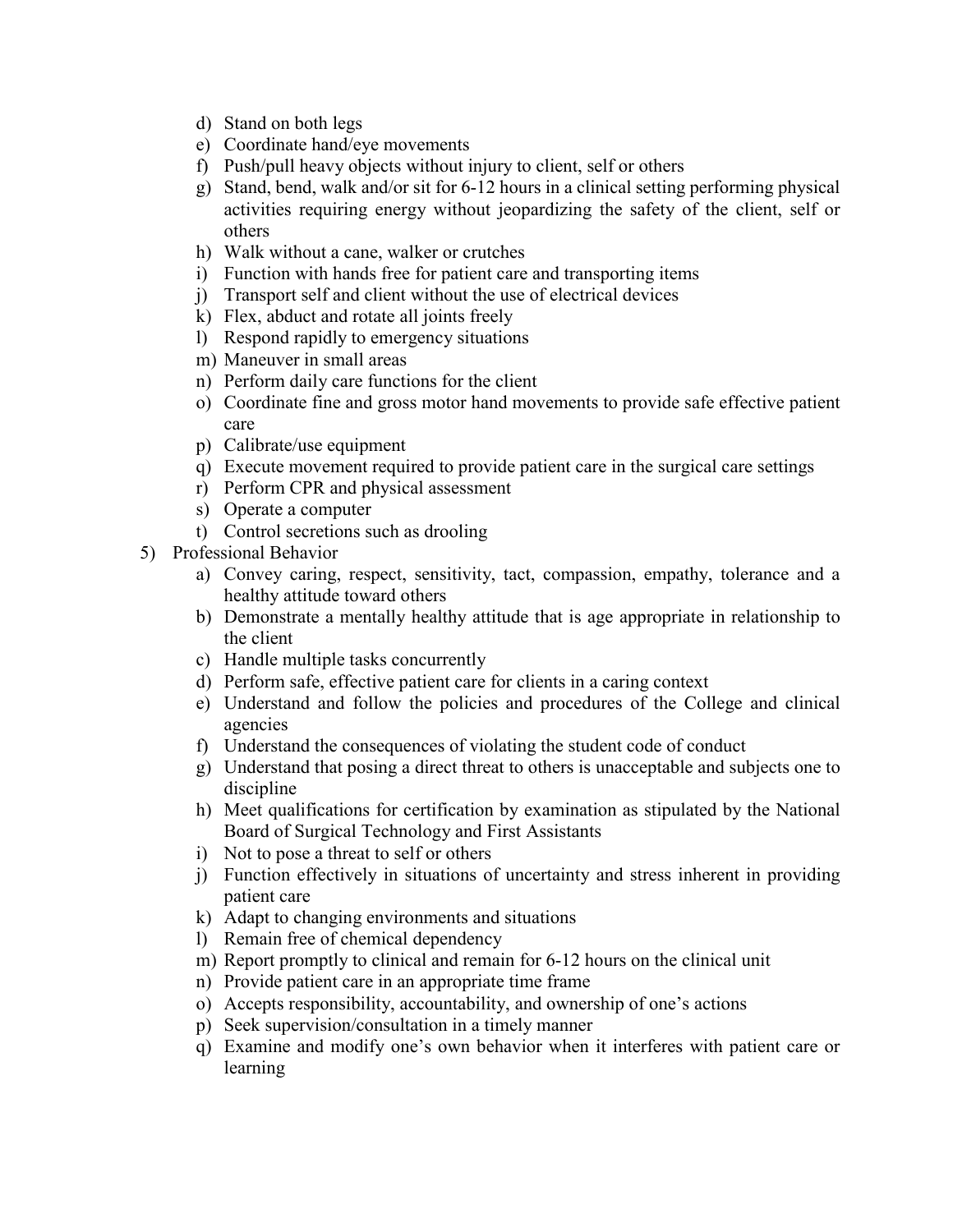**Upon admission, an individual who discloses a disability can request reasonable accommodations.** Individuals will be asked to provide documentation of the disability in order to assist with the provision of appropriate reasonable accommodations. The respective College will provide reasonable accommodations but is not required to substantially alter the requirements or nature of the program or provide accommodations that inflict an undue burden on the respective College. In order to be admitted one must be able to perform all of the essential functions with or without reasonable accommodations. If an individual's health changes during the program of learning, so that the essential functions cannot be met with or without reasonable accommodations, the student will be withdrawn from the Health Sciences program. The Health Sciences faculty reserves the right at any time to require an additional medical examination at the student's expense in order to assist with the evaluation of the student's ability to perform the essential functions. Requests for reasonable accommodations should be directed to the Southern Union State Community College Disability Services Officer. If reasonable accommodations cannot be made, the student will not be able to remain in the Health Sciences program.

#### **ESSENTIAL FUNCTIONS VERIFICATION**

Upon admission to the Health Sciences program, students are required to complete the Essential Functions verification form. This form must be updated yearly and if and when the students status changes. You must respond on the verification form if you fully meet the criteria (100%) or are unable to fully meet the criteria (less than 100%). If you are unable to fully meet the criterion, an explanation and/or additional information will be required. Reasonable accommodation may be requested. The Southern Union State Community College Disability Services Coordinator will determine if the accommodations can be met.

#### **ELIGIBILITY FOR CLINICAL ROTATIONS**

Southern Union is contractually obligated to comply with requirements set forth by agencies used for clinical rotations. All Health Science students are required to have background checks and drug screens completed to meet the requirements of clinical agencies in accordance with The Joint Commission (TJC) standards. Background checks and drug screens will be conducted by one vendor approved by the Health Care Agencies, Division Chair and/or Dean of Health Sciences. Background checks or drug screens conducted by any vendor or agency that is not approved will not be allowed. Background check results should be completed before newly admitted or returning Health Science students will be allowed to register for courses. Students who have been out of the Health Science program sequence for one semester or more must repeat the criminal background check and drug screen. The student is responsible for paying for all background and drug screens required by the clinical agencies.

Students contract directly with the approved vendor and results are confidential. The clinical agency (ies) will make the decision to approve or deny the student for clinical privileges. The course coordinator will have access to an approved/denied list, not specific results of the background check. Students who are not accepted by the clinical agency for clinical rotations will be administratively dismissed and withdrawn from the Health Science program.

Refusal of a clinical agency to accept a student will prevent a student from completing the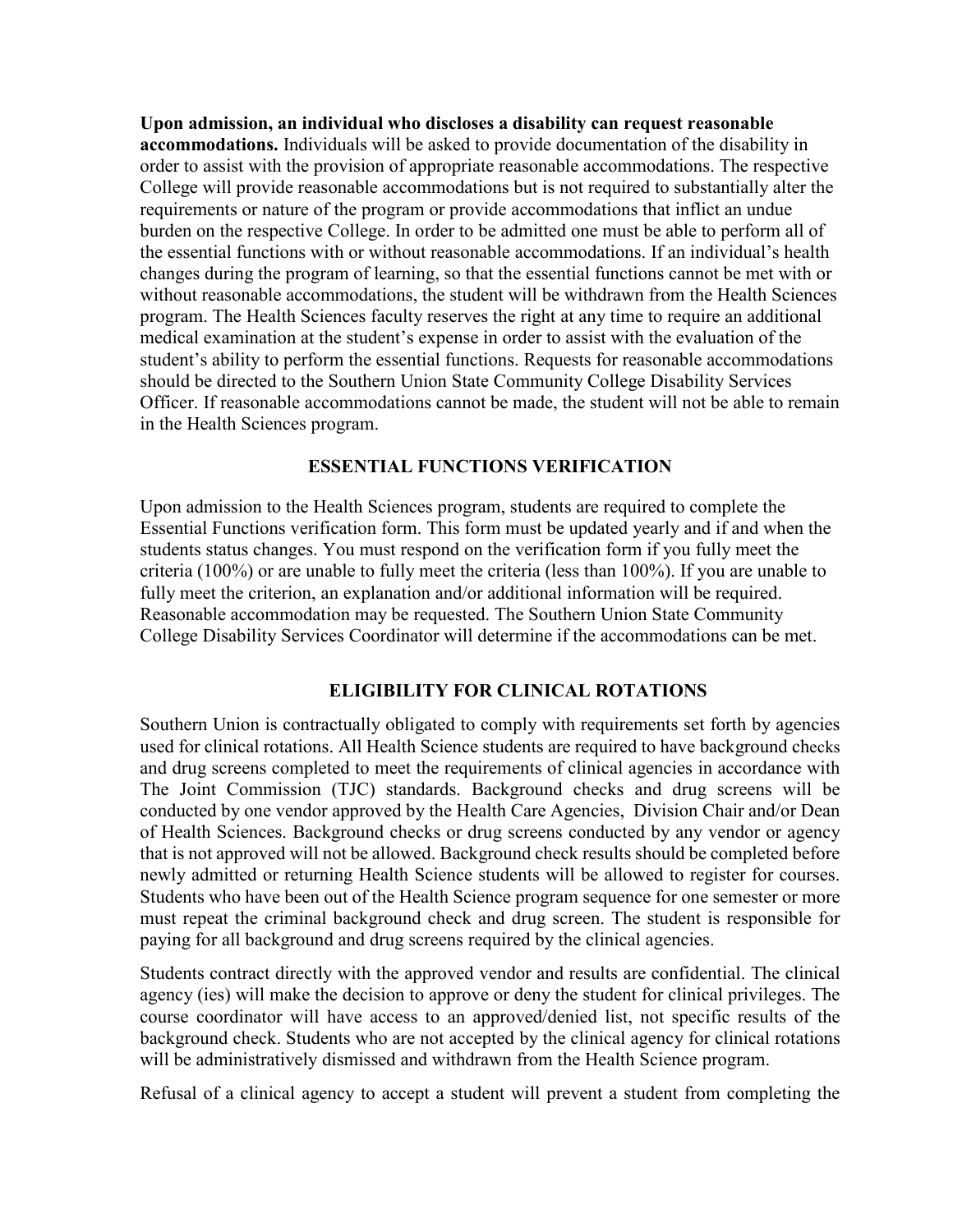Health Sciences program. The students will be responsible for clearing any denials reported with the clinical agency. Students who are unable to resolve any denials will be dismissed from the program and administratively withdrawn from the Health Science program. Students may not reenroll until the back ground check is clear. Some clinical settings may continue to require a separate background check, including fingerprints. At any time the student cannot meet the clinical requirements of the agency the student will be dismissed from the program and administratively withdrawn at the time the event occurs.

#### **SUBSTANCE ABUSE POLICY**

#### **I. PHILOSOPHY**

Faculty members in the Southern Union State Community College Health Science Programs believe that each student has a personal obligation to practice those health conscious behaviors intended to foster clear and rational decision-making as well as the ability to function in a safe and therapeutic manner throughout his/her program of studies.

#### **II. PURPOSE**

As health care professionals, faculty members support a policy wherein each individual providing patient care in a clinical setting or preparing educationally to become a health care provider, adheres to high personal health standards. This includes, but is not limited to, the avoidance of mind/behavior altering substances including but not limited to alcohol and prescription or illicit drug use. Therefore, the following policy has been adopted by the faculty and is now in effect.

## **III. CERTIFICATION IMPLICATIONS**

The appropriate discipline specific certification agency regulates and sets standards for qualifications for certification. Certification in Surgical Technology is through the National Board of Surgical Technology and Surgical Assisting (NBSTSA).

The NBSTSA may consider revocation or denial of certification. Examples of the activities that may cause revocation or denial of certification include, but are not limited to the following:

- 1. Possession, use or attempt to use altered or falsified certification cards or certificates;
- 2. Obtaining or attempting to obtain certification or recertification by fraud or deception;
- 3. Knowingly assisting another to obtain or attempt to obtain certification or recertification by fraud or deception;
- 4. Unauthorized possession or distribution of examination materials including reproduction of examination questions;
- 5. Violation of examination rules, including but not limited to, cheating on the examination.

#### **IV. STUDENT DRUG SCREEN GUIDELINES**

As stipulated by the appropriate discipline specific licensure/certification agency, students must perform in the clinical setting in such a manner that will promote safe patient care. In addition, clinical agencies are obligated to assure that patients are protected to the extent reasonably possible from possible harm due to completion of clinical rotations. This includes drug screening prior to the first clinical experience, random drug screening at intervals and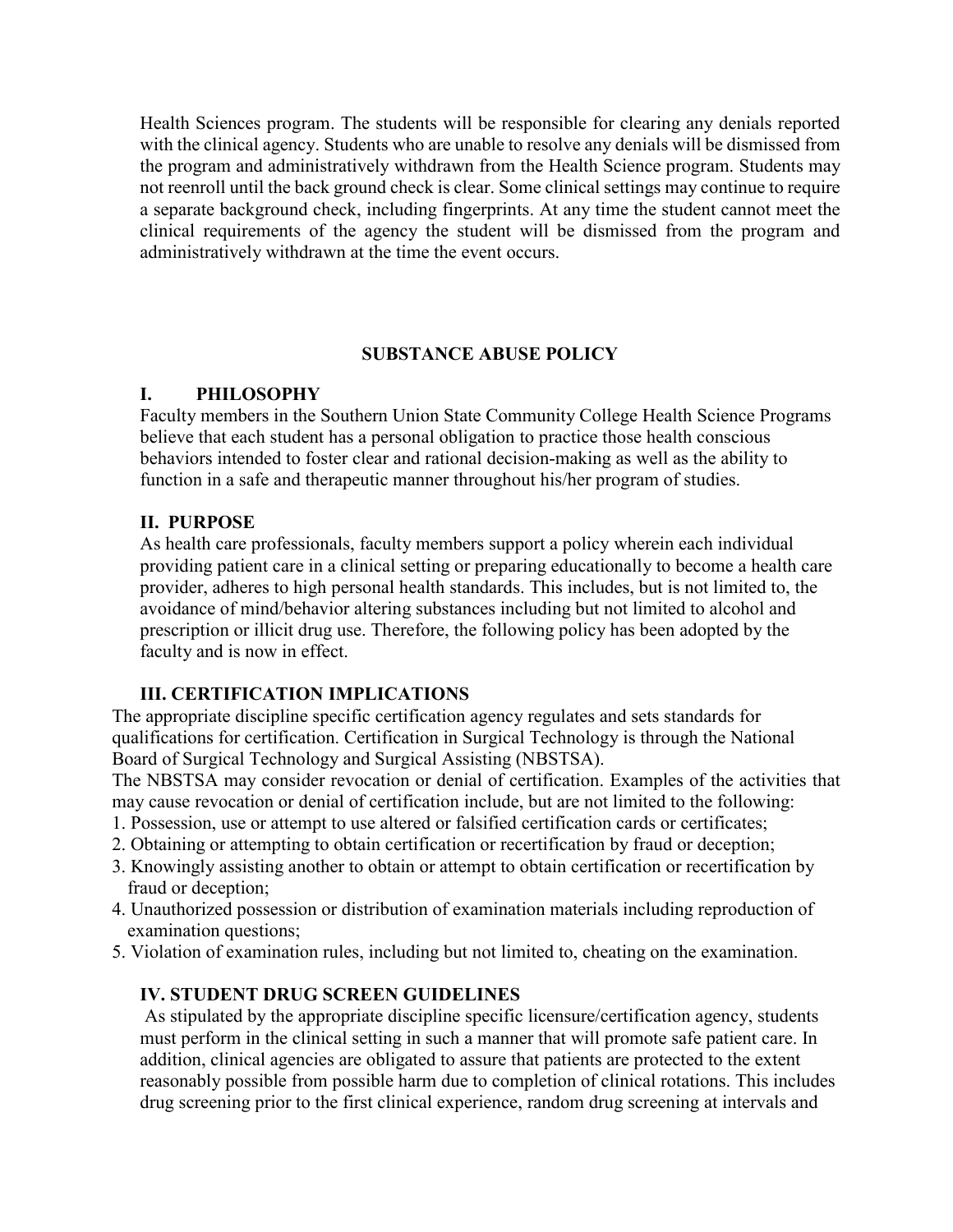drug screening should a student exhibit behaviors indicative of substance abuse. Drug screening is conducted according to the following:

# **A. PRE-CLINICAL SCREENING**

- All students will receive the drug screening guidelines prior to clinical rotation in the Health Science Programs.
- The Health Science Programs will maintain on file a signed consent to drug screening from each student.
- Drug screening will be scheduled and conducted by a designated laboratory determined by the school. The fee for testing is to be paid by the student.
- Any student failing to report for random screening at the designated time must complete testing with the designated laboratory within 24 hours or they will be dismissed from the program.
- Failure to complete drug screening as required will prohibit the student from completing the required health science courses.
- Positive drug screens are confirmed by the Medical review Officer.
- A student who is unable to complete the required courses due to a positive drug screen may apply for readmission to the Health Science Programs. The student will be considered for readmission according to the criteria established in section VI.

## **B. SUBSTANCE ABUSE VERIFICATION PROCESS**

The Health Science Programs, for the protection of patients, faculty, staff, and students, has the right to require a student to submit to testing for substance abuse at the student's expense when the health science program has reasonable cause to believe that a student is abusing controlled substances. Reasonable cause is defined as, but not limited to, the following:

- Observable phenomena, such as direct observation of drug use and/or the physical symptoms or manifestations of being under the influence of a drug, such as, but not limited to, slurred speech, noticeable change in grooming habits, impaired physical coordination, inappropriate comments or behaviors, and /or papillary changes;
- Abnormal conduct or erratic behavior, absenteeism, tardiness, or deterioration in performance;
- A report of drug use.
- Evidence of tampering with a drug test;
- Information that the individual has caused or contributed to harm of self, visitors, faculty, other staff, or patient as a result of being under the influence of drugs.
- Evidence of involvement in the use, possession, sale, solicitation, or transfer of drugs.

If a faculty member observes such behavior, and if such behavior is observed or validated by another faculty member or clinical agency staff member, the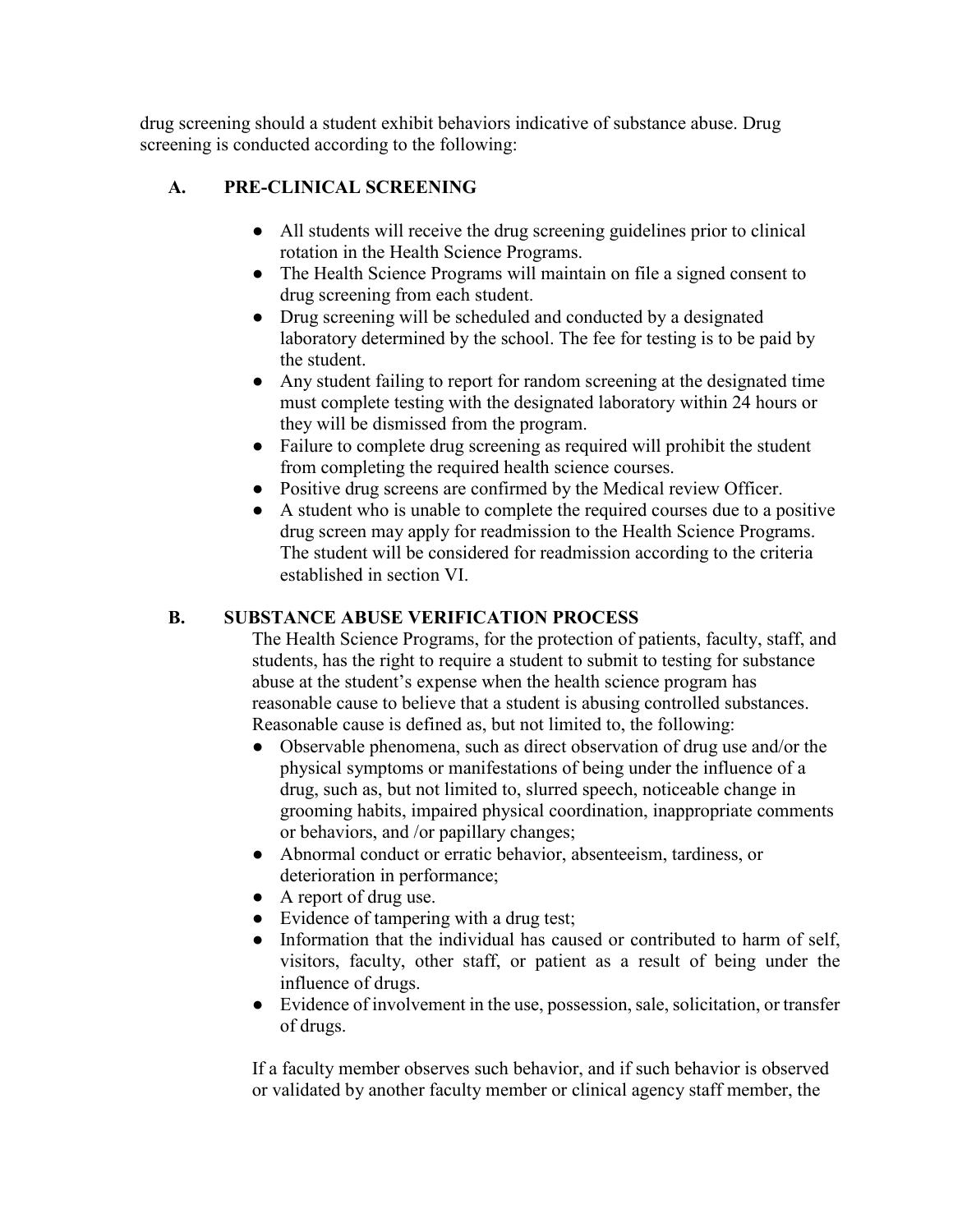faculty member must dismiss the student from the educational or patient setting immediately and contact the Department Chair/Program Director/designee in order to review the situation.

The Department Chair/designee or program director/designee will then determine if there is "reasonable cause" to test the student for substance abuse.

If another student, or any other individual other than an instructor observes abnormal conduct or erratic behavior of a health science student, the observation must be reported immediately (or as soon as possible) to the appropriate instructor. Once the department chair is notified, the appropriate measures will be taken.

If the decision is made to test the student, the Division Chair, Program Director or designee will direct the faculty member to make arrangements to have the testing performed immediately within the clinical facility if possible. The student will be requested to sign an informed consent to be tested before the specimen is collected.

The student's failure to consent to the substance abuse test shall result in immediate termination from the Health Science Programs.

## **C. DRUG SCREEN PROCEDURE**

- 1. Students must pay the screening fee. The fee ranges from \$30 40 dollars for random screens and included in the fees for the initial drug test.
- 2. Submit a photo I.D. and social security number.
- 3. The laboratory staff will explain the collection procedure and Chain of Evidence form to the student and provide a sealed collection container.
- 4. The laboratory staff may ask the student if he/she is currently taking any medications, including prescribed and over the counter drugs. It is important that the student be prepared to give this information.
- 5. A urine specimen will be collected by the lab staff.
- 6. Students must remove unnecessary outer garments (coats, sweaters, etc.) and remove items from pockets when entering the collection site.
- 7. In the presence of the student, the lab staff will seal the urine specimen with a tamper proof security seal and affix an identification label with code number.
- 8. The student will verify the information on the identification label, initial the security seal, read and sign the Chain of Evidence Form provided by the lab.
- 9. The lab staff will sign the Chain of Evidence Form and give the student the appropriate copy.
- 10. The lab will forward the sealed urine specimen and Chain of Evidence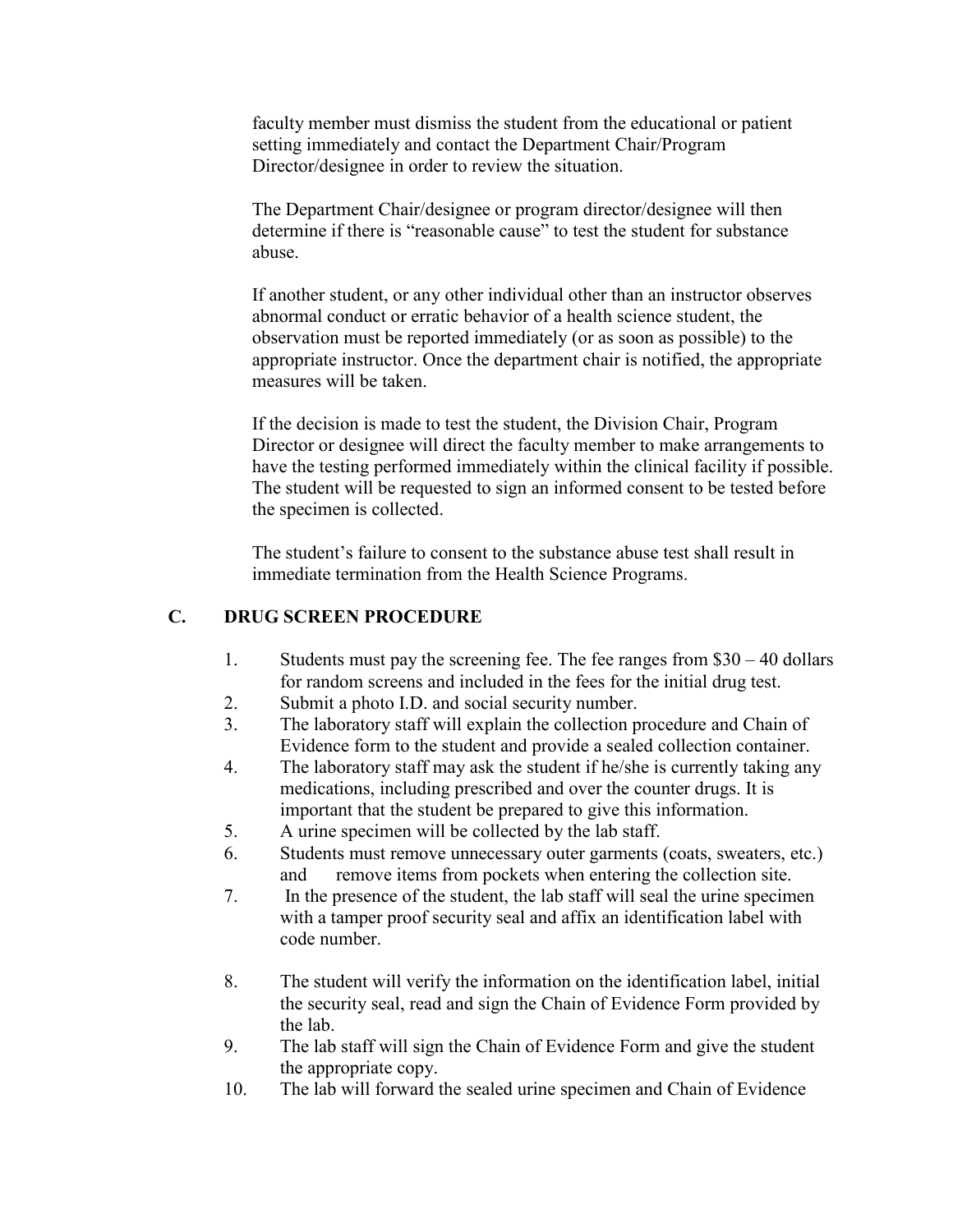Form to the lab for testing.

- 11. A blood or breath test will be done for alcohol.
- 12. Specimens will be screened for nine (9-11) classes of drugs and alcohol (including Ethanol):
	- a) Amphetamines
	- b) Barbiturates
	- c) Benzodiazepines
	- d) Cocaine
	- e) Tetrahydrocannabinol (THC)
	- f) Opiates

13. Positive screens will be confirmed by Gas Chromatography/ Mass Spectrophotometry (GCMS).

> The student will be informed of positive screening results by the Medical Officer/Physician within seven (7) days of testing.

> If the student tests positive for a prescribed drug which the student has listed on the consent form at the time of the test, the Medical Officer/Physician will review with the student the actual prescription, amount taken daily, the time and amount of the last dose, and the reasons for the prescribed drug. Also, a physician will be requested to review the

level of the drug present in the student's system to determine if the level is abusive. Additionally, the student will be required to sign a release statement authorizing the prescribing physician to indicate the illness for which the drug was prescribed, the length of time the student will have to take the drug, and other relevant information.

# **D. CONFIDENTIALITY**

The Dean of Health Sciences will receive all test results which will be maintained in a locked file. Confidentiality of test results will be maintained with only the Dean and the student having access to the results with the exception of legal actions which require access to test results.

# **V. APPEAL PROCESS FOR POSITIVE TEST RESULTS**

- 1. If a student in the Health Science Program tests positive for drugs, the student will contact the Program Director and/or Division Chair.
- 2. Once contacted the student will contact the lab (with the Program Director and/or Dean present) to ascertain the procedure for testing the split specimen.
- 3. The student will be responsible for any costs associated with the split specimen.
- 4. Once the student obtains the results of the split specimen the student should contact the Program Director or Division Chair. If the student remains unsatisfied,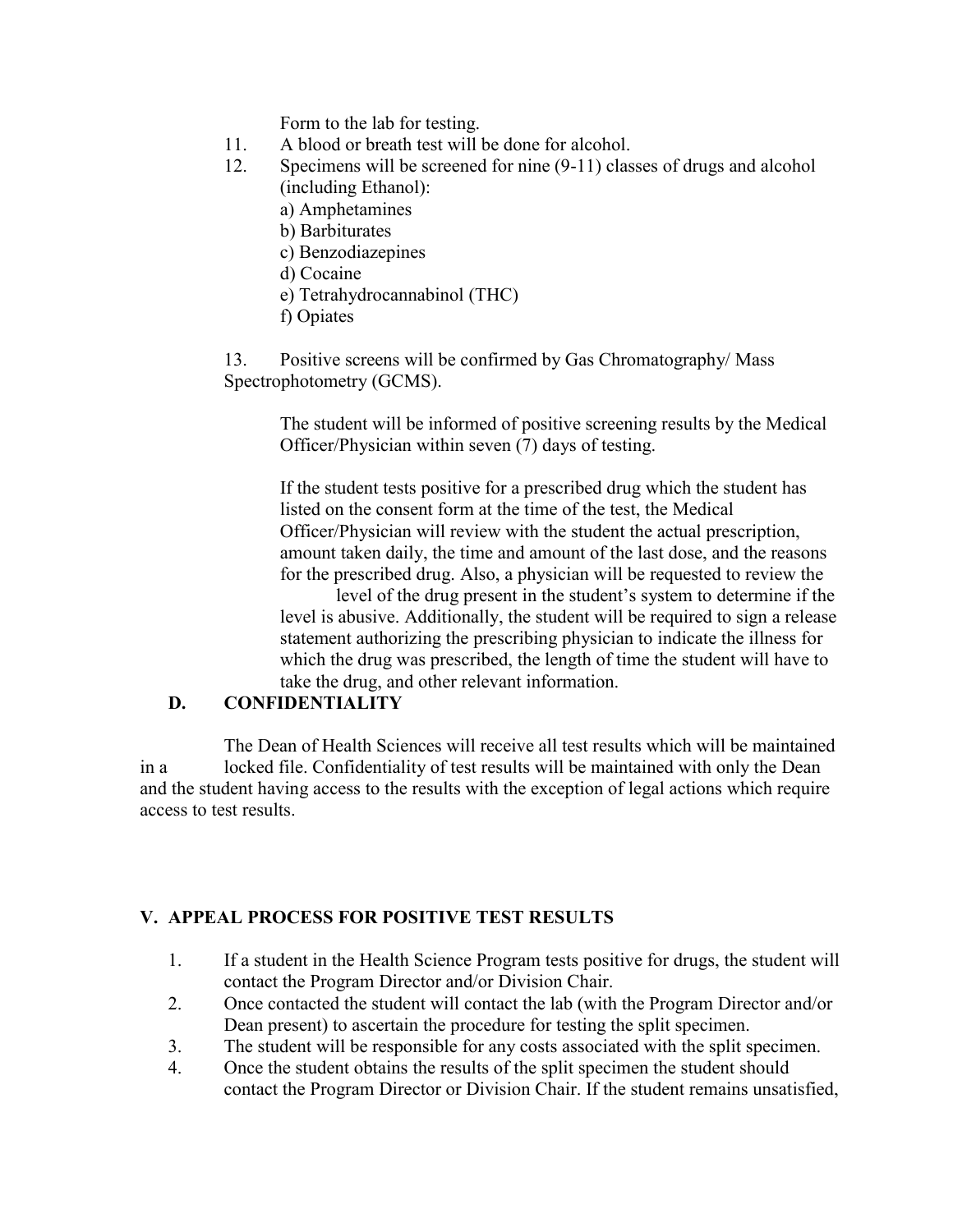the students should explain in writing his or her complaint. The Chair will have four working days to respond.

- 5. If the student cannot reach an agreement with the director or chair, the student's next step is to present the documentation to the Dean of Health Sciences. The Dean of Health Sciences will have four working days to respond.
- 6. The Decision of the Dean of Health Sciences is final.

## **VI. READMISSION**

To be considered for readmission, students who withdraw from the Health Science Programs due clinical agencies refusal to permit clinical rotations from a positive drug screen must:

- Submit a letter from a treatment agency verifying completion of an approved substance abuse program that meets licensure/certification guidelines for the respective discipline.
- Submit to an unannounced drug screen at the student's expense prior to readmission. A positive screen will result in ineligibility for readmission.
- Submit to an unannounced drug screen at the student's expense prior to readmission and random drug screen throughout the program. Any additional positive drug screen will result in ineligibility for readmission.

## **RANDOM DRUG TESTING**

Students may be asked **at any time** to submit a specimen for drug testing while enrolled in a Health Sciences program. Drug screens are to be performed by an outside laboratory contracted by Southern Union. **A positive drug screen will result in dismissal from the program and an administrative withdrawal will be completed by the dean.** It is the student's responsibility to clear any discrepancies with the contracted laboratory. Students are responsible for the payment of random drug screens. If a student is out of a health science program for more than one semester the student must repeat a drug screen for reentry.

## **RESPONSIBILITIES IN CLINICAL SETTING**

#### **Clinical Rotations:**

Health Sciences students are required to complete clinical hours in a health care facilities, simulation center, and those experiences are educational in nature and are designed to develop skills necessary for entry-level competencies. Students should not expect and they will not receive compensation for participation in clinical courses from either the institution or the health care facility; (2) Students are not promised, nor should they expect a job at the health care facility as a result of participation in clinical experiences at a health care facility, and (3) Students will be given the appropriate grade for the clinical action dictating the refusal by a clinical agency.

#### **Dismissal from Clinical Agency**

Dismissal from a clinical agency results in dismissal and the appropriate action taken by the respective program.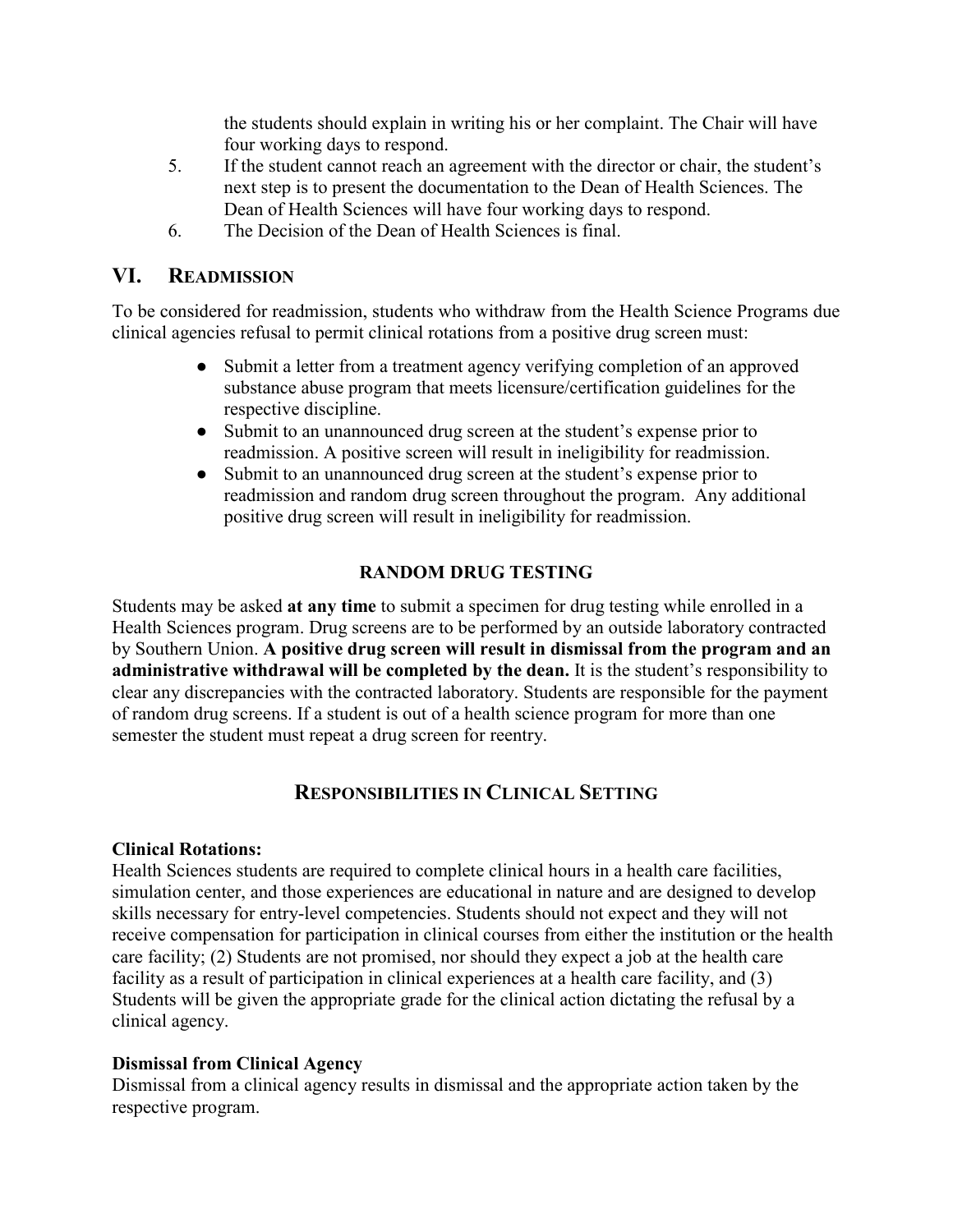**Representation as a Student:****Students** may not represent themselves as Health Sciences students or engage in client/patient care except as part of an assigned, planned learning activity in a practice/clinical setting.

#### **RELEASE OF CLINICAL INFORMATION**

Health Sciences students must give Southern Union State Community College permission to release information regarding clinical and classroom performance to clinical agencies, including those with whom the student may apply for employment. Students must also **give permission for required clinical documentation such as but not limited to the following: immunizations, Tb skin test, CPR, and criminal background checks to be released to the clinical agencies as requested.**

#### **INJURY DURING CLINICAL**

If you are injured during clinical experiences (needle stick, back injury, etc.), you must:

- 1. Notify your clinical instructor immediately.
- 2. Complete an appropriate incident report/ or variance report required by the agency.

You will be referred to the hospital's Emergency Room to be examined by a physician. The hospital will provide immediate care.

Students who incur a needle stick or any other type of direct risk exposure with a patient may be advised by the clinical agency, to begin immediate treatment for HIV. For most effective results, treatment must be started within two (2) hours of exposure. The cost for laboratory tests and medications (until test results are obtained) may be as high as \$1000.00.

**The student is financially responsible for any illness or injury occurring during clinical rotations; therefore, it is required that students have health, hospitalization, and accident insurance.** During clinical rotations, students are not employees of the clinical agency or the college. If injured during clinical rotations, students are not entitled, and will not receive, workman's compensation from either the institution or the health care facility.

*SAFETY-Potential Health and/or Safety Hazards:* The nature of a healthcare education is such that one may be exposed to potential health and/or safety hazards while participating in clinical rotations. With that knowledge and understanding, and on behalf of myself, my heirs, and administrators, I hereby release Southern Union State Community College, its employees, officials, agents, and representatives from any claim of liability for injury, loss, damage, or death that may result or arise from my experience as a student in the clinical agency. I further understand that, if injured at a clinical agency while participating in clinical activities, the clinical agency is not responsible for providing workman's compensation benefits.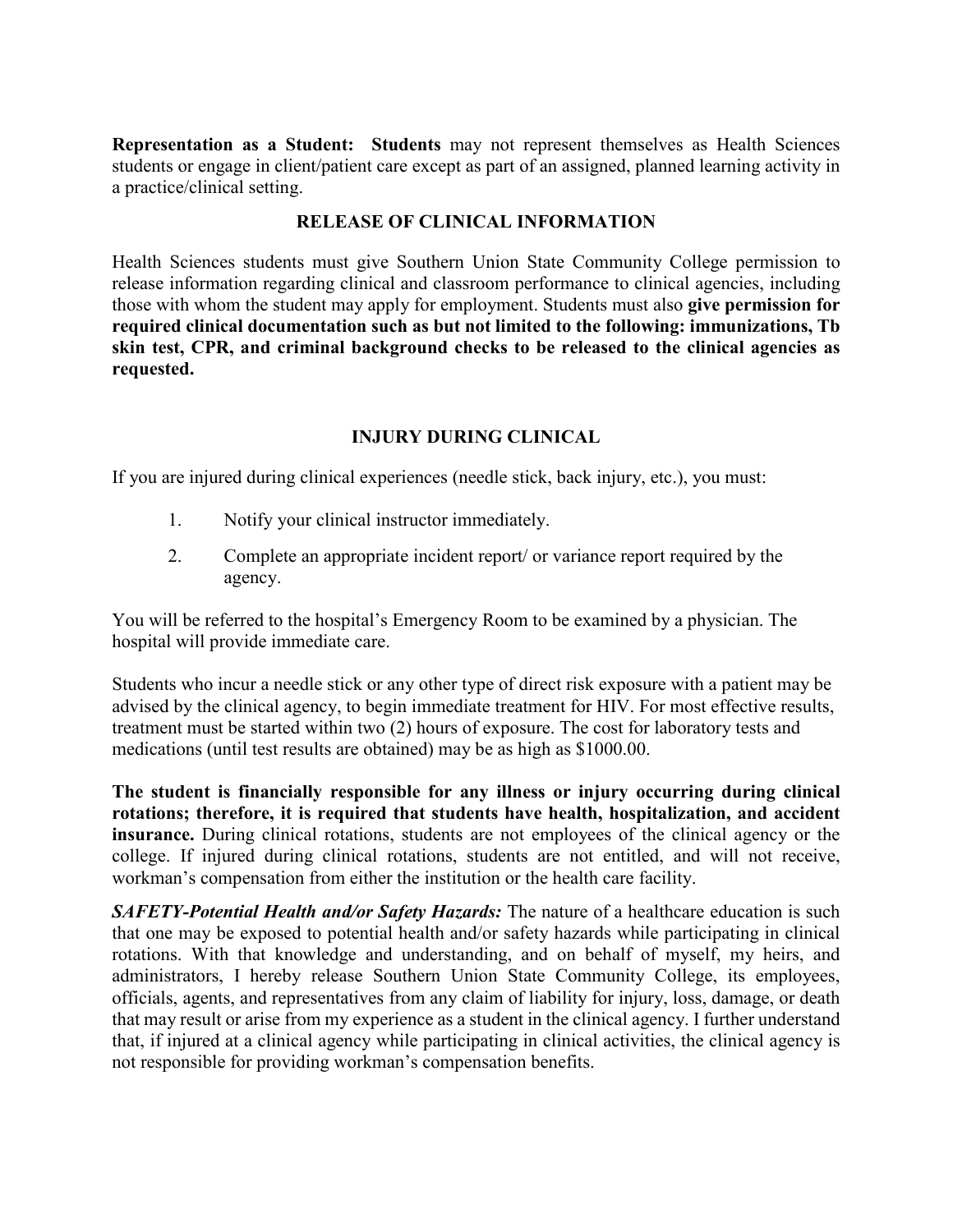## **STUDENT CLINICAL REQUIREMENT**

Students are required to keep a copy of their clinical health requirements. The school does not keep copies on file. **Therefore, the school will not provide copies to clinical agencies after the student graduates.** The student is responsible for keeping copies of clinical requirements as part of the portfolio for career to work.

#### **CLINICAL PAPERWORK**

Requirements for satisfactory completion of clinical paperwork vary with each Health Sciences course. See each course syllabus for requirements. Clinical paperwork is to be submitted on the determined due date. Paperwork that is not submitted by the due date may be considered unsatisfactory.

#### **CLINICAL ABSENCES**

**All college laboratory and clinical experiences are considered clinical**. It is expected that the student will assume responsibility for punctual and regular clinical attendance. When it is impossible for the student to attend a clinical session, it is the student's responsibility to contact the instructor or the assigned unit at least 30- 60 minutes prior **to the beginning of the clinical experience**. Contact must be done via text/telephone message to the faculty. If the student is to be late, the assigned unit or instructor should be notified as soon as possible. Chronic tardiness is not tolerated. Students who are tardy will receive an unsatisfactory for the clinical day. Daily clinical exams/ quizzes may be given. Requirements for satisfactory completion of lab/clinical are listed in each course syllabus.

Each clinical absence must be made up. Students will receive a grade of "0" for all days missed.

**All clinical absences, even when made up, count toward the student's total absence hours**. Under no circumstances shall a student miss an excess of 24 clinical hours (or 3 missed shifts) during the course of the semester. If excessive hours are missed, the student's progression in clinical rotations and the allied health program as a whole will be prohibited. The student will be referred to the Admissions/Readmission committee for Health Sciences. The student will submit documentation for the absences and the committee will review and make the decision as to whether the student may remain enrolled in the program. The decision of the committee is final and is considered the appeal for the student. Failure to be eligible for clinical will result in dismissal from the program and a grade of "F".

# **CLINICAL EVALUATION**

Purpose: The purpose of the evaluation is to ascertain that the student has met measurable objectives deemed necessary for competent practice. These will be clarified in your clinical syllabus performance/duties performed during a surgical procedure.

#### **Clinical/Laboratory Experience**

Purpose: The purpose of the midterm progress report is to give feedback to the students regarding progress made toward meeting the clinical objectives of the course. Students are encouraged to use the skills laboratory to correct deficits.

- 1. The purpose of final evaluation is to assess achievement of clinical objectives for the course.
- 2. Clinical/laboratory evaluation will be made on a satisfactory/unsatisfactory basis. Evaluation will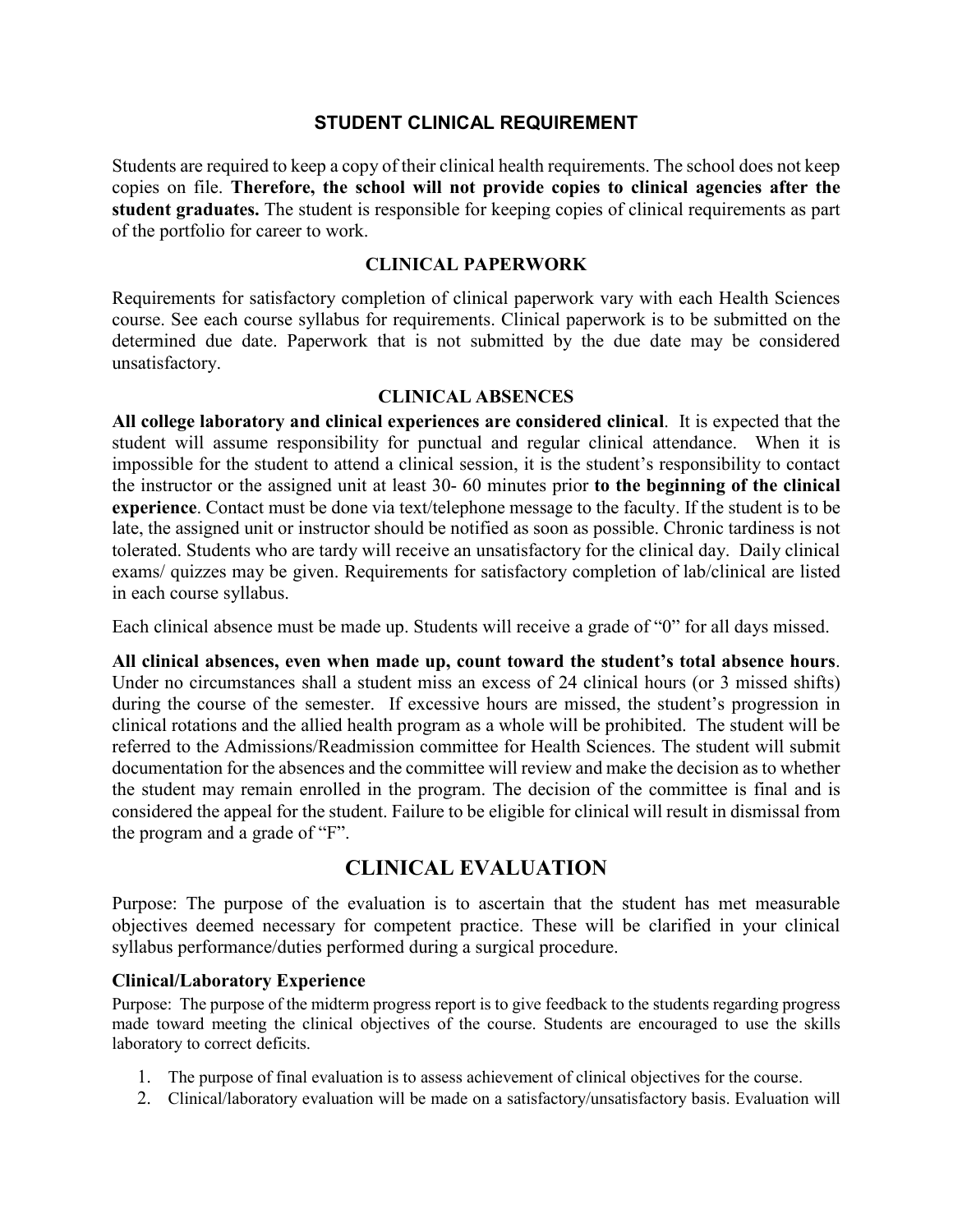be based on the instructor's final assessment.

- 3. Laboratory Skills Check-offs will get two (2) opportunities to successfully complete each skill. If unsuccessful on the first try, student must do the following:
	- a. Review of skill via video, reading procedure.
	- b. Practice in lab (as permits) and outside of lab time as needed
	- c. Demonstration to another student that has been previously checked off.
	- d. Student attempts recheck for final time.
	- e. Unsatisfactory attempts equals failure to progress/clinical failure.

Overall clinical performance must be satisfactory to receive a passing grade in the course. Unsatisfactory performance constitutes clinical failure.

**Critical Behaviors** are those behaviors that must be met at all times when representing SUSCC: examples include the clinical/laboratory setting, simulation center, professional meetings, and community outreaches. Failure to meet these expectations will result in disciplinary action. Clinical failure can result for the following:

Practice or behaviors that are outside the facility policy as stated in student orientation and or college or student handbook.

- 1. Practice outside of the student's training and scope of practice.
- 2. HIPAA violations (see policy).
- 3. Intentional or unintentional safety practices that result in harm or potential harm to patient, student or staff.
- 4. Unprofessional behaviors
- 5. Pattern of unsafe behavior

**Clinical Unsatisfactory** is given for acts that are deemed to be inappropriate or when a student is not performing at the expected level. **Unsatisfactory clinical performances are placed in the student's file and are carried from semester to semester. Repeated unsatisfactory clinical performance will constitute a clinical failure.** It is the student's responsibility to meet with course coordinator/full time faculty and set up remediation and plan of action.

**Clinical Failure** is given for a critical behavior (as listed above) or for **repeated, uncorrected unsatisfactory clinical performance**. When a clinical failure is given the student will receive a grade of "F" for the course and be administratively withdrawn from any other SUR courses. Readmission to the program will be determined by the Admission/Progression Committee. If readmitted, prior clinical unsatisfactory/failure will remain in the student's file and will be considered in any future clinical performance reviews/evaluations. If readmitted due to a clinical failure, SUR 105, SUR 106, and SUR 111 must be taken regardless of prior grades.

#### **CLINICAL FAILURES**

Students who receive a clinical failure prior to the withdrawal date published in the yearly college calendar will receive a course grade of "F" on their transcript at the time the grade is earned. The student will not be allowed to withdraw from the course.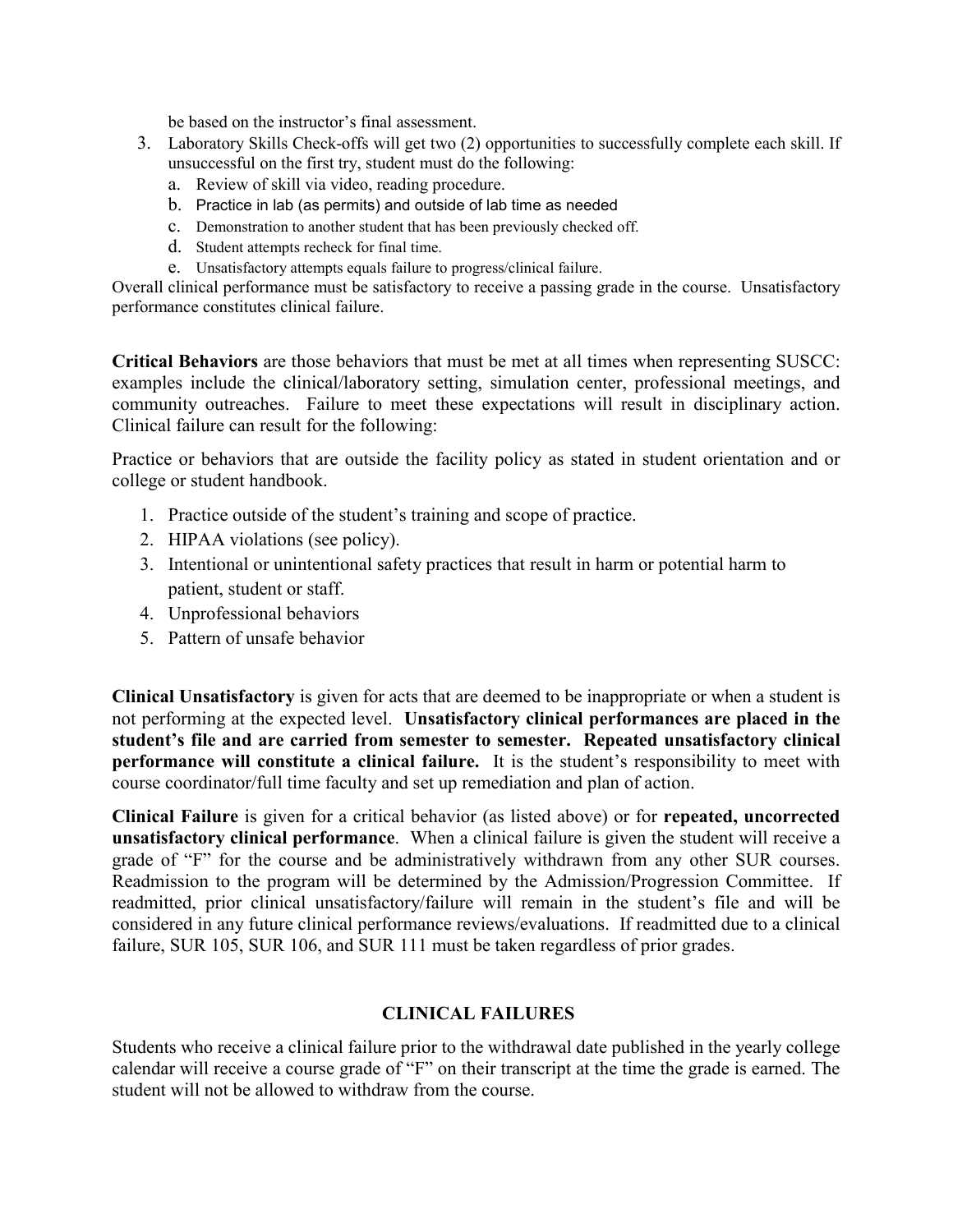## **CLINICAL SKILLS LABORATORY POLICY**

Students will have two opportunities in the skills lab to demonstrate competency. Failure to demonstrate competency with the skill after the second attempt will result in course nonprogression.

The student will be responsible for demonstrating competency of specified skills in the skills lab. The instructor will teach, demonstrate and supervise the practice of the skill. The student is responsible for required readings and review of handouts if applicable. The student should make arrangements for additional practice of the skill if needed.

The student will attempt check off of the specified skill through one-on-one observation by an instructor. Evaluation will be based on the instructor's final assessment. 2

The student cannot repeat a check-off attempt on the same day of a failed attempt. If unsuccessful on the first try, the student must do the following:

- Review of skill via reading procedure and video (if applicable)
- Practice in lab (as permits) and outside of lab time as needed
- Demonstration to another student that has previously checked off
- Arrange a second check-off attempt with the instructor.

## **HIPAA – HEALTH INSURANCE PORTABILITY AND ACCOUNTABILITY ACT OF 1996**

Title II of the Health Insurance Portability and Accountability Act of 1996 requires the protection of all individually identifiable health information. This protected health information must be kept confidential whether electronic, paper, or oral. In order to satisfy HIPAA compliance the Southern Union State Community College Health Sciences Programs requires all PDAs (iPod Touch) to be password protected, and all information to be de-identified. Due to the seriousness of this policy HIPAA violations will be considered a severe offense and therefore the consequences will be severe.

## **CONFIDENTIALITY/ HIPAA**

**All patient/client information is confidential**. Protecting patient confidentiality is the law. The Health Insurance Portability and Accountability Act (HIPAA) of 1996 came into effect in April 2003. Noncompliance can result in monetary, civil and criminal penalties.

Southern Union State Community College Health Science division takes HIPAA violations very seriously. In order to help preserve patient confidentiality, levels of HIPAA violations have been developed and will be strictly enforced for every student that is enrolled in Health Science courses at Southern Union. This policy consists of 3 levels of violations with repercussions outlined in each level.

Records of student violations of the SUSCC Confidentiality/ HIPAA policy will be maintained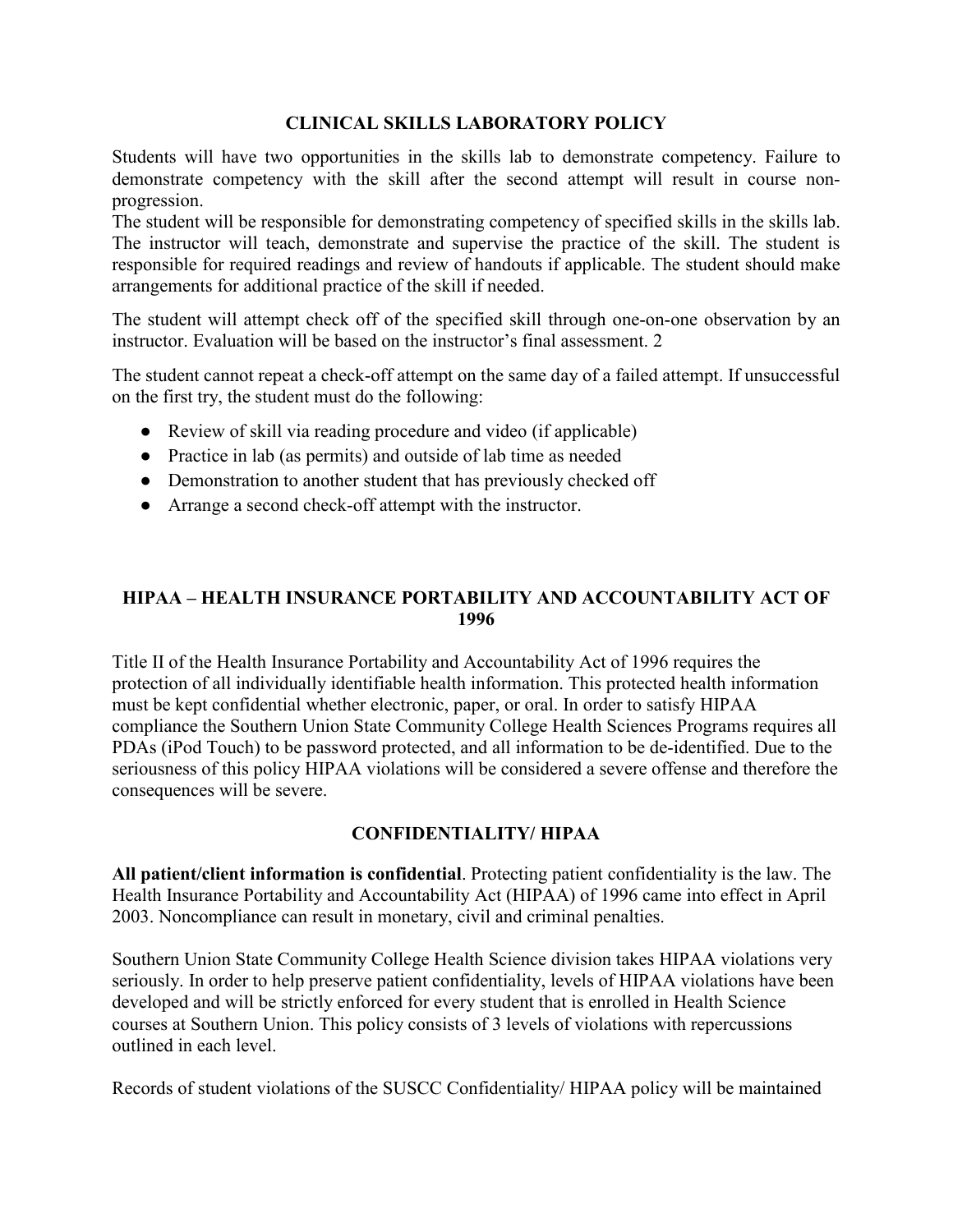in the student's health science file.

LEVEL 1: Constitutes an act of negligence.

Examples of a level one violation include but are not limited to:

- Leaving patient information unattended.
- Turning in assignments with a patients name attached
- Sharing passwords with other classmates.
- Not signing off of a computer in the clinical setting.
- Not password protecting any personal device that is used to record patient information

The Level 1 violation will result in a student being given a reprimand (STA, Clinical unsatisfactory etc.) and counseling by instructor. A Level one violation **carries** over to subsequent semesters.

**LEVEL 2:** Repeat violation of a level one incident within the **same semester** or **subsequent semester** in a Heath Science program (does not have to be the same incident) will result in a level two violation Intentional violation of the SUSCC Confidentiality/ HIPAA policy.

Examples of a level 2 violation include but are not limited to:

- Unauthorized access to patient records.
- The discussing of Patient's, Patient's family and or visitors information with others not involved in the patient's care
- Discussing Patient, Patient's family and or visitors information on social media sites
- Discussing of Patient's, Patient's family and or visitor's information where as others not involved in the direct care of the patient may overhear your conversation.
- Sharing/Discussing the identity of a Patient, Patient's family and or visitors outside of the clinical setting, even if not discussing information regarding their care.

The level 2 violation will result in the student receiving a clinical failure for the course that the offense took part in. Additionally the student will be academically withdrawn from all health science courses. The student will have to go through the application process for possible re-admission to the program. This offense will stay in the student's permanent file. If readmitted to a health science program, any further violation of the SUSCC HIPAA policy will automatically move the student to a Level 3 violation.

LEVEL 3: Additional violation of the SUSCC Confidentiality/ HIPAA policy after already receiving a Level 2 violation.

Or a malicious offense used to cause harm to a person, or used for personal gain

The level 3 violation will result in student receiving a clinical failure for the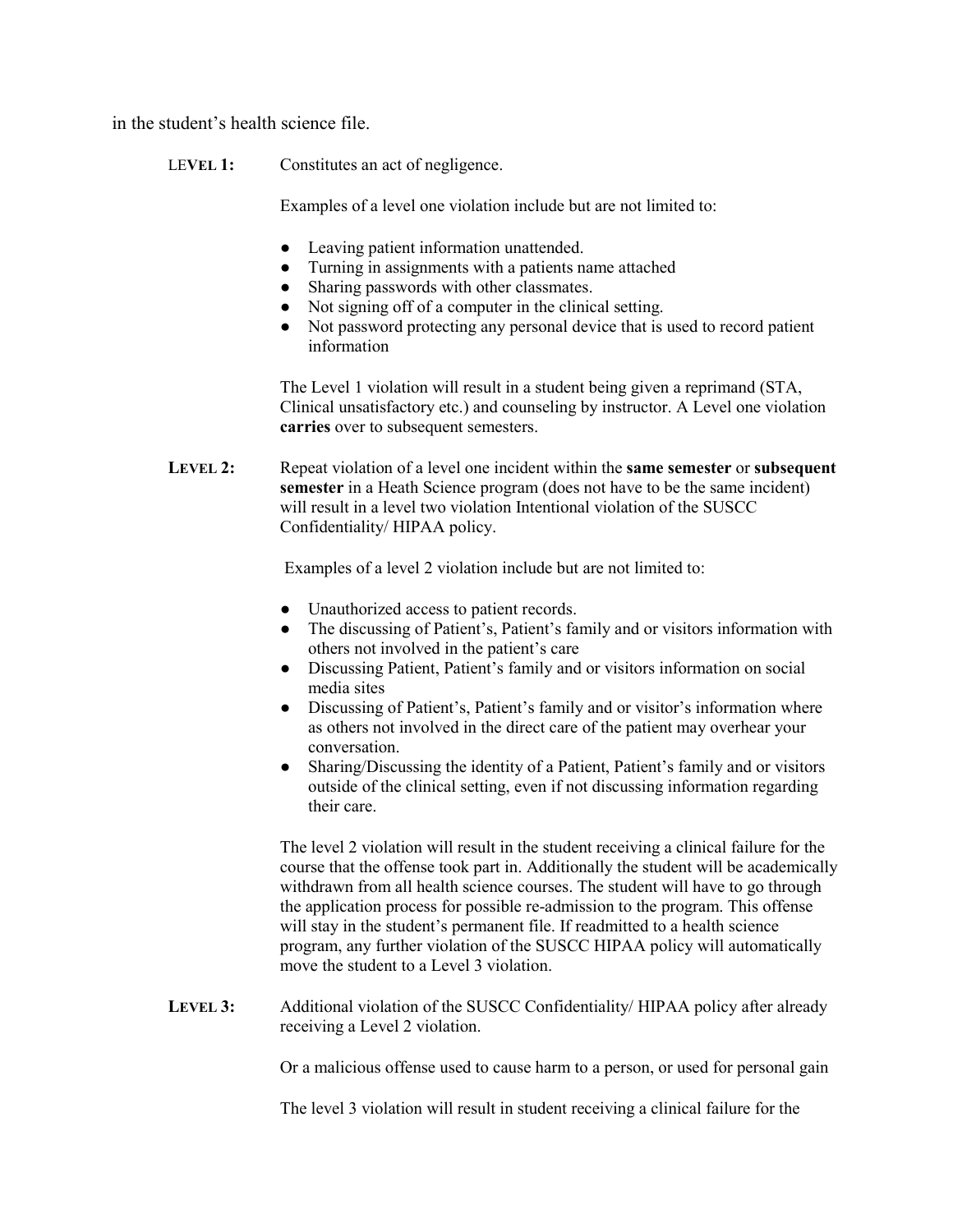course that the offense took part in. Additionally the student will be academically withdrawn from all health science courses. The student will not have the option of returning to that program or any program of study in the Health science division.

#### **The following are some general guidelines for students regarding HIPAA compliance**

- Students should not discuss patient/client information with anyone except for clinical personnel and those in the Health Science program who are involved in your education and adhere to the same confidentiality (e.g., faculty, graduate colleagues).
- Client records should never leave the clinical agency.
- Students should never save patient/client sensitive information (with identifying information) on their computers.
- E-mail correspondence with faculty should also be treated confidentially and identifying information about patients/clients should not be included.
- All documentation related to clinical clients must be treated as a legal document and confidentiality respected and maintained.
- Client names should not be included in clinical paperwork, case presentations, or on notes.
- Photocopying of client records is **NOT** permitted in any clinical setting.
- Records should not have client's names or initials when turned in for clinical paperwork
- Students should NEVER discuss ANY information, no matter how insignificant it may seem, on any social media site.
- For more information regarding HIPAA please visit http://www.hhs.gov/ocr/privacy/
- All violations of the SUSCC confidentiality/ HIPAA will remain active for two years after the incident or until the completion of the currently enrolled program (whichever is longer) regardless of the program. The active violation will transfer to any Health Science program from any other Health Science program.

## **SIMULATION CENTER**

The simulation center is located in TB1 (Technical Building). The center provides an active learning environment and replicates the health care settings in which the students practice. Students practice and develop skills through simulated hands on learning experiences using a variety of instructional support methods and resources. Students will be required to participate in the learning experiences and is considered a clinical experience. All clinical/laboratory policies are applicable to the simulation lab.

## **HEALTH SCIENCE DIVISION**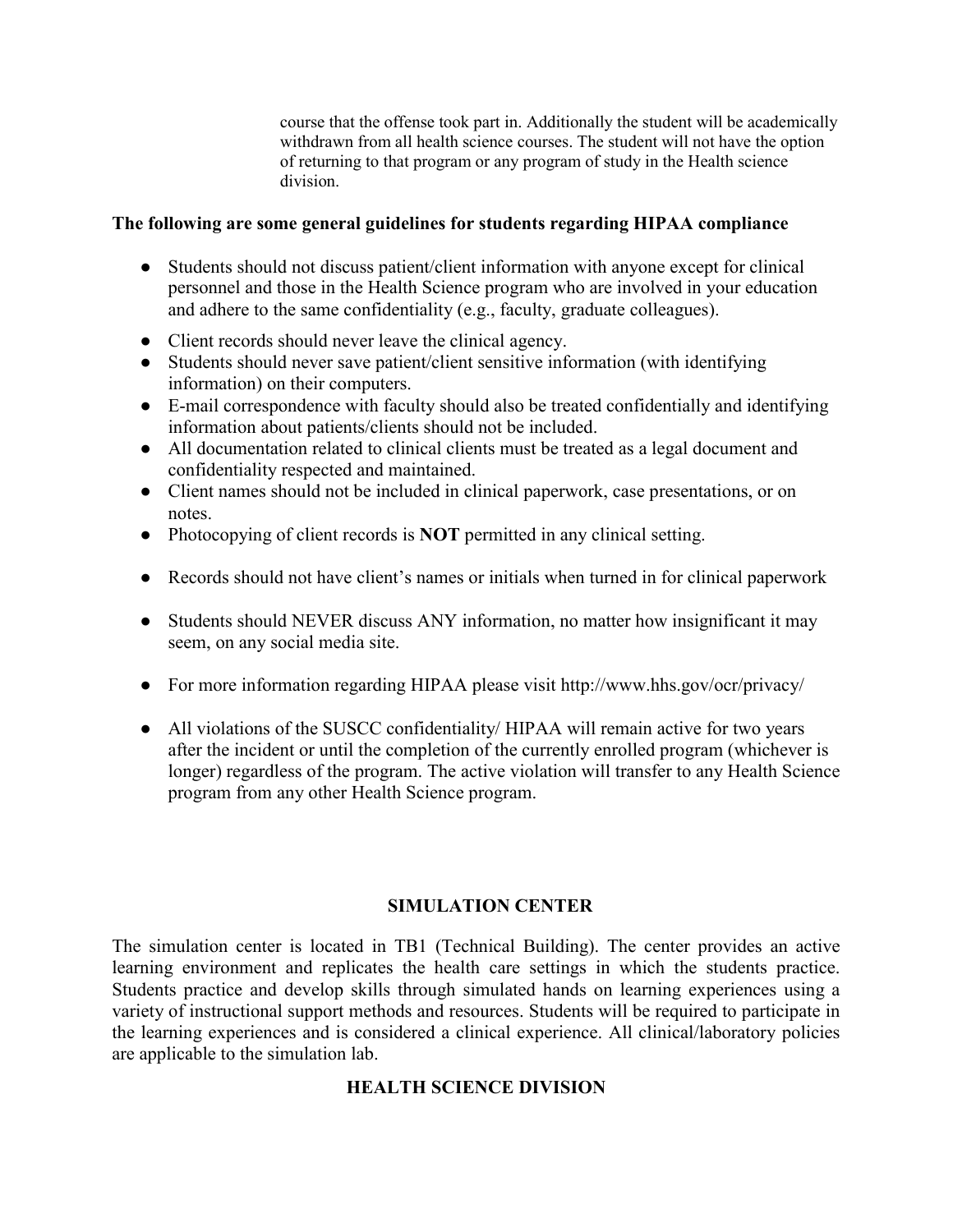#### **SIMULATION CENTER CONFIDENTIALITY STATEMENT**

In order to preserve the realism of the scenarios used in the Southern Union simulation center and to provide an equitable learning experience for each student, all persons using the simulation center will be required to sign a confidentiality agreement. Because every simulation will be recorded on a DVD, the statement also includes an agreement to be filmed and recorded. This confidentiality statement applies to the simulation itself, as well as all patient information made available to the students. Violation of this confidentiality statement will be considered a violation of the school's code of conduct.

#### **SIMULATION CENTER**

The simulation center is located in TB1 (Technical Building). The center provides an active learning environment and replicates the health care settings in which the students practice. Students practice and develop skills through simulated hands on learning experiences using a variety of instructional support methods and resources. Students will be required to participate in the learning experiences and is considered a clinical experience. All clinical/laboratory policies are applicable to the simulation lab.

#### **HEALTH SCIENCE DIVISION**

#### **SIMULATION CENTER CONFIDENTIALITY STATEMENT**

In order to preserve the realism of the scenarios used in the Southern Union simulation center and to provide an equitable learning experience for each student, all persons using the simulation center will be required to sign a confidentiality agreement. Because every simulation will be recorded on a DVD, the statement also includes an agreement to be filmed and recorded. This confidentiality statement applies to the simulation itself, as well as all patient information made available to the students. Violation of this confidentiality statement will be considered a violation of the school's code of conduct.

## **SIMULATION CENTER**

## **CONFIDENTIALITY AGREEMENT AND CONSENT TO VIDEO**

During your participation in a simulated clinical experience at the Southern Union Simulation Center, you will be both an active participant in simulated scenarios and an observer.

The objectives of the simulated clinical experience are to educate health science students to better assess and improve their performances in evolving health care situations. The simulated clinical experience is designed to challenge health science student's response and judgment in a controlled environment, and develop clinical reasoning,

By signing this agreement, you agree to maintain strict confidentiality regarding both yours and other performance, whether seen in real time, on video or otherwise communicated to you. Failure to maintain confidentiality may result in unwarranted and unfair defamation of character of the participants.

You will be discussing the scenarios during debriefing, but we believe that "all that takes place in the simulation environment—stays in the simulation environment". Due to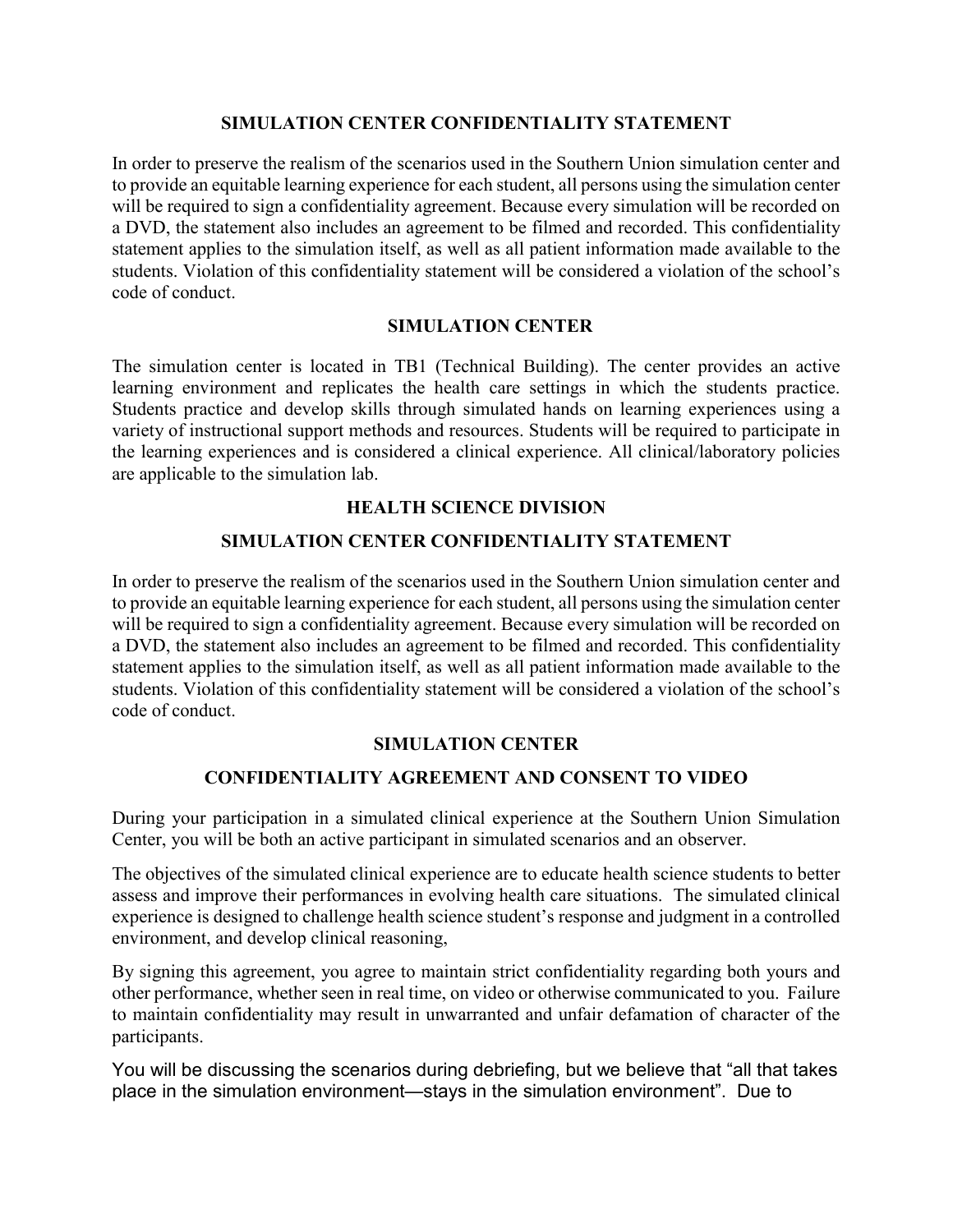copyrights, and to maintain optimal simulation experiences for the other learners who will be following you in the center, you are to maintain strict confidentiality regarding the specific scenarios, as well as what happened during the simulation experience. A breach of confidentiality will result in disciplinary actions see: the student code of conduct in the Southern Union college catalog.

#### **CELL PHONES**

Cell phones must be turned on silent or vibrate during class time. Students are not allowed to use a cell phone during class time. Communication by any inappropriate means of communication during class is strictly prohibited and could be construed as cheating. If a student has a situation in which they expect a call during class time, then it is the student's responsibility to alert the faculty member. The student will be asked to step outside the class to take the call. If this situation occurs during a test, the student should arrange with the faculty member to answer the call. **At no time should the student have the cell phone on the desk or in use in the class or at clinical.**

**Taking a picture during class or clinical is considered a violation of HIPAA and student privacy.**

#### **ELECTRONIC DEVICE USE**

PDA's, Smart Phones, Tablets and cellular phones are not allowed during testing. The use of electronic devices (iPod, iPhone, Blackberry, Palm, etc.) in the clinical settings is allowed, as long as the device is being used as a clinical aide. While these devices can be a great asset to the student, it is the student's responsibility to realize the boundaries needed with the use of these devices in order to maintain HIPAA compliance, as well as professionalism. The taking of photographs, texting, using personal email, and the use of social networking sites (ex: Facebook, MySpace, Email, Twitter, etc.) at clinical sites is strictly prohibited. SUSCC's HIPAA policy will apply to the use of these electronic devices, while at the clinical setting.

The taping of lecture may be allowed for studying purposes. Students are not allowed to retransmit lectures without the explicit consent of the instructor. (Examples of transmission are, but not limited to: posting lectures on websites {You Tube, Facebook, etc.}, and dispersion of copies of recorded lectures. This includes both whole lectures and portions of lectures.)

Title II of the Health Insurance Portability and Accountability Act of 1996 requires the protection of all individually identifiable health information. This protected health information must be kept confidential whether electronic, paper, or oral. In order to satisfy HIPAA compliance the Southern Union State Community College Health Science Program requires all PDAs to be password protected. Due to the seriousness of this policy HIPAA violations will be considered a severe offense and therefore the consequences will be severe.

# **Social Networking policy**

Definition: As non-limiting examples of the Social Networking sites this policy is intended to cover are Facebook, Linked In, Twitter, and any other site that is normally considered under social networking

Students are advised to use social media cautiously and to avoid disclosing any information that could be considered confidential patient information. Any disclosure, intentional or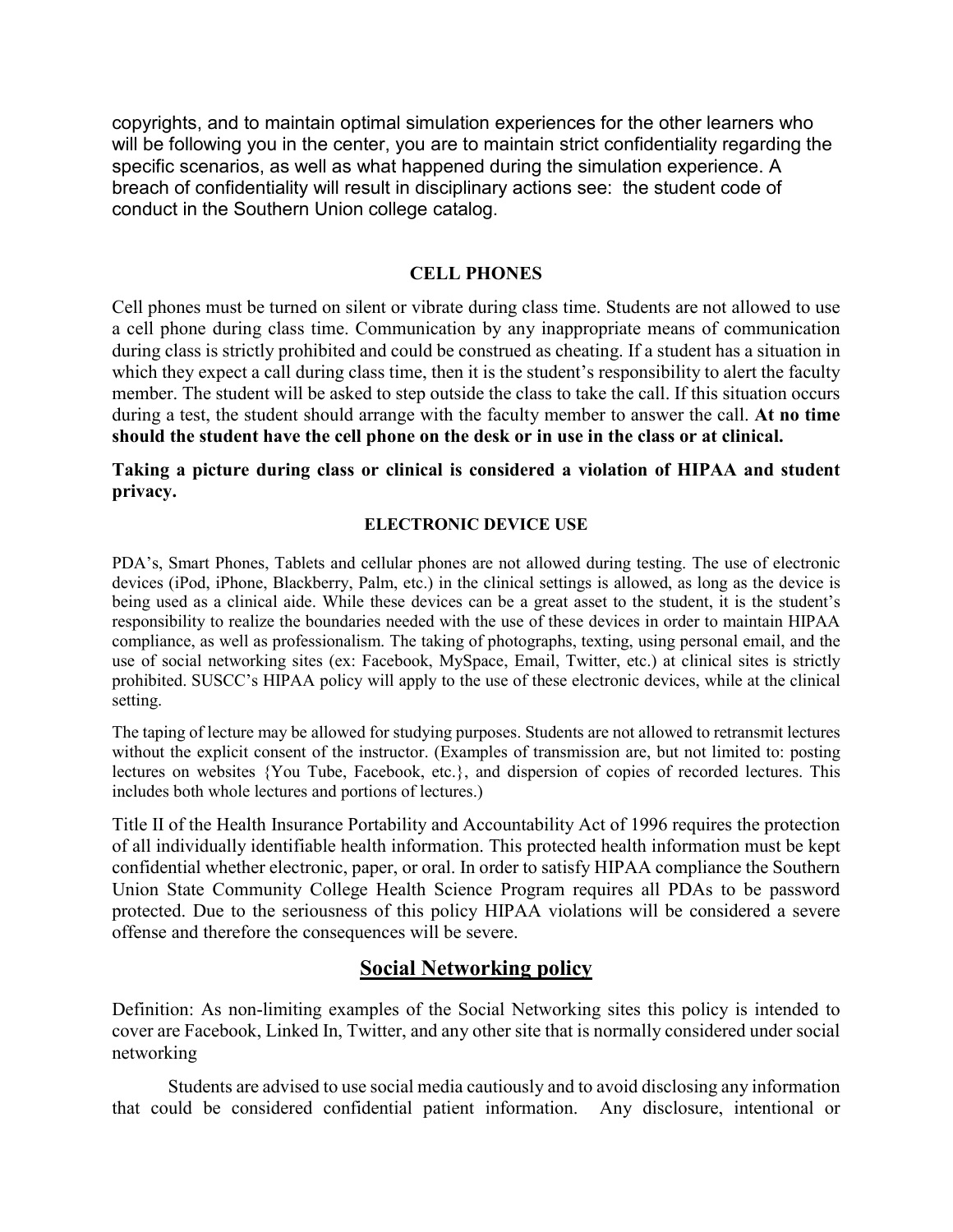unintentional, of information that could lead to the identification of a patient will result in appropriate disciplinary actions up to suspension from the college. Removal of an individual's name, or face, or image, is not sufficient to protect identity or confidential information. The use of privacy settings that are available on many social networking sites, does not guarantee that information will not appear in public and is thus not deemed sufficient to protect confidential patient information.

Students are **not** to make negative or disparaging or unprofessional remarks about fellow students, instructors, patients, patient visitors, clinical sites or other health care professionals through social media. Any negative or disparaging remarks, intentional or unintentional, through social media will be considered unprofessional and will be considered a form of misconduct. This type of misconduct will be subject to appropriate disciplinary actions.

The following guidelines are to be followed:

- Do not save confidential or sensitive patient information, or information of any sort which could serve as identifying information, on your personal computer or other electronic device
- E-mail or texting correspondence with faculty should be treated confidentially and should not include patient identifying information
- Do not transmit any patient-related information or images through social media. Do not take pictures or videos of patients or record discussion with cell phones or other personal devices
- Limiting access through privacy settings is not deemed sufficient to protect privacy and confidentiality of information. There's no such thing as a "private" social media site
- Comply with clinical agency regulations regarding use of computers, cameras, electronic devices and cell phones while present in the clinical agency
- Maintain patient privacy and confidentiality at all times
- **Report breaches of confidentiality or privacy to appropriate discipline instructor promptly**

**A violation of this policy will result in appropriate disciplinary action up to and including suspension from the college.** 

# **COURSE SYLLABI**

*Each health science course has a syllabus that is the student-teacher agreement for that specific course. The Syllabi may be available for purchase through the Campus Bookstore and/or offered online. The syllabus contains the course objectives, each of which must be achieved to pass the course; the requirements of the course; and the evaluation methods. The student should be certain to fully understand the expectations of the course. If you have questions or need clarification, make an appointment with the faculty member. Syllabi are projections of activities that will take place over several months; however, teachers may modify activities to fit unforeseen circumstances. Changes will be announced in class and/or provided in writing via the course management system Canvas.*

*COURSE EVALUATION (GRADING)*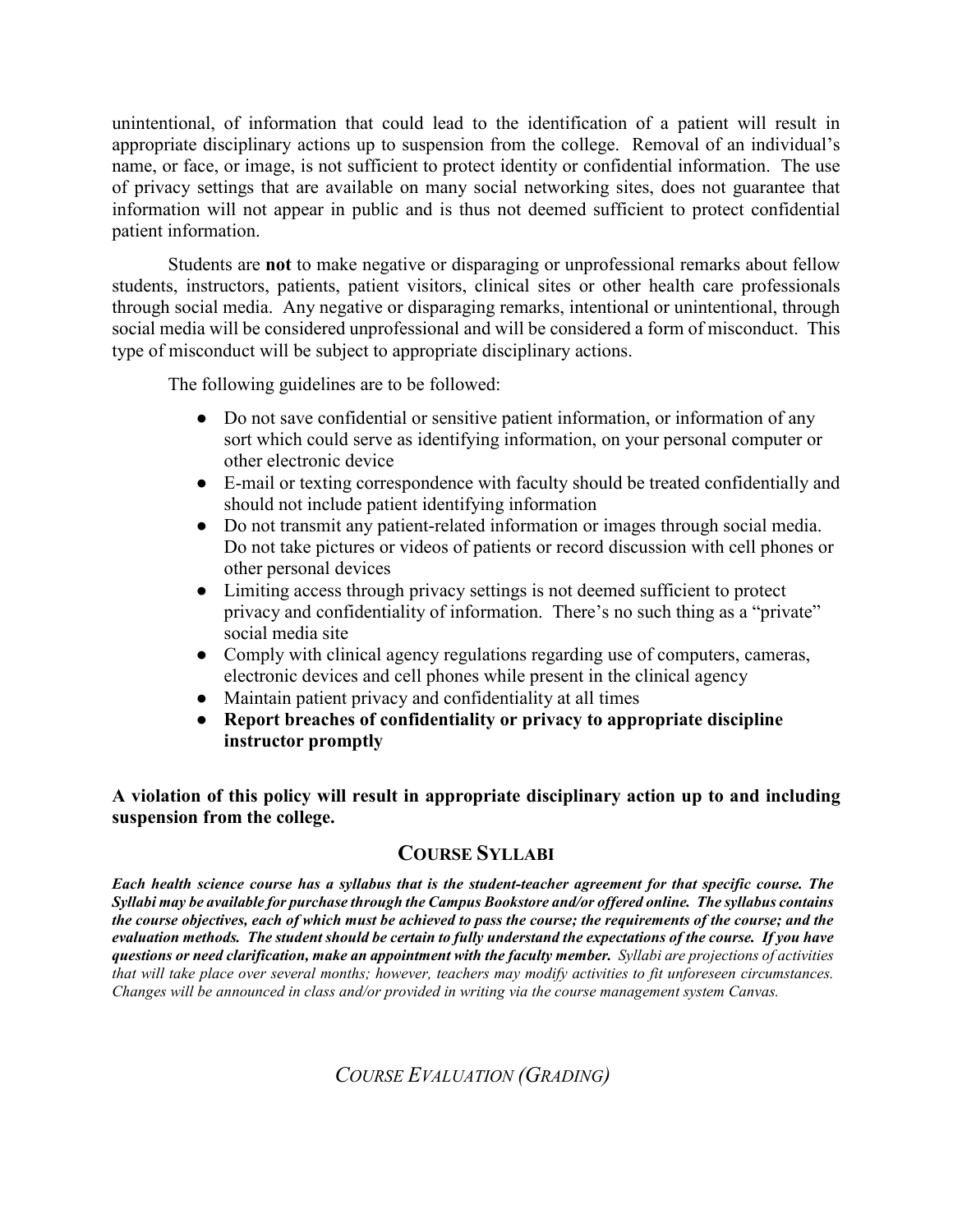A minimum grade of "C" in theory (75 or above) and "satisfactory" clinical performance is required to successfully complete the course.

A=Excellent (90–100); B=Good (80-89); C=Average (75–79); D=Poor (60–74); F=Failure (59– below)

No grades will be rounded. Individual tests grades are not rounded to the next higher score. For example 76.2 and 77.8 would be recorded as the test grades. Final course grades will NOT be rounded. For example if the grade is 89.69, then a B will be recorded. This applies to grades that are 74.50. This grade will be recorded as a D.

Exam questions within the Health Sciences division may be but not limited to the following: multiple choices, short answer, matching, fill in the blank, and essay. Your tests will be primarily on the computer.

Students must pass all components of the course to progress to the next course. If a student fails skills lab or clinical, he/ she will be given a F for the course. The student must apply for reinstatement. Reinstatement is not guaranteed.

## **TESTING POLICY**

Students of Southern Union State Community College Health Science Program will be required to take tests throughout the curriculum. Students must take the exams at assigned times or make arrangements in advance (not the day of the test) with the faculty member. All exams are monitored. Students will not be allowed to bring anything into the room except a pencil and a basic calculator. Students may not go to the restroom during a test unless monitored.

## **MAKE-UP TESTS**

If unable to take an exam at the scheduled date and time, the student is expected to notify the instructor prior to the exam. Make-up exams are given at the discretion of the instructor and are not guaranteed to the student. Make-up tests may include fill-in-the-blank, essay, and listing. Students may take only one make-up test per semester.

# **TEST REVIEW**

Test results will not be reviewed except immediately after the test is given or as scheduled by the faculty member. Students will not be allowed to review tests at the end of the semester to challenge question answers for points. Students who wish to challenge a test question must do so **within 1 business day** of the test. Students who challenge test questions must do so in **writing** to the Course Coordinator with documentation as the reason for the challenge.

# **COMPUTER COMPETENCE**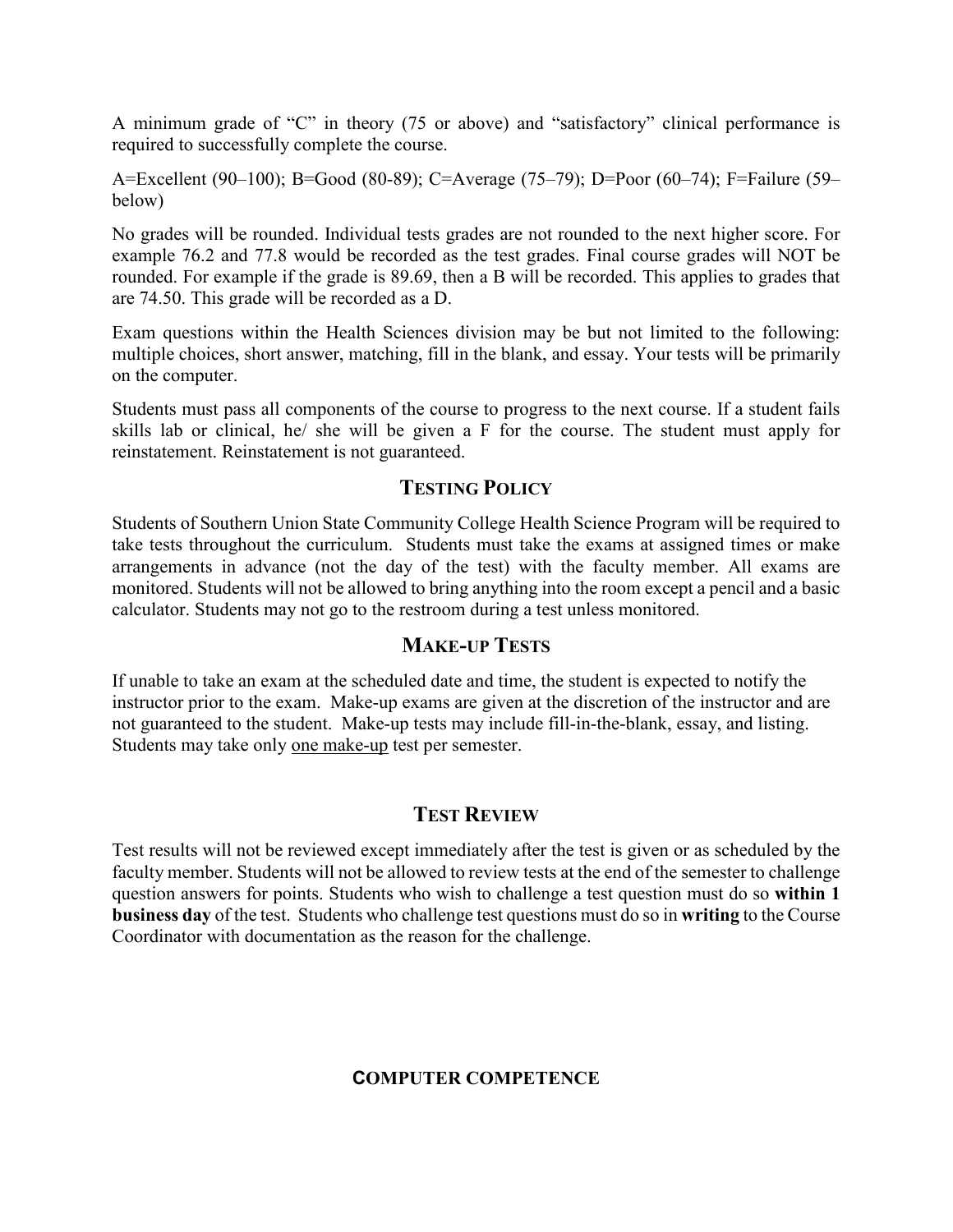Graduation Requirement for Health Science students: Graduates must show evidence of basic competence in the use of computers. Basic competence shall be measured by the student's ability to engage in computerized testing, use the course management system to access course information and submit required assignments, use applications, to process online course materials, using computerized software at clinical agencies, and complete web-based assignments. Though no testing is required to satisfy this computer competency, students must self-evaluate their abilities to complete these and other computer-based tasks.

#### **COMPUTER TESTING**

Students will need to arrive at the computer laboratory at the designated time. No food or drinks are allowed in the lab. Students may only bring a pencil and a basic calculator. If paper is needed, faculty members will supply you with a blank sheet that must be signed by you the student and handed in at the completion of the test. No cell phones or PDA's are allowed at your desk. Book bags must be left at the front of the classroom or on the side. The students are allowed only to access the test in progress. No other programs or internet applications should be open on the task bar or used at this time. Once the test is complete and submitted, the student may review the test if allowed by the faculty member. Once the test is complete, the student will end the testing session and exit the computer laboratory. Students may not check email, surf the web, or go to other web sites during, or after the test. **Any** violation in this policy will result in the student being referred to the Dean of Students for violation of the Academic Integrity policy in the college student handbook/catalog and program handbook.

## **COMPUTER LABS AND INTERNET**

Use of Southern Union State Community College's computers to access software or information on the Internet indicates that the user will comply, both in letter and spirit, with the policies established for the College's computer labs. Students are not to reconfigure, load, download, copy, delete, or in any way alter the software programs or computer configurations.

Internet access is limited to instruction purposes and is not to be used for entertainment. The user must be aware that information retrieved from the Internet may not have been verified, validated, or authenticated by a properly credentialed source to assure its accuracy. Information accessed on the Internet or other computer software available is to be used in a professional and responsible manner. Southern Union State Community College is not responsible for information which is considered offensive in nature or is misused by the user.

Information accessed on the Internet is not to be used for illegal purposes and is not to be used to transmit threatening, obscene, pornographic, or harassing materials. Users of the Internet are not to interfere with or disrupt network users, services, or equipment. Disruptions include, but are not limited to, unsolicited advertising, propagation of computer worms or viruses, and using the network to make unauthorized entry to other machines accessible via the network.

Southern Union State Community College and The Alabama Supercomputer authority reserve the right to monitor and review all traffic for potential violations of this policy and have final authority for the determination of violations and subsequent penalties. Penalties include, but are not limited to, disciplinary action by the College.

#### **Use of Computer Labs**

1. Software is not to be loaded, unloaded, downloaded, or reconfigured.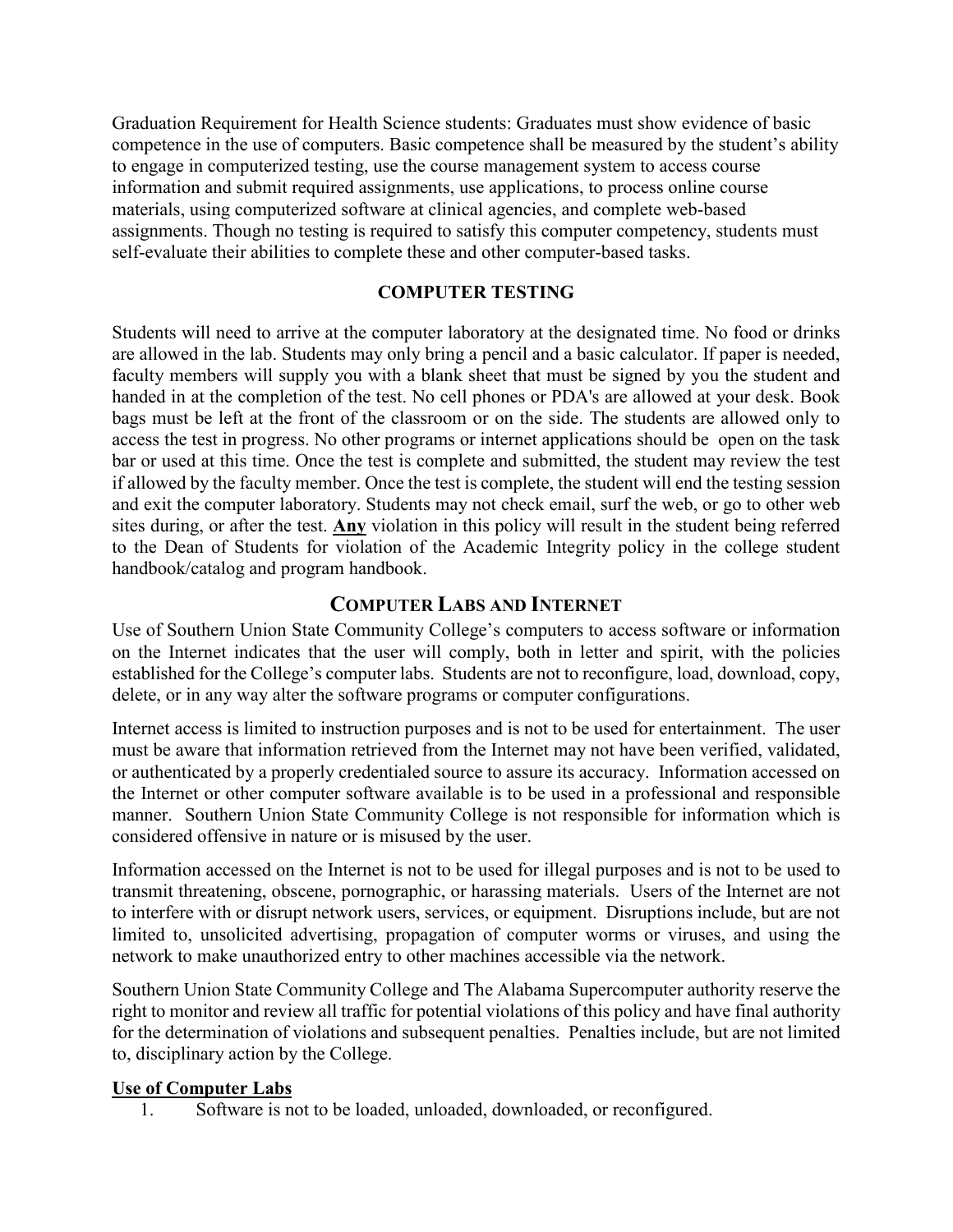- 2. Computers are not to be turned off while a program is running.
- 3. Food, drink, and children are not allowed in computer labs.
- 4. Computer space must be cleaned-up prior to leaving the lab.

## **COURSE MANAGEMENT SYSTEM - WEB BASED MATERIALS**

Courses in the Health Sciences division are augmented using the course management system known as Canvas. Students will be expected to access and print these materials as outlined in the course syllabus. For students who do not have a computer at home, computers are available in the Library for printing. Students will be expected to acquire these resources.

## **DISTANCE EDUCATION/TELECONFERENCE COURSES**

Students enrolling in a Health sciences program may be required during their tenure as a student to take teleconference classes. In these courses, faculty members will conduct class from one location while students are at another campus. Faculty members travel between the campuses to assure that students have an opportunity to meet face to face with the faculty member on a scheduled basis.

Classes in the Health Sciences Division are offered at various times via teleconference. Students are expected to attend class and work with faculty members to assess individual learning needs. Should technical difficulties arise faculty members will make every effort to offer alternative and/or additional learning activities for the students. The responsibility for learning rests with the student. The responsibility for providing the student with the necessary tools rests with the faculty. This may or may not be a lecture format class.

## **SURGICAL TECHNOLOGY PROGRAM ENROLLMENT REQUIREMENTS**

Students accepted for admission into the surgical technology program will be required the following:

- 1. Current physical completed by a licensed physician, nurse practitioner, or physician's assistant (form provided by the school)
- 2. Current CPR certification
- 4. Documentation of immunizations including TB test (form provided by the school)
- 5. Drug screening as stipulated by the agencies with which the Health Science Department contracts for clinical experiences.
- 6. Background checks as stipulated by the agencies with which the Health Sciences Department contracts for clinical experiences.
- 7. Ability to meet the Essential Functions with or without reasonable accommodations. Any student requiring accommodations must meet with the Disability Services Coordinator.
- 8. Proof of current malpractice insurance

# **Progression Requirements**

Progression through the Surgical Technology program requires

- 1. Cumulative GPA of 2.0.
- 2. Minimum grade of "C" or "75" in all required courses.
- 3. Satisfactory level of mental and physical health, including current immunizations, Hepatitis B vaccinations (or signed waiver), annual TB testing, and ability to meet the *Technical Standards*.
- 4. Current malpractice insurance.
- 5. Current CPR certification at the Health Care Provider or Professional Rescuer level.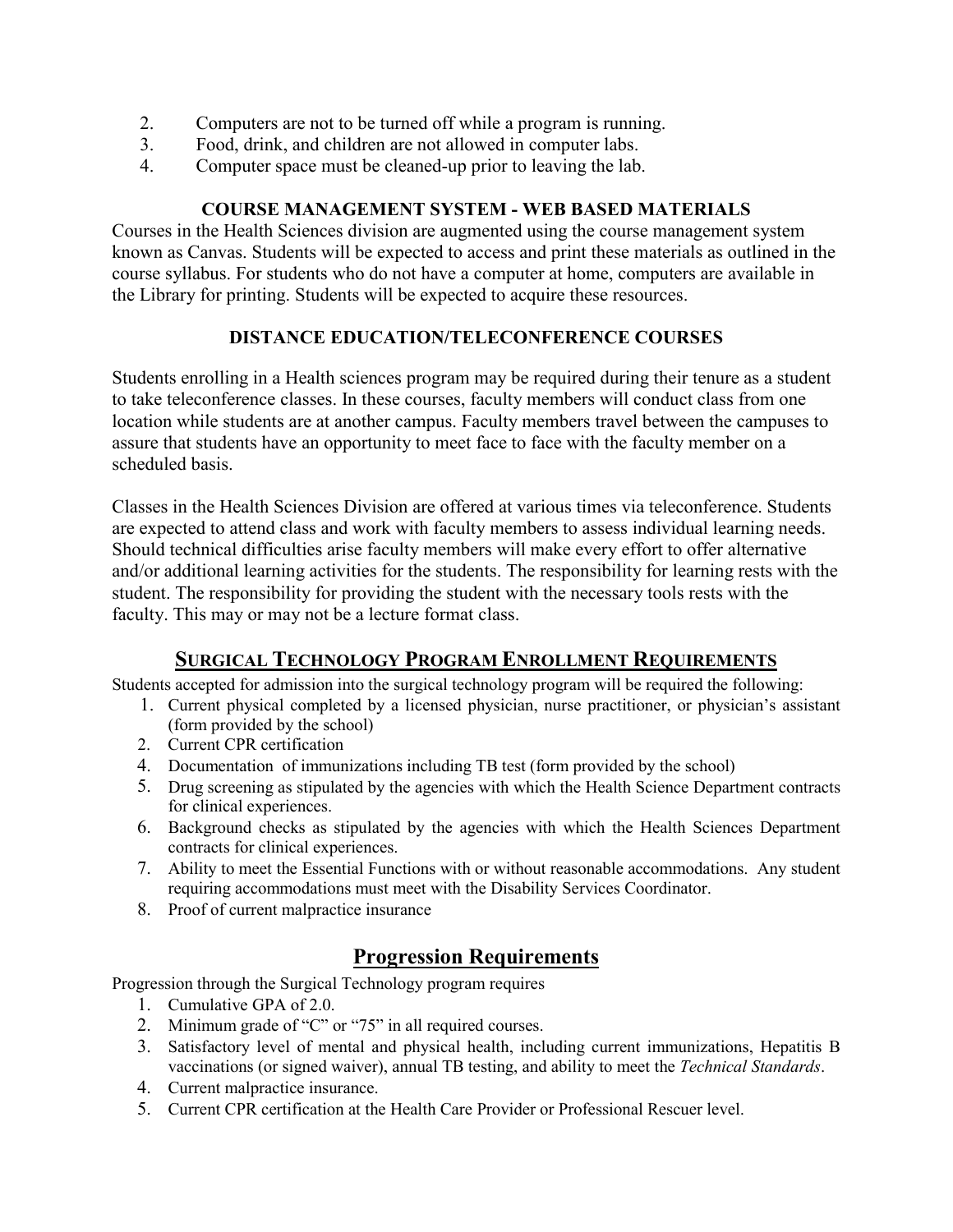*Students who do not meet progression requirements must withdraw from the Surgical Technology program and apply for readmission if desired.*

## **Readmission**

Students who interrupt the specified progression through the program of study must apply for readmission to the program. Readmission is based on academic eligibility and space availability. Readmission requires a 2.0 cumulative GPA.

Any student with a semester lapse in time between SUR 102 and SUR 105 will be required to **validate** all clinical skills, understanding of sterile technique, AND pass instrument test(s) prior to clinical rotation. Students with no lapse between SUR 102 and SUR 105 require successful completion of Clinical Validation/Readiness Skills prior to clinical rotations.

## **UNIFORM GUIDELINES**

- **Men/Women** Clean and wrinkle-free Navy scrubs with embroidered SUSCC logo on right chest. Official Southern Union State Community College ID badges are required to be worn on the left chest at all times during clinical. Pants should not be frayed on the bottom or dragging the ground. Shirts worn under the shirt should not be seen and should be only solid white or navy. Lab coats or warm-up jacket should be navy or white. For women who do not wish to wear pants: Dress/skirt length should be no shorter than the top of the knee with appropriate white socks or hose.
- **ID Badge** Official Southern Union State Community College name badge is to be worn on the left side of the chest on the uniform at all times while in the clinical agency. Students ID badges must have a current date. **Students who do not wear their ID badge will be sent home from clinical**.
- **Shoes** Clean, predominantly white, navy, or black, non-canvas, nursing uniform shoes which are to be worn only for clinical. Closed toe and closed heel shoes preferred. If unsure about shoe selection, have your shoe approved prior to clinical.
- **Jewelry** Earrings may be worn only in pierced earlobes. No earrings are preferred, but studs only and covered by the surgical hat. Jewelry may **not** be worn in any other area of the body that may be pierced and visible to others.
- **Perfume** Perfume or cologne shall not be worn in the clinical area.
- **Hair** Clean and confined so that it does not interfere with patient care. **Hair must be covered kept off the shoulders and collar.** Hair color must be naturally occurring to humans and style should be within accepted societal norms. Students may not wear hair decorations to the clinical setting such as jewelry and or other articles not found naturally occurring in hair.
- **Nails** Short and clean; no polish. No artificial nails or nail tips.
- **Personal** Students are expected to maintain necessary personal hygiene including bathing daily, shampooing hair, and using underarm deodorant. Underclothing (including underwear and bras) must not be visible through the uniform.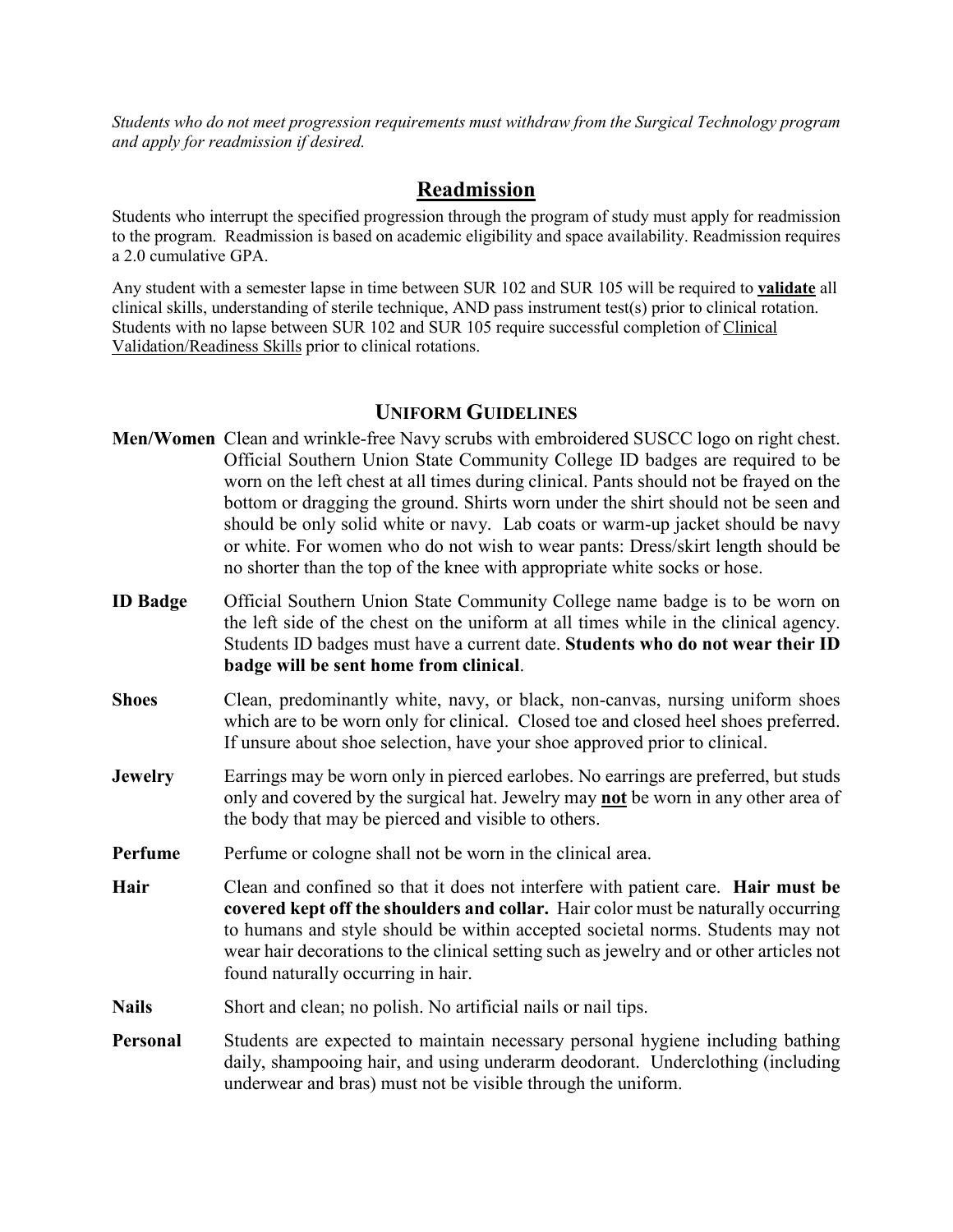- **Tattoos** Tattoos should be covered completely in the clinical setting.
- **Other** A professional appearance is expected. Jeans, T-shirts, shorts, or other very casual clothing may not be worn at any time at a clinical agency, or while representing SUSCC at various meetings.

#### **Students must comply with all policies (including uniform policies) specified by clinical agencies.**

#### **UNIVERSAL PRECAUTIONS**

**S**afety procedures and universal precautions are covered as they relate to the content area and are reinforced throughout the duration of the program. It is the student's responsibility to seek guidance from an appropriate resource if they have any doubts, questions or concerns regarding correct procedure.

#### CERTIFICATION

The national certification exam and credential are offered by the National Board of Surgical Technology and Surgical Assisting (NBSTSA). NBSTSA administers the national certification exams and issues the certification for CSTs and CSFAs.

Four-Year Certification Cycle — CSTs Certified Surgical Technologist® (CST) must earn 60 CE credits before the four-year cycle expires to renew the credential.

NBSTSA [www.nbstsa.org](http://www.nbstsa.org/) 800.707.0057 Renewal may also be by exam.

# **ACKNOWLEDGEMENT OF DRUG SCREEN REQUIREMENT AND CRIMINAL BACKGROUND CHECK**

Students in a health science program must submit to drug screen and criminal background checks to attend clinical settings. The drug screens are completed during the first semester and random thereafter. The drug screens must be performed by the certified laboratory determined by the college. If the student cannot provide a certified negative drug result he/she will be unable to participate in clinical experiences required in the Health Sciences Program at Southern Union State Community College Health Science Programs. Failure to pass the drug screen will result in the student being dismissed from the program and an administrative withdrawal will be completed by the Dean.

The clinical agency makes the determination the student is clear to participate in clinical activities. **By signing the signature sheet in this manual, I am indicating that I have read, understand and voluntarily agree to the requirement to submit to a drug screen before the first clinical and randomly throughout the program.** 

**A copy of this signed and dated signature sheet will constitute my consent for the certified laboratory performing the drug screen to release the original results of any drug screen to**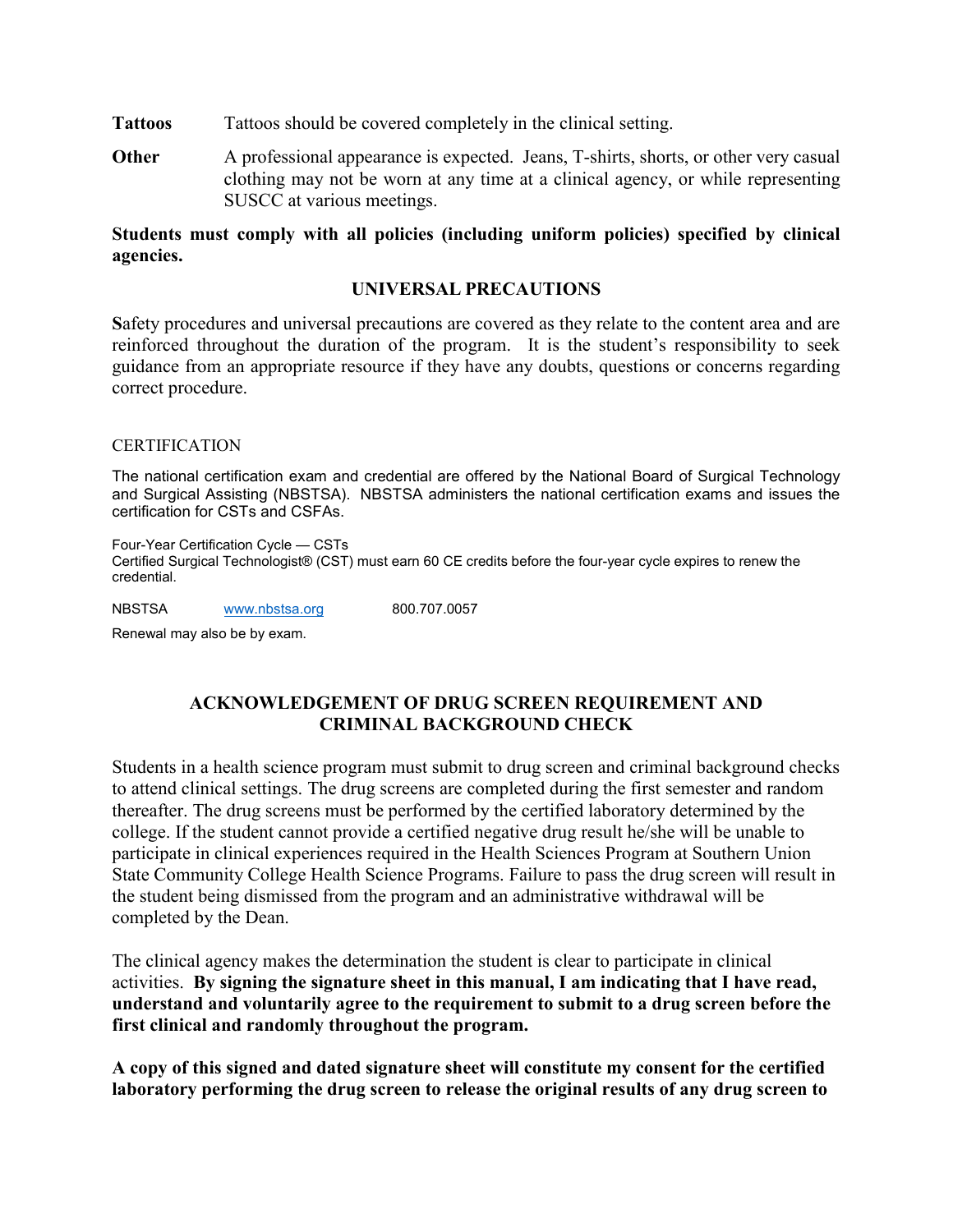#### **Southern Union State Community College.**

 $\mathcal{L}_\text{max}$  , which is a set of the set of the set of the set of the set of the set of the set of the set of the set of the set of the set of the set of the set of the set of the set of the set of the set of the set of

Students must also submit to a background check prior to registering for the first Health Sciences program/course. Failure of the student to complete this background check by the required date will result in the student losing his or her space in the selected program. The background check must be performed by the recommended agency of the college at the student's expense. If at any time the student fails to achieve an **accept** for the criminal background check, the student will be unable to participate in the

 $\_$  ,  $\_$  ,  $\_$  ,  $\_$  ,  $\_$  ,  $\_$  ,  $\_$  ,  $\_$  ,  $\_$  ,  $\_$  ,  $\_$  ,  $\_$  ,  $\_$  ,  $\_$  ,  $\_$  ,  $\_$  ,  $\_$  ,  $\_$  ,  $\_$  ,  $\_$  ,  $\_$  ,  $\_$  ,  $\_$  ,  $\_$  ,  $\_$  ,  $\_$  ,  $\_$  ,  $\_$  ,  $\_$  ,  $\_$  ,  $\_$  ,  $\_$  ,  $\_$  ,  $\_$  ,  $\_$  ,  $\_$  ,  $\_$  ,

Health Science Program at Southern Union State Community College.

Signature Date Printed Name Date

Program of Study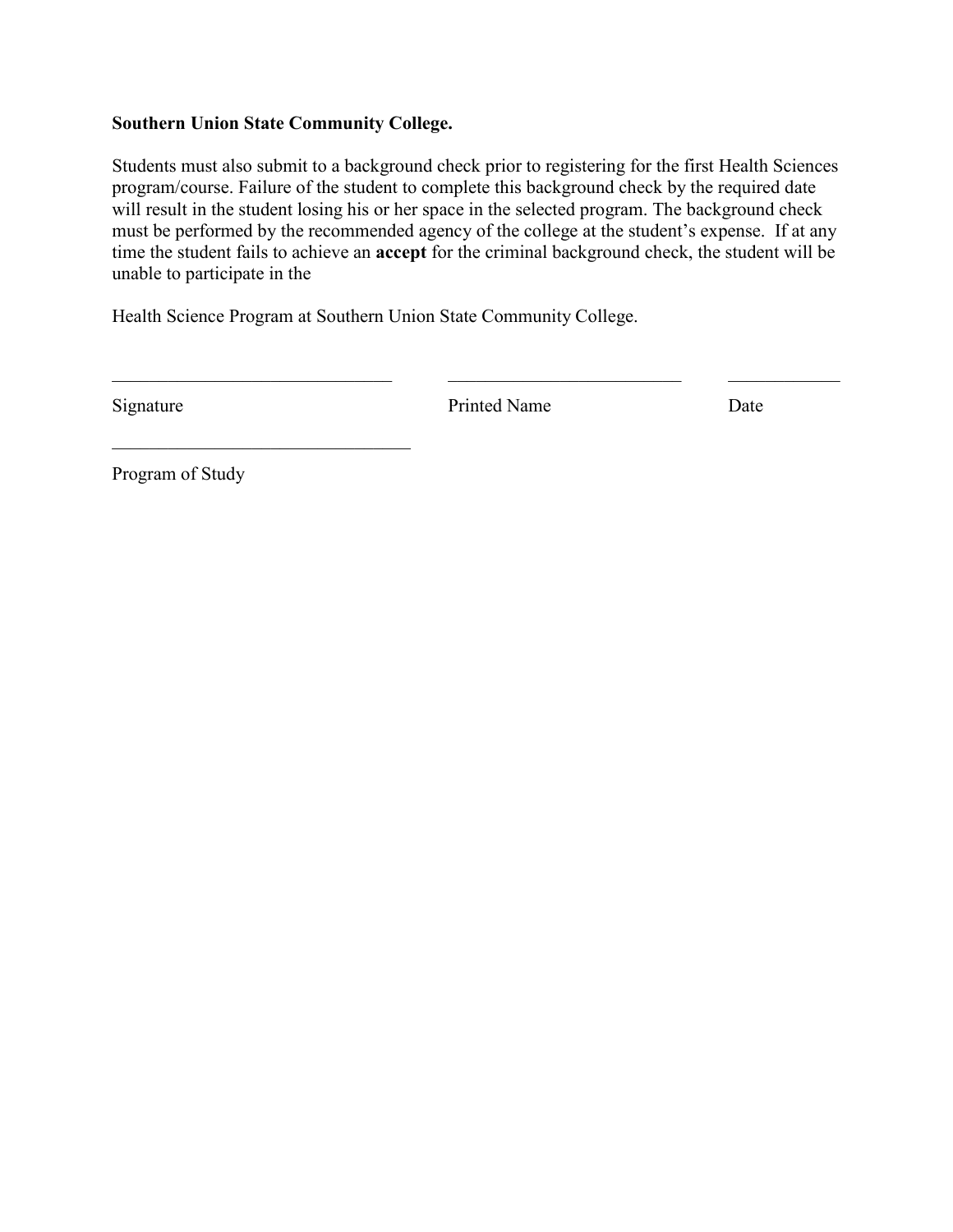#### **Student Signature Form**

I have read the policies set forth in the Southern Union State Community College Surgical Technology Handbook. I understand that my initials by each statement below and signature at the bottom of page indicates that I have read , understand , and agree to abide by each of the polices outlined and listed below. In addition, my initials by each individual statement provides documentation that I have been informed and understand the consequences of not following each of the policies (listed below) which are required to participate in the **Surgical Technology Program** at Southern Union State Community College.

- Legal limitations of licensure/ certification
- Simulation procedures (confidentiality statement for debriefing and videotaping)
- Potential Health and Safety Hazards
- HIPAA policy
- Program requirements for graduation
- Clinical requirements required for registration for health science classes
- Clinical rotations and clinical grading policies
- Class and clinical absentee policy
- **Essential Functions updated annually**
- Drug Screening appeal policy and procedures for random and admission drug screens
- \_\_\_\_\_Final academic grade appeal procedures
- **EXECUTE:** Responsibility for learning
- \_\_\_\_\_Academic Appeals policy (not final grade appeal)/ Formal due process policy
- Academic Honesty/ Integrity/ Cheating/Plagiarism
- Laboratory Skills lab policy
- Release of clinical information such as but not limited to criminal background checks, drug screens, lab tests, and health forms to clinical agencies required for you to participate in clinical rotations
- \_\_\_\_Acceptability for clinical rotations is determined by clinical agency
- \_\_\_\_Dismissal from one clinical agency results in dismissal from the program.
- \_\_\_\_Location of student handbook
- <del>\_\_</del> Harassment policy
- Social Media policy
- \_\_\_\_\_\_ Student work policy
- **Certification Examination Content Outline**
- Smoking Policy

 $Signed$  Date

Printed Name

*Potential Health and/or Safety Hazards* I understand that the nature of a surgical technology education is such that I may be exposed to potential health and/or safety hazards while participating in clinical rotations. With that knowledge and understanding, and on behalf of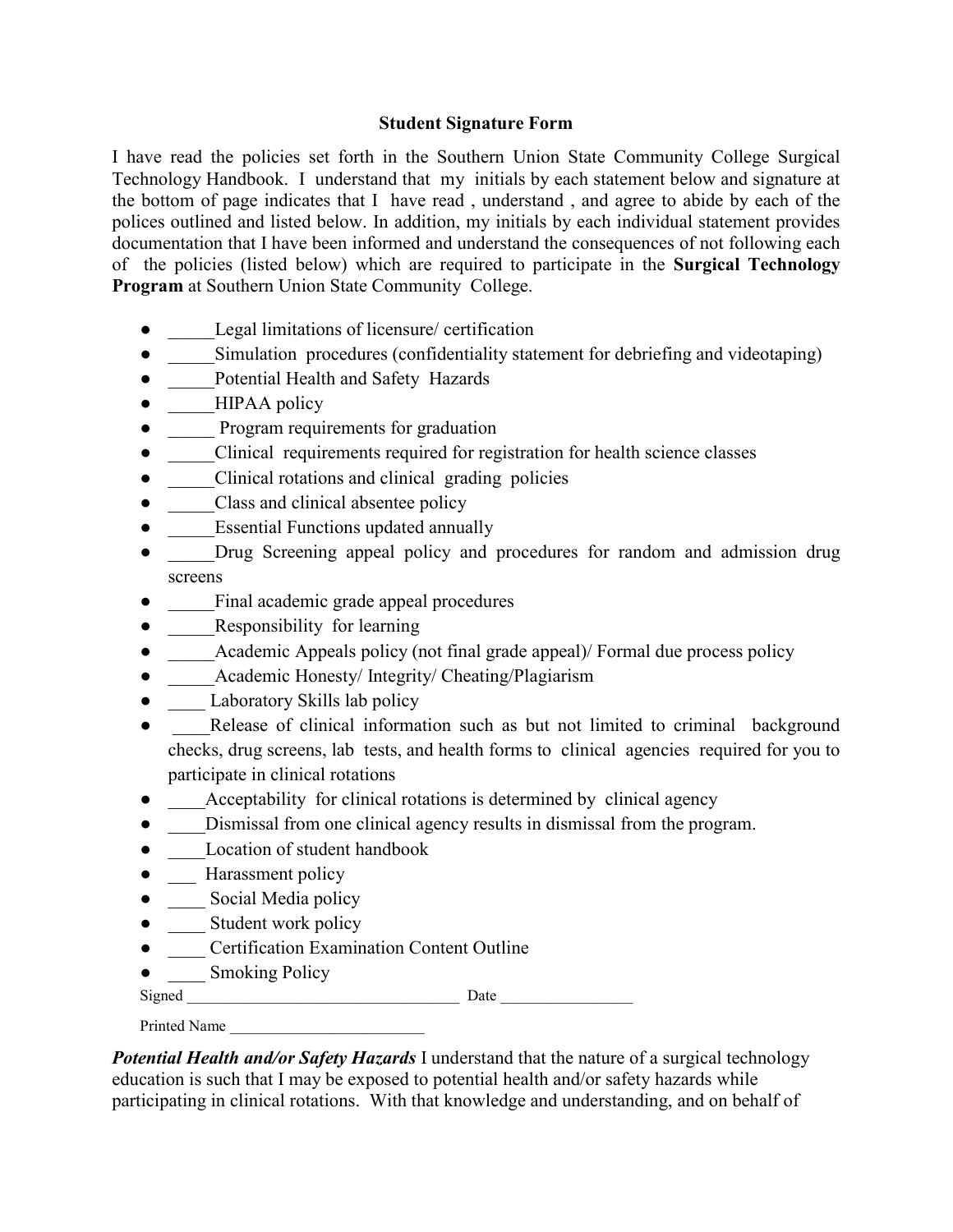myself, my heirs, and administrators, I hereby release Southern Union State Community College, its employees, officials, agents, and representatives from any claim of liability for injury, loss, damage, or death that may result or arise from my experience as a student in the clinical agency. I further understand that, if injured at a clinical agency while participating in clinical activities, the clinical agency is not responsible for providing workman's compensation benefits.

*Student's signature Date*

*Clinical Rotations* I understand that it is necessary that I complete clinical hours in a health care facilities, simulation center, and those experiences are educational in nature and are designed to develop skills necessary for entry-level competencies. I further understand that (1) I am not expecting and will not receive compensation for participation in clinical courses from either the institution or the health care facility; (2) I have not been promised, and I am not expecting, a job at the health care facility as a result of participation in clinical experiences at a health care facility, and (3) I will be withdrawn from the program if refused by a clinical agency.

*Representation as Surgical Technology Students:* Students may not represent themselves as Surgical technology students or engage in client/patient care except as part of an assigned, planned learning activity in a practice/clinical setting.

*Student's signature* Date

# **RELEASE OF CLINICAL INFORMATION**

I give Southern Union State Community College permission to release information regarding my clinical and classroom performance to clinical agencies, including those with whom I apply for employment. **I also give permission for required clinical documentation such as but not limited to the following: immunizations, Tb skin test, CPR, and criminal background checks to be released to the clinical agencies as requested.**

*Student's signature Date*

**Student Work Policy** 

The student shall not be substituted for paid personnel during the clinical component of the program.

\_\_\_\_\_ The student shall not be paid by the clinical affiliation site during the clinical component of the program.

*Student's signature Date*

# **RELEASE OF INFORMATION**

I give permission for the same state of recommendation to:

 $\overline{\phantom{a}}$  , where  $\overline{\phantom{a}}$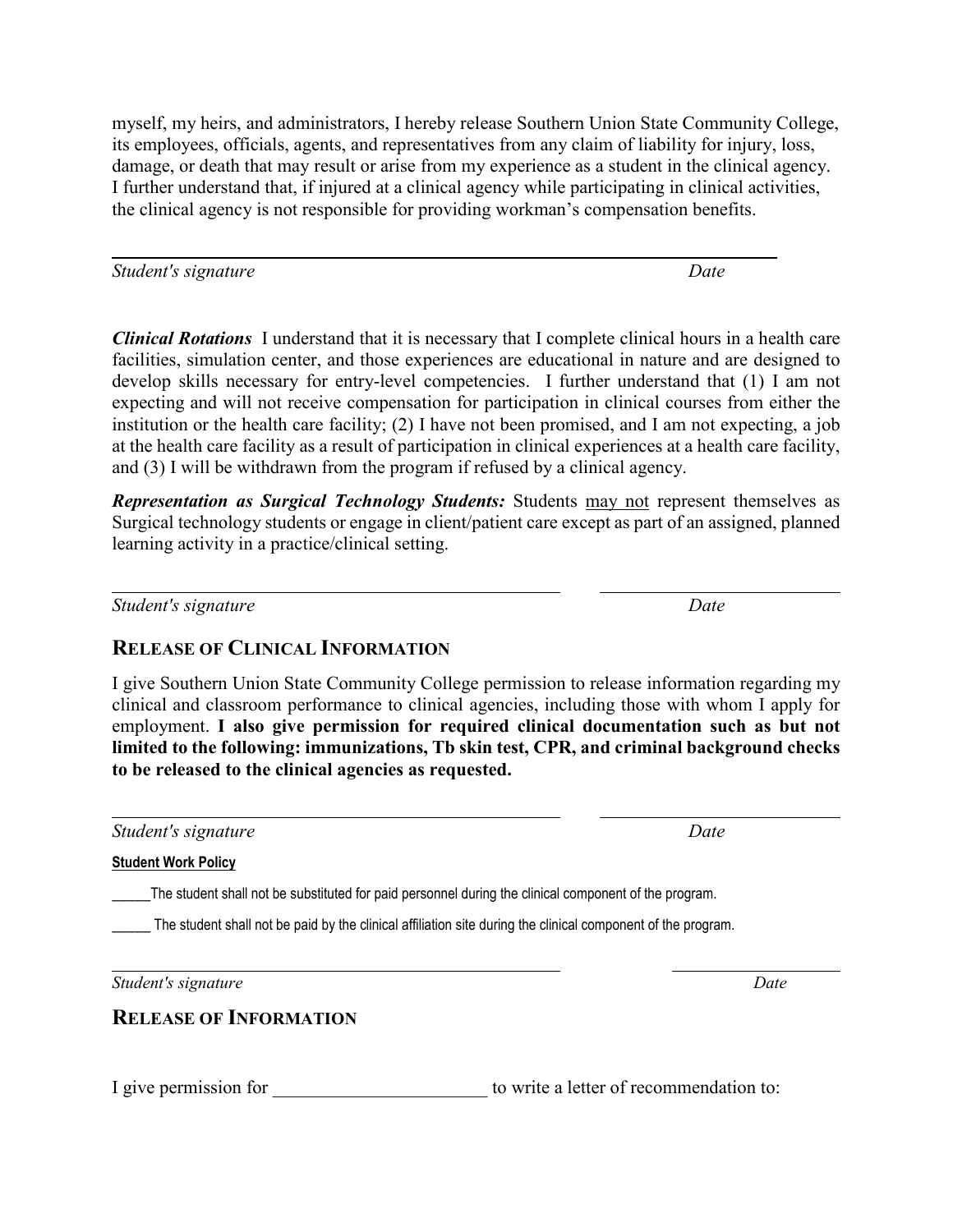# (Instructor)

(Name) (Address)

has my permission to include any and all

(Instructor)

information, including my grades, GPA, attendance, and class rank in this letter.

I waive / do not waive my right to review a copy of this letter at any time in the future.

Student's Signature Date

\_\_\_\_\_\_\_\_\_\_\_\_\_\_\_\_\_\_\_\_\_\_\_\_\_\_\_\_\_\_\_\_\_\_\_\_\_\_\_

Print Name